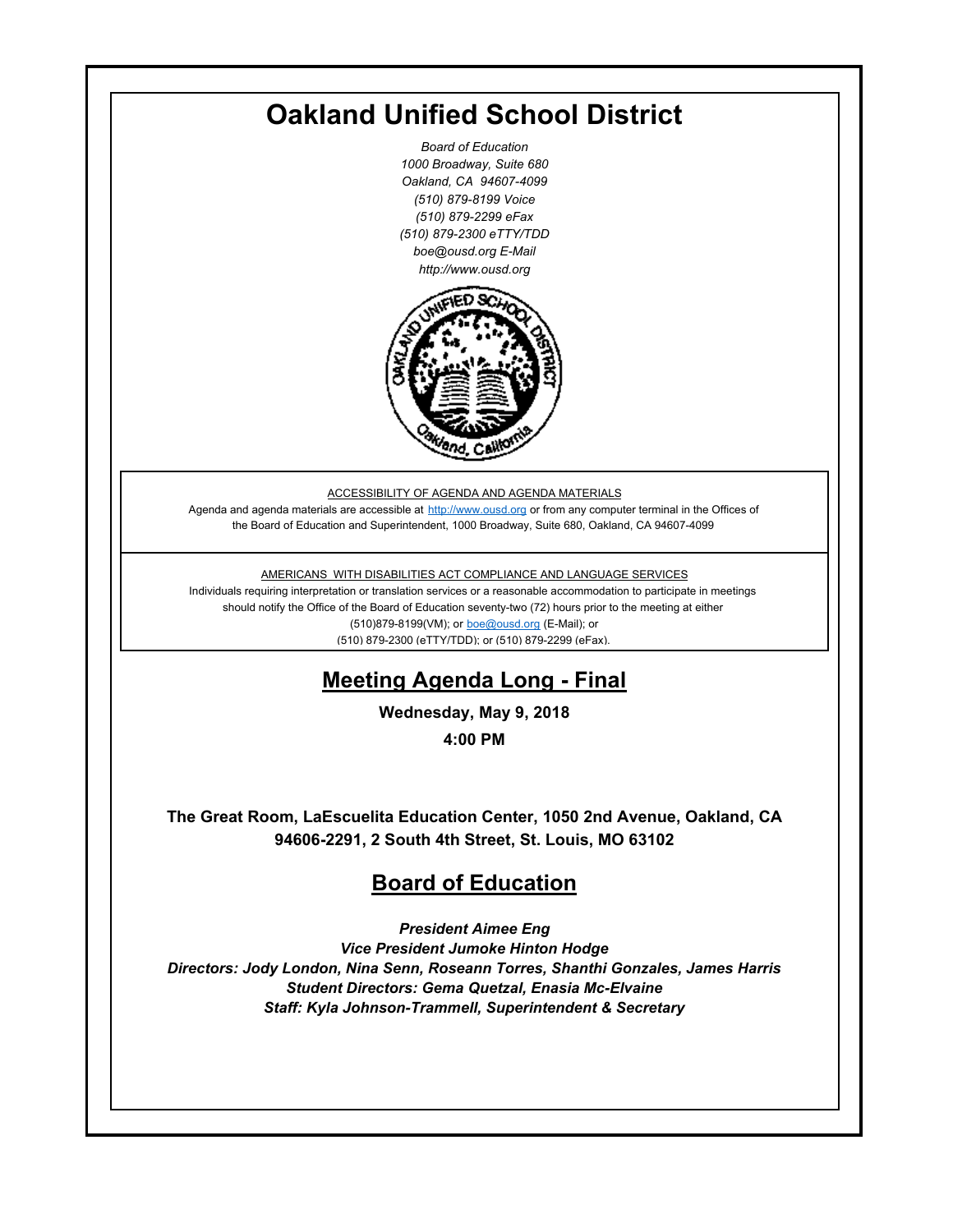LEY CUMPLIMIENTO PARA AMERICANOS CON DISCAPACIDADES Y SERVICIO DE IDIOMAS Personas que requieran servicios de traducción o interpretación o facilidades razonables para participar en juntas deberán notificar a la Oficina de la Mesa Directiva de Educación setenta y dos (72) horas antes de la junta ya sea al (510)879-8199(VM); o boe@ousd.org (E-Mail); o (510) 879-2300 (eTTY/TDD); o (510) 879-2299 (eFax).

#### 美国残障人士法案條例遵守及語言服務

個别人士需要傳譯及翻譯服務或有合理安排去參與會議的應該在舉行會議之前的七十二(72)小時通知教育委員 會。請致電(510)879-8199(留言);或 boe@ousd.org (電郵) ;或(510) 879-2300 (電子文字電話/聽障專用電信 設備 (eTTY/TDD));或(510) 879-2299 (電子圖文傳真 (eFax))。

#### TUẦN HÀNH ĐẠO LUẬT NGƯỜI MỸ KHUYẾT TẤT VÀ DỊCH THUẬT

Những người nào cần thông ngôn hay phiên dịch hay một sắp xếp hợp lý nào để tham gia các buổi họp phải thông báo Văn phòng của Hội đồng Giáo dục bảy mươi hai (72) tiếng đồng hồ trước buổi họp, số điện thoại (510)879-8199 (VM); hay là boe@ousd.org (E-Mail); hay là (510) 879-2300 (eTTY/TDD); hay là số (510) 879-2299 (eFax).

## សេវាបកប្រែភាសា និងការអនុលោមតាមច្បាប់ជនជាតិអាមេរិកាំងពិការ

អកណាដែលត្រូវការសេវាបកប្រែភាសាដោយផ្ទាល់មាត់ ឬជាលាយលក្ខអក្សរ ឬត្រូវការការជួយសម្រះសម្រលយ៉ាងសមរម្យ មួយ ដើម្បីចូលរួមក្នុងកិច្ចប្រជុំនានានោះ ត្រវង្គល់ដំណឹងទៅកាន់ទីការិយាល័យនៃក្រមប្រឹក្សាអប់រំ ឱ្យបានចិតសិបពី (72) ម៉ោង មុនកិច្ចប្រជុំ តាមរយៈទូរស័ព្ទ:លេខ <u>(510) 879-8199</u> បុតាមរយៈអ៊ីមែល <u>boe@ousd.org</u> បុទូរស័ព្ទ eTTY/TDD លេខ (510) 879-2300 ប៊ូទូសារលេខ (510) 879-2299។

الامتثال لقانون الأمريكيين نو ي الإعاقات (ADA) وتوفير الخدمات اللغوية من يحتاج إلى خدمات الترجمة المكتوبة أو خدمات الترجمة الفورية أو الترتيبات التيسيرية المعفّولة لكي يساهم في الإجتماعات فالمرجو منه إبلاغ مكتب إدارة التعليم إثنين وسبعين (72) ساعة قبل الإجتماع بوسيلة من الوسائل التالية: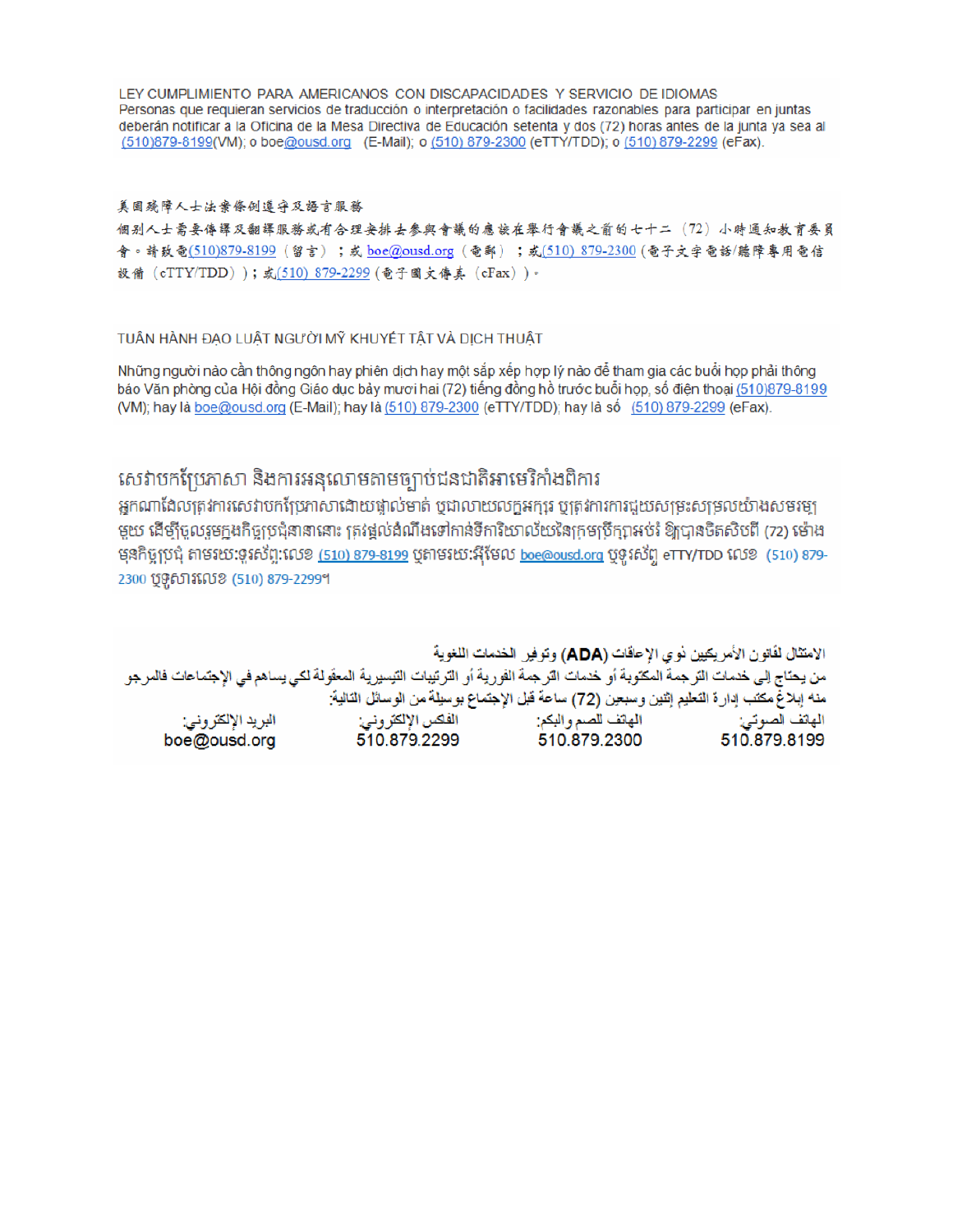### **MEETING PROCEDURES**

*Board procedures do not permit: (1) persons in the audience to vocally express support or opposition to statements by Board Members or by other persons testifying; (2) ringing and use of cell phones, pagers, and similar sound-producing electronic devices; (3) bringing in or displaying signs in the meeting room; (4) eating in meeting room and (5) standing in the meeting room. PRESENTATIONS: Contact Board Office at (510) 879-8199 to coordinate the use of the laptop computer for presentations. AGENDA PACKET: Meeting Agenda are available online at https://ousd.legistar.com/. LANGUAGE INTERPRETERS: Requests must be received at least 72 hours in advance of the meeting to help ensure availability. Contact Edgar Rakestraw, Jr. at (510) 879-8199x24. SPEAKING AT BOARD MEETINGS. At a Regular Meeting, the public may Comment on an Agenda Item ("Item") as listed or on an Item not listed on the Agenda but within the subject matter jurisdiction of the District. At a Special Meeting, the public may address the Board only on an Item on the Agenda. An eComment – Sign In To Speak Card ("Card") may be submitted electronically by filing a Card on line not later than 30 Minutes prior to meeting noticed time or a manual Card at Board Meeting not later than prior to the Item being called by the Board President. No Card may be submitted after the Board President has called the Item. A Speaker may be allowed up to a maximum of three minutes or less to speak on an Item, depending on the number of registered speakers, the number of Items on Agenda and the time allocated for each Item. Each Speaker will be allotted the same maximum number of minutes to speak as set by the President at the beginning of each item for public comment, excluding District representatives. Public speakers using translation assistance will be allowed twice the amount of time.*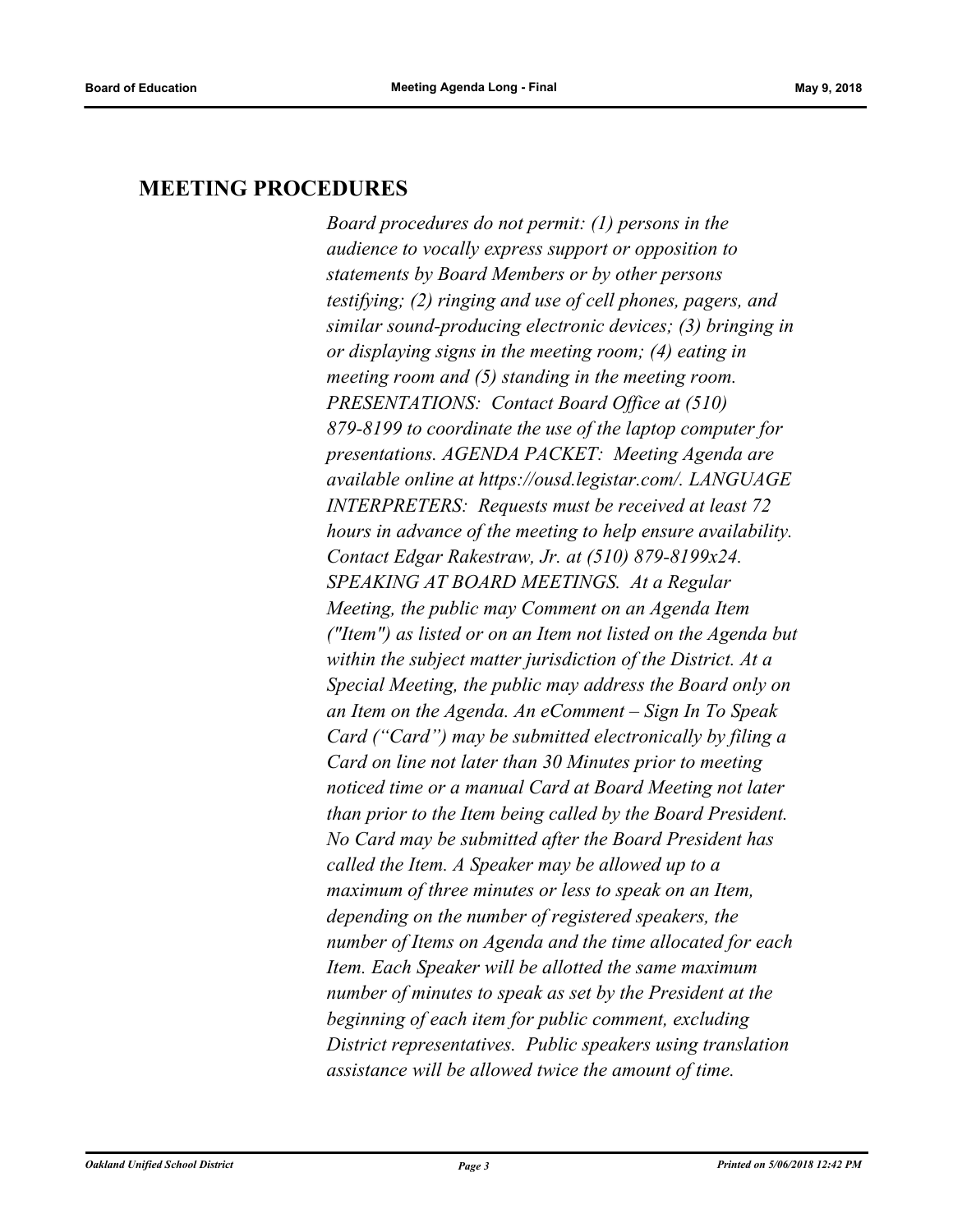### **MEETING NORMS**

- *• Honor the Time No Sidebars, Technology Aligned to Meeting Purpose, Start and End on Time*
- *• Act as a Collective Body Honor Confidentiality*
- *• Check for Understanding, Surface Assumptions*
- *• Share Divergent Views Value as a Learning Opportunity*
- *• Celebrate Successes and Each Other's Contributions*
- *• Presume positive intent*
- *• No personal attacks*

## **MEETING RULES OF ENGAGEMENT**

- *Five (5) minute speaking limit for Board Members*
- *No mingling with the audience*
- *Address comments to other Board Members*
- *Focus on agenda items*
- *Don't repeat what's been said*
- *Always be respectful*
- *No interruptions*
- *Enforce norms*
- *Model desired behavior*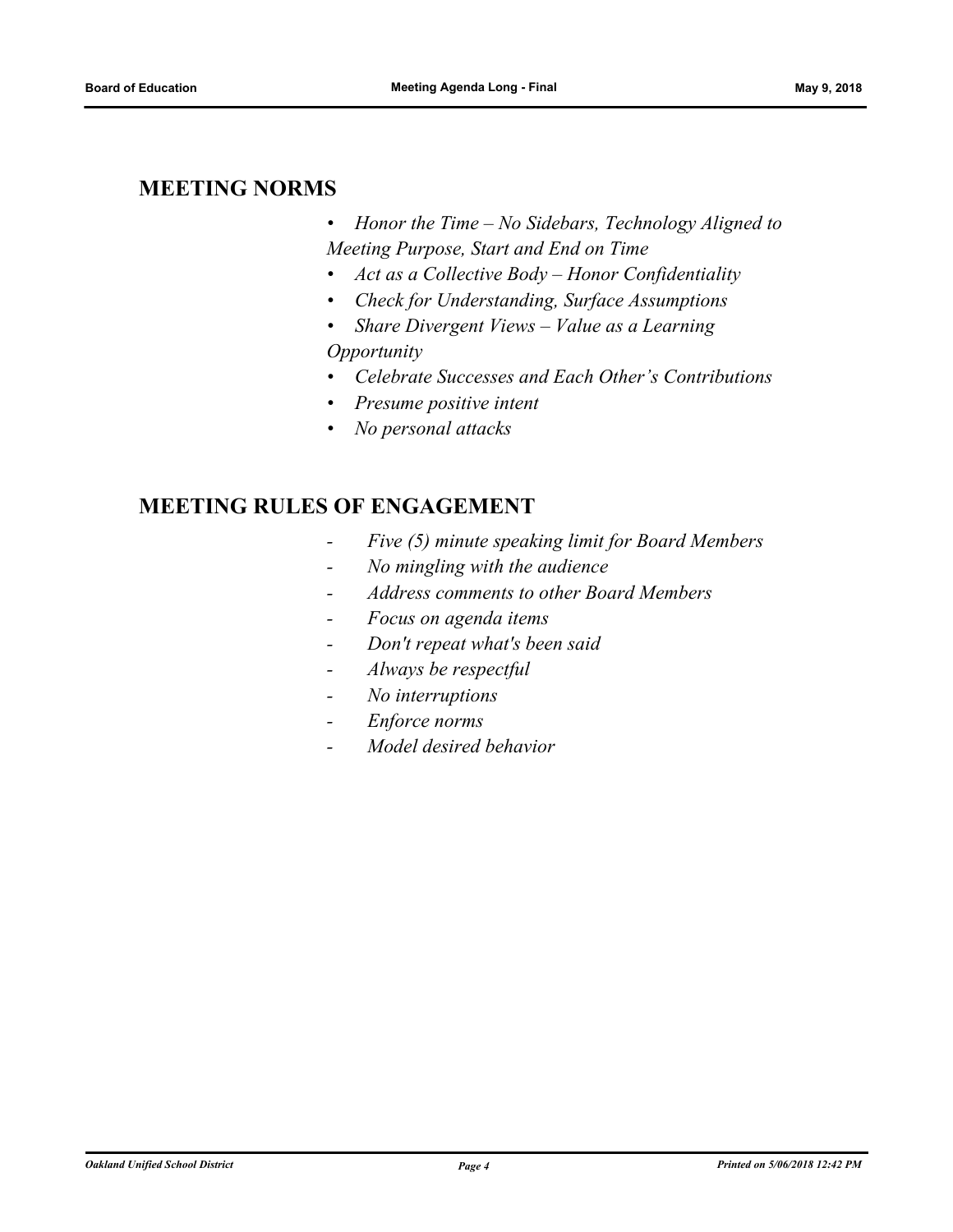## **CORE BELIEF STATEMENTS**

*In efforts to work toward our District mission – Oakland Unified School District (OUSD) will build a Full Service Community District focused on high academic achievement while serving the whole child, eliminating inequity, and providing each child with excellent teachers, every day– the OUSD Board of Education identified, via community-wide engagements, the following Core Belief Statements:* 

*We Believe…*

*• That every student should learn in a positive and safe learning environment.*

*• In the ability of every student to thrive in school and reach their full potential - and are committed to ensuring that they achieve college, career and community success in the 21st century.* 

*• In celebrating the diversity of our students with respect to race, culture, heritage, exceptional needs, gender and sexual orientation; committing to giving each child what they need; teaching them with high expectations, and supporting them to find joy and success in their education.* 

*• In full service community schools that - in addition to providing high quality education - act as an integral part of the health and wellness of our neighborhoods, offering lifelong learning opportunities and support for our students and community members.*

*• That students are most successful when all of us students, families, educators and community members from all backgrounds and neighborhoods - can meaningfully and equitably participate in making shared decisions and improving conditions at the district level, school site or in the community.*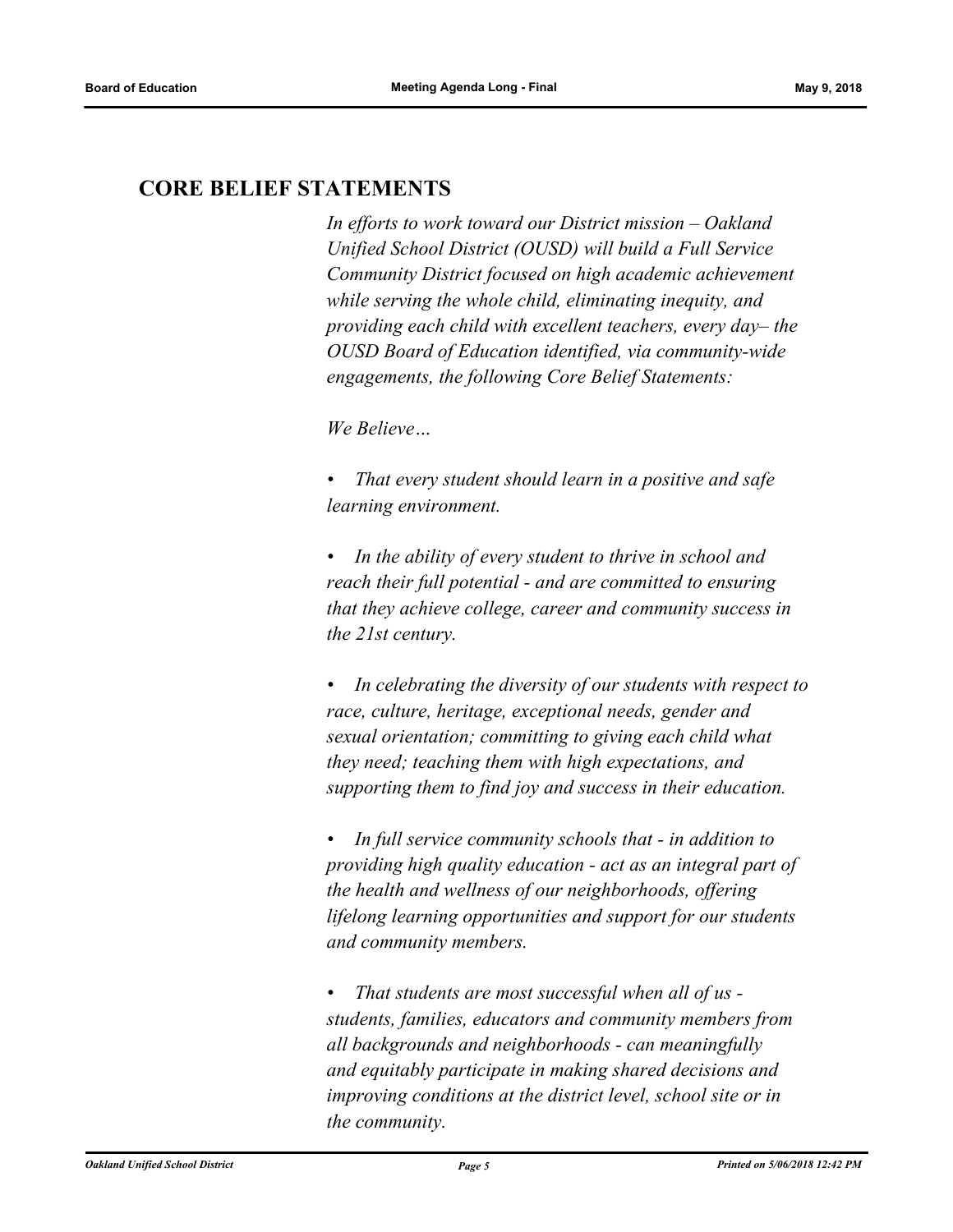*• In the fair and transparent management of our resources in order to ensure the success of all current and future students, and are committed to seeking additional resources.*

- **A. Call To Order 4:00 P.M.**
- **B. Roll Call**

# **C. President's Statement Disclosing Item(s) To Be Discussed In Closed Session Today**

**Closed Session Items:**

**Labor Matter(s)**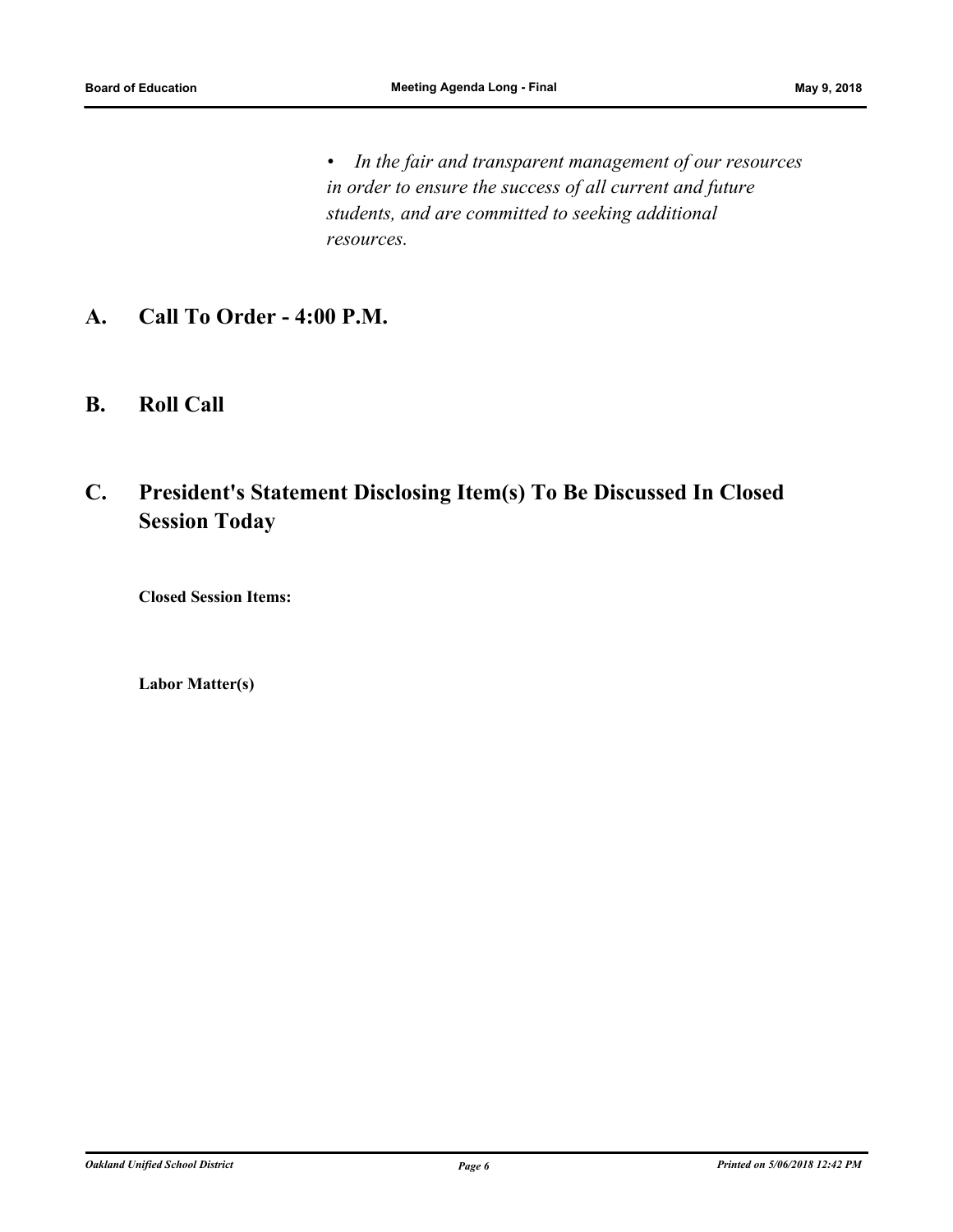| $C.-1$ | 18-0203 | <b>Conference With Labor Negotiators</b>                   |  |  |
|--------|---------|------------------------------------------------------------|--|--|
|        |         | United Administrators of Oakland Schools (UAOS), Service   |  |  |
|        |         | Employees International Union - Local 1021 (SEIU), Oakland |  |  |
|        |         | Education Association (OEA), Oakland Child Development     |  |  |
|        |         | Paraprofessional Association (OCDPA), American             |  |  |
|        |         | Federation of State, County and Municipal Employees-Local  |  |  |
|        |         | 257 (AFSCME), Brotherhood of Teamsters, Auto Truck         |  |  |
|        |         | Drivers-Local 70 of Alameda County, Brotherhood of         |  |  |
|        |         | Teamsters, Warehouse, Mail Order, Retail Employees- Local  |  |  |
|        |         | 853 of Alameda County, American Federation of              |  |  |
|        |         | Teachers/CFT-Local 771 (AFT), Building and Construction    |  |  |
|        |         | Trades Council of Alameda County, California School        |  |  |
|        |         | Employees Association (CSEA).                              |  |  |
|        |         | Principal District Representative: Marion McWilliams,      |  |  |
|        |         | General Counsel                                            |  |  |
|        |         |                                                            |  |  |

### **Legal Matter(s)**

| $C$ - 2 | 16-2463                                                    | <b>Conference With Legal Counsel - Anticipated Litigation</b>   |
|---------|------------------------------------------------------------|-----------------------------------------------------------------|
|         |                                                            | Significant exposure to litigation pursuant to paragraph (2) or |
|         | (3) of subdivision (d) of Government Code Section 54956.9: |                                                                 |
|         |                                                            | 1 case.                                                         |

### **Public Employee Matter(s)**

| $C.-3$ | 17-1524 | <b>Public Employee Discipline/Dismissal/Release</b> |
|--------|---------|-----------------------------------------------------|
|        |         | Public Employee Discipline/Dismissal/Release        |

### **Public Employee Performance Evaluation**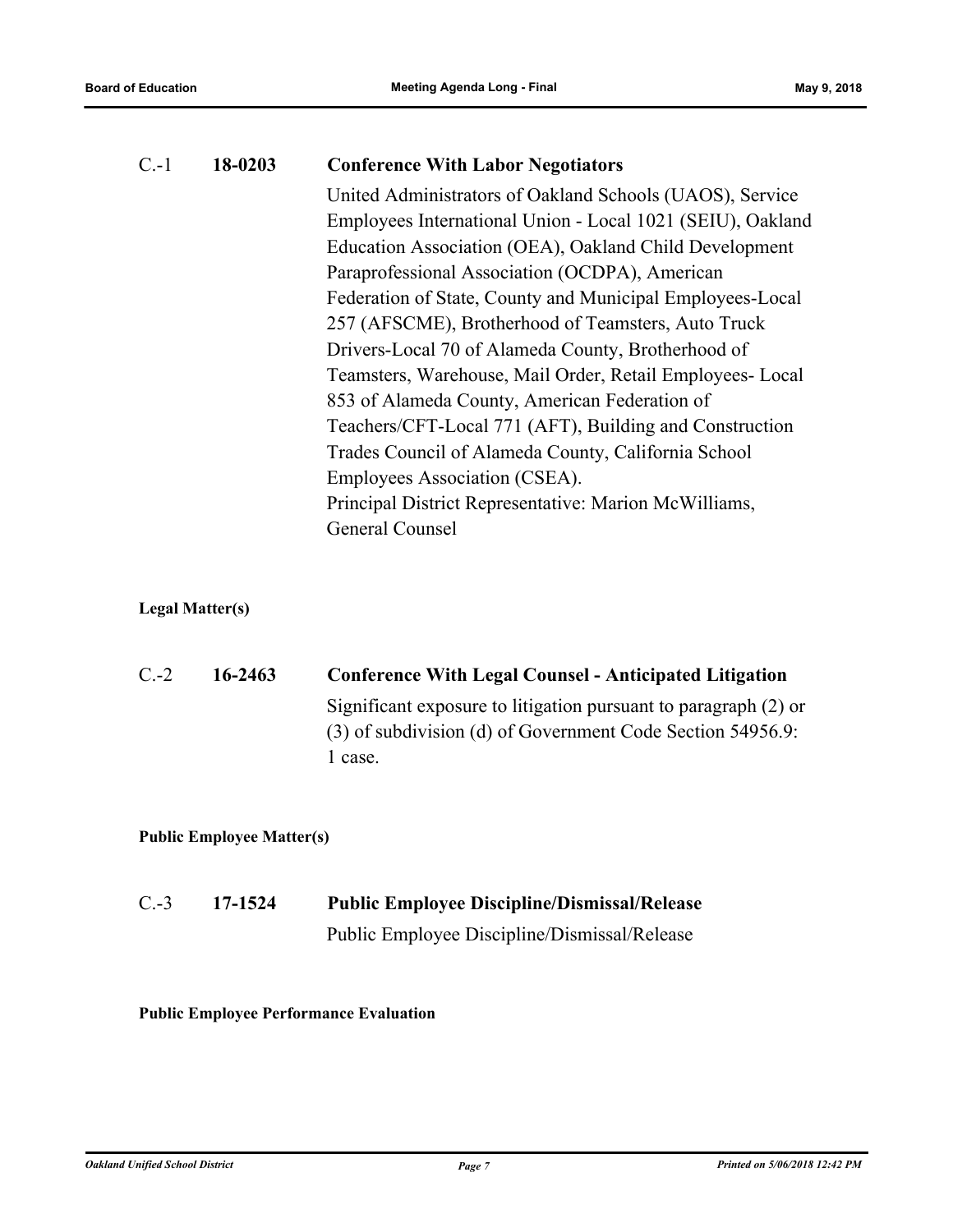| $C.-4$                 | 17-1521 | <b>Public Employee Performance Evaluation</b> |
|------------------------|---------|-----------------------------------------------|
|                        |         | <b>General Counsel</b>                        |
| $C.-5$                 | 17-1522 | <b>Public Employee Performance Evaluation</b> |
|                        |         | Superintendent of Schools                     |
|                        |         |                                               |
| <b>Pupil Matter(s)</b> |         |                                               |
| $C.-6$                 | 17-0217 | <b>Readmission Hearing - Student EE</b>       |
|                        |         | Readmission Hearing - Student EE              |
| $C.-7$                 | 17-1199 | <b>Readmission Hearing - Student YY</b>       |
|                        |         | Readmission Hearing - Student YY              |
| $C.-8$                 | 18-1016 | <b>Expulsion Appeal Hearing - Student XX</b>  |
|                        |         | <b>Expulsion Appeal Hearing - Student XX</b>  |
| $C.-9$                 | 18-1017 | <b>Expulsion Appeal Hearing - Student YYY</b> |
|                        |         | <b>Expulsion Appeal Hearing - Student YYY</b> |
| $C.-10$                | 18-1021 | <b>Expulsion Appeal Hearing - Student ZZ</b>  |
|                        |         | <b>Expulsion Appeal Hearing - Student ZZ</b>  |

**Real Property Matter(s)**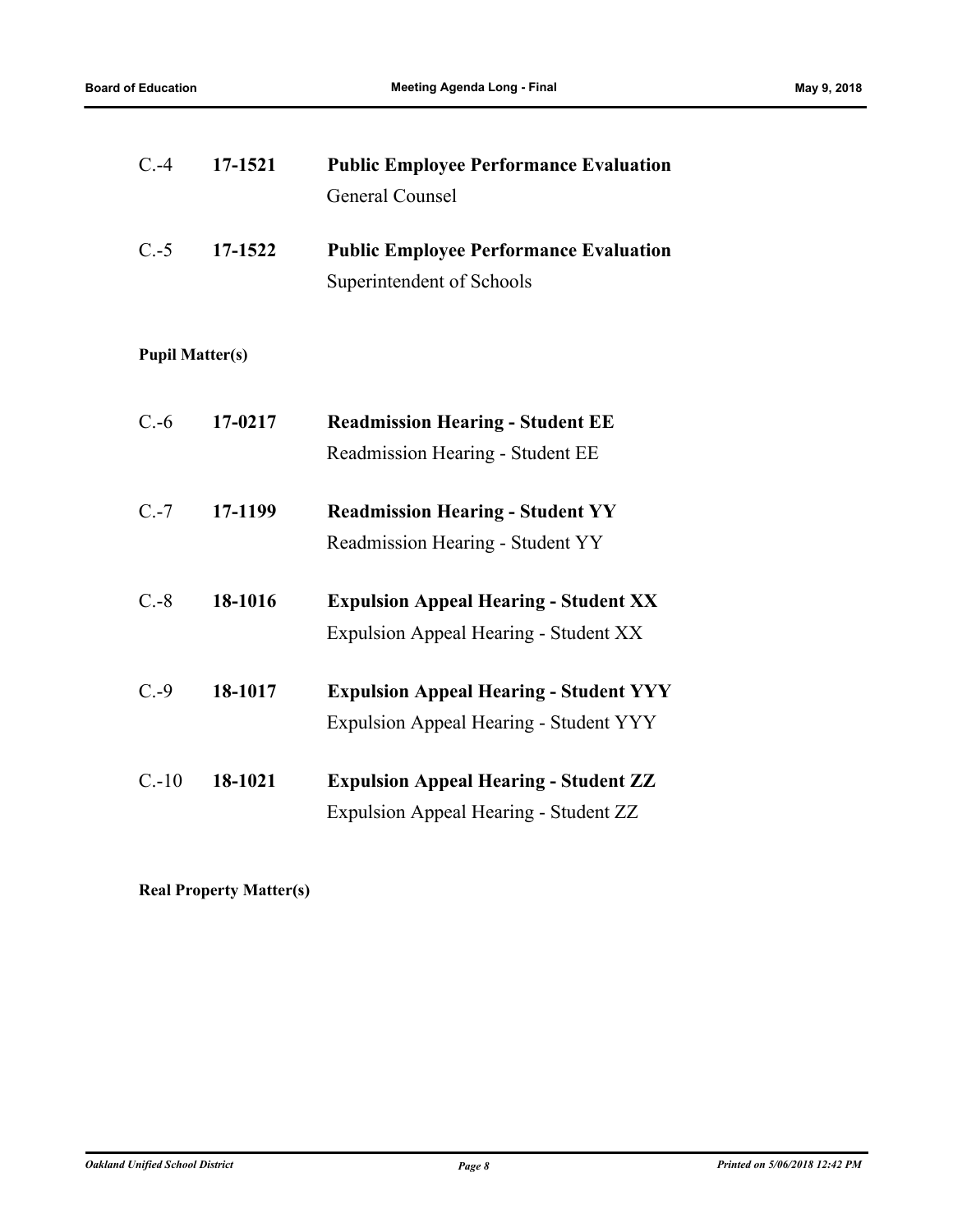# C.-11 **18-0270 Conference With Real Property Negotiators** Property: 3400 Malcom Avenue, Oakland, CA Agency Negotiator(s): Marion McWilliams, General Counsel Negotiating Parties: District and Pacific Charter School Development Under Negotiation: Instructions to Agency Negotiator(s) regarding potential long-term lease, price and terms

# **D. Recess To Closed Session**

- **E. Reconvene To Public Session 5:30 P.M.**
- **F. Second Roll Call**
- **G. President's Statement of Reportable Action Taken In Closed Session and the Vote or Abstention of Members Present, If Any**
- **H. Pledge of Allegiance**
- **I. Special Orders of the Day**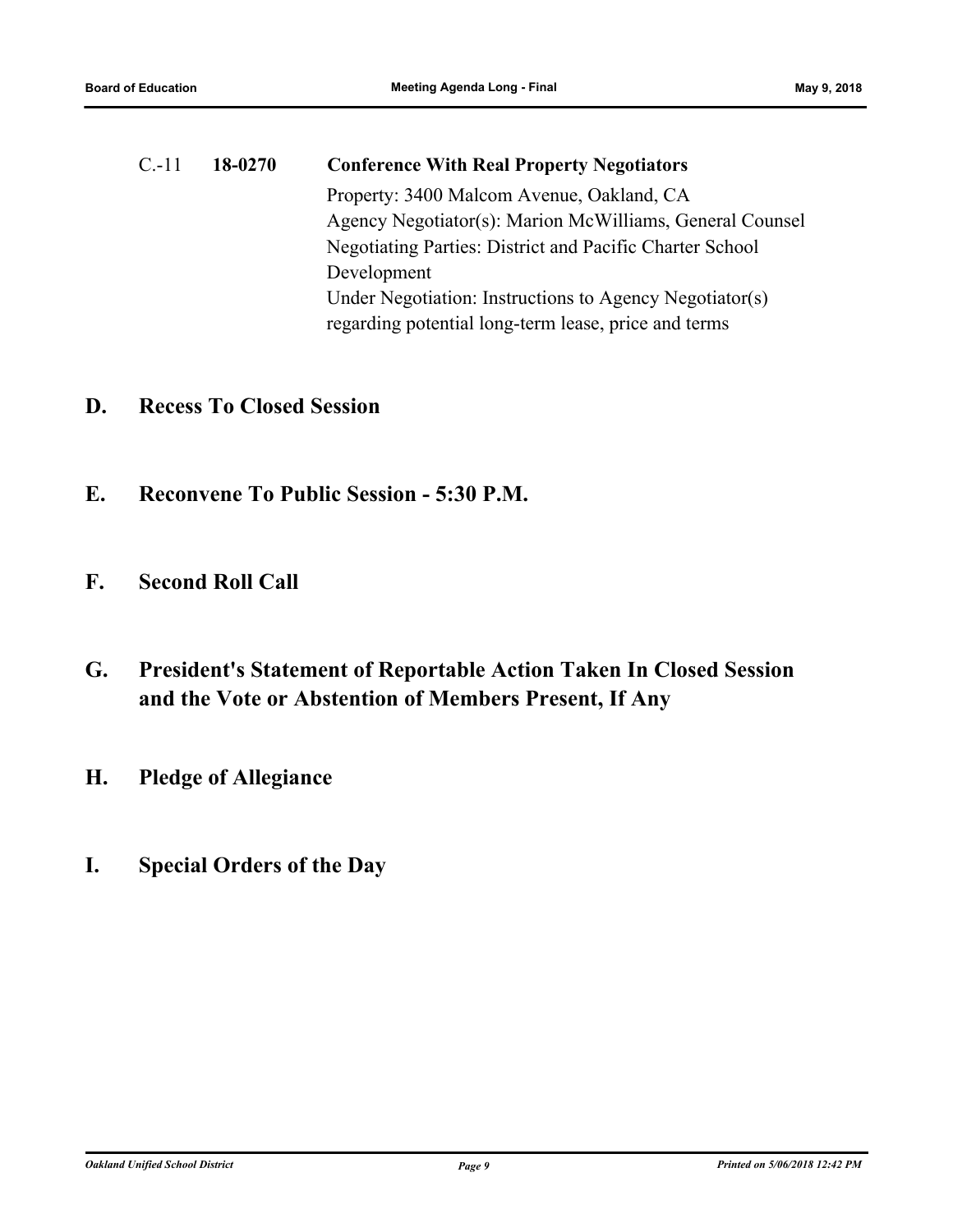| $\exists$ I.-1<br>× | 18-0893 | Tribute – Abraham Zellman - District's National Board |                                                             |  |
|---------------------|---------|-------------------------------------------------------|-------------------------------------------------------------|--|
|                     |         |                                                       | for Professional Teaching Standards Certified Teacher       |  |
|                     |         |                                                       | (NBPTS) - School Year 2017-2018                             |  |
|                     |         | Adoption by the Board of Education of Resolution No.  |                                                             |  |
|                     |         |                                                       | 1718-0176 - Tribute - Abraham Zellman, Bret Harte Middle    |  |
|                     |         |                                                       | School, District's National Board for Professional Teaching |  |
|                     |         |                                                       | Standards Certified Teacher(s), School Year 2017-2018.      |  |
|                     |         | <b>Attachments:</b>                                   | 18-0893 Tribute – Abraham Zellman - District's              |  |
|                     |         |                                                       | <b>National Board for Professional Teaching</b>             |  |
|                     |         |                                                       | <b>Standards Certified Teacher (NBPTS) - School</b>         |  |
|                     |         |                                                       | Year 2017-2018                                              |  |

### **J. Submission of Speaker Card/Modification(s) To Agenda**

*A paper Request To Speak Card for the designated Agenda Item(s) shall have been submitted to the Secretary by this point in the Agenda, but not later than prior to the Item(s) being called by the Board President, in order to be invited to speak before or during consideration of the Item(s). (An electronic eComment - Register To Speak Card must have been received on line not later than 30 Minutes prior to meeting noticed time.) A Speaker may be allowed up to a maximum of 3 minutes or less to speak on designated Item(s), depending on the number of Registered Speakers, the number of Items and the time allocated for Item(s). Minutes, or lesser time, are not transferable from Speaker to Speaker.* 

*Modification(s) to the Agenda, by the Board, allows for any change in the printed Order of Business including, but not limited to, an announcement that an Item or Legislative File will be considered out of Agenda printed order, that consideration of an Item has been withdrawn, postponed, rescheduled or "pulled" or taken off of the General Consent Report for separate discussion and/or possible action.*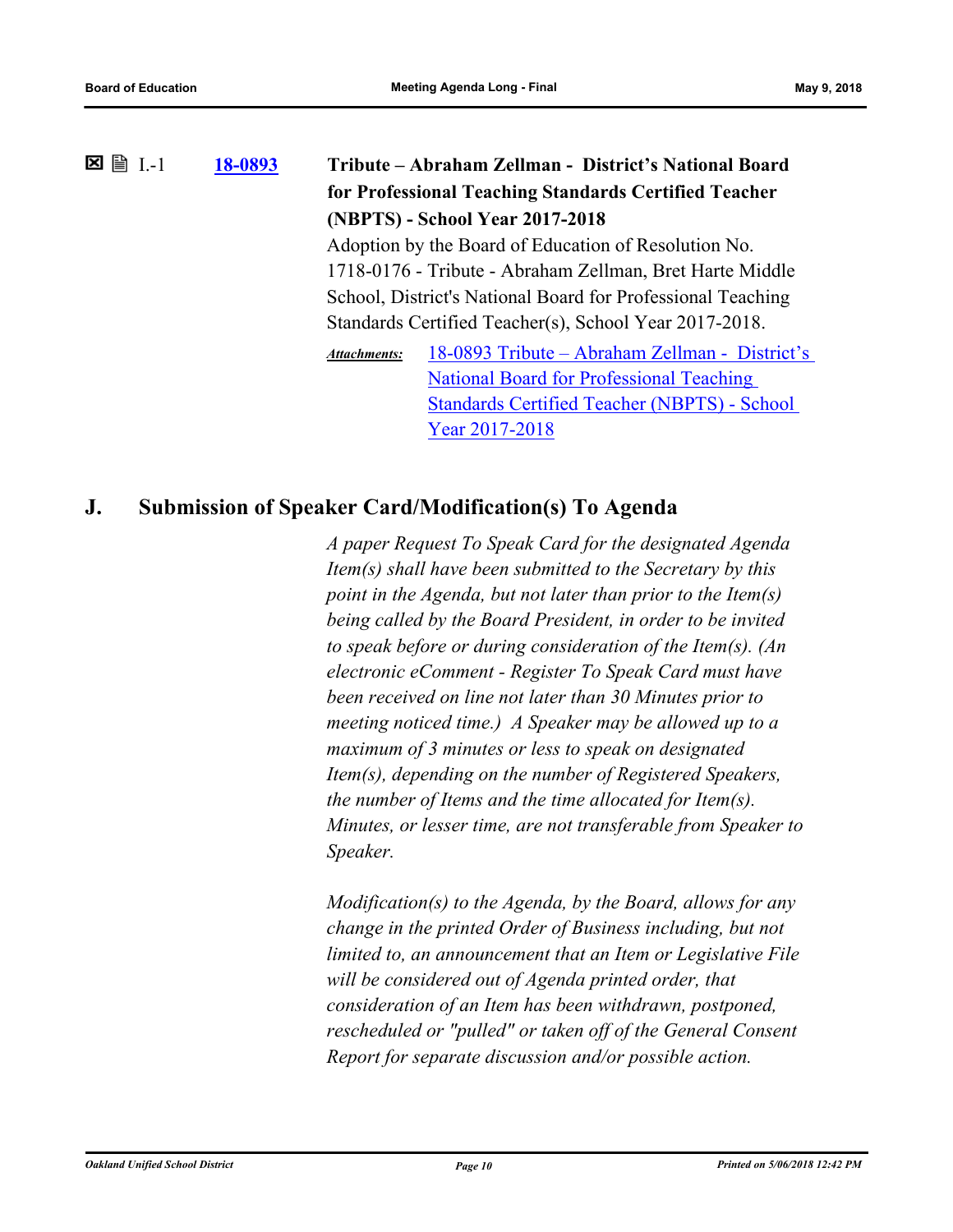# **K. Adoption of the General Consent Report**

*"Adoption of the General Consent Report" means that all items appearing on the Agenda under this topic are approved in one motion unless a Board Member requests that an item be removed and voted on separately or otherwise acted upon. Generally, these items are routine in nature, and are acted upon in one motion to conserve time and permit focus on other‑than‑routine items on the Agenda. An item on the General Consent Report which a Member has requested be removed, shall be removed, without debate for separate consideration and vote or other disposition. All items remaining on the General Consent Report, thereafter, shall be adopted in a single motion.*

**Senior Business Officer**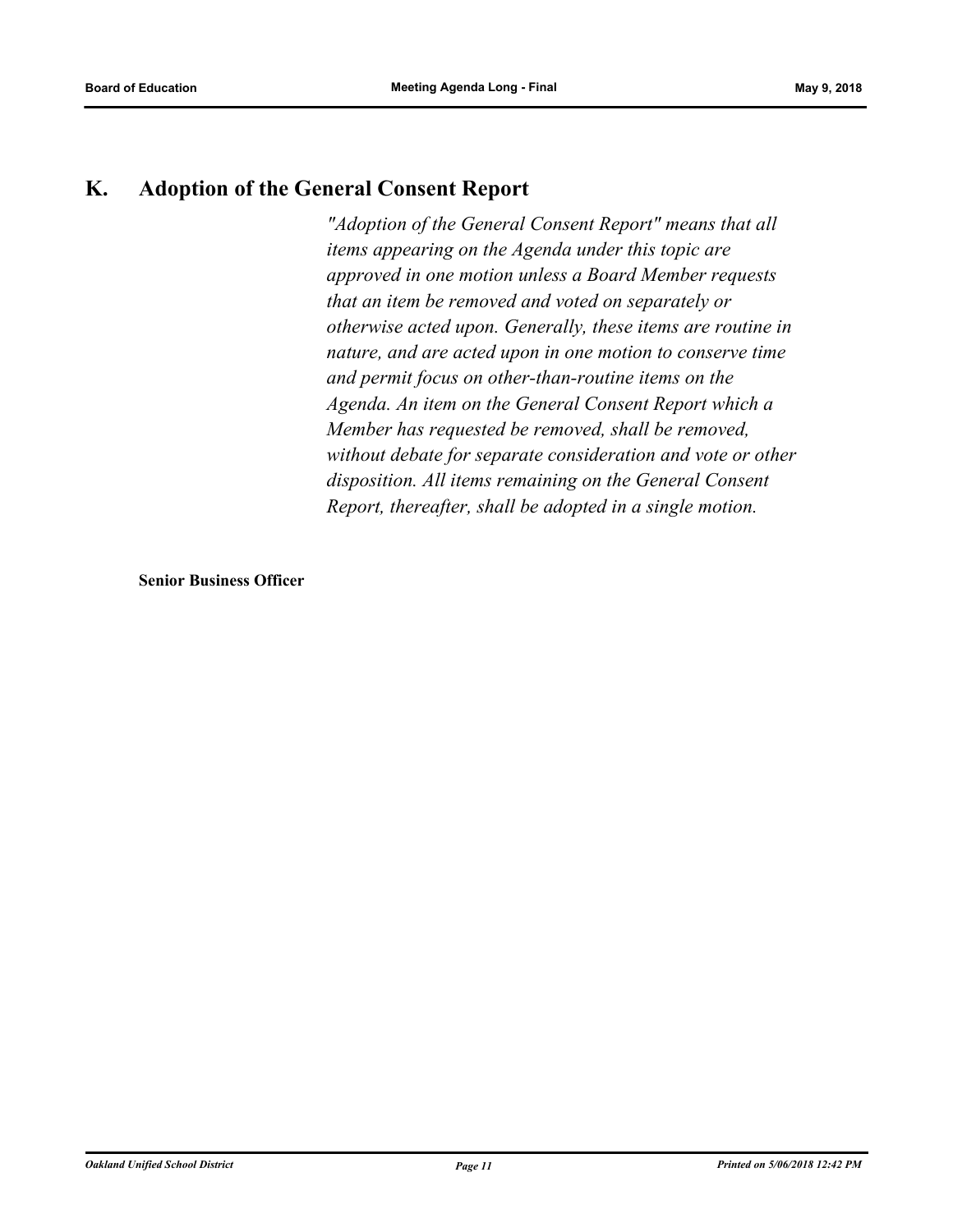| $\boxtimes \cong K-1$ | 18-0843 |                                                             | <b>Amendment No. 2, Workers' Compensation One-Year</b>         |  |
|-----------------------|---------|-------------------------------------------------------------|----------------------------------------------------------------|--|
|                       |         | <b>Term Extension - Administration Services Agreement -</b> |                                                                |  |
|                       |         |                                                             | <b>Hazelrigg Claims Management Services, Inc. - Risk</b>       |  |
|                       |         | <b>Management Department</b>                                |                                                                |  |
|                       |         | Approval by the Board of Education of Workers'              |                                                                |  |
|                       |         | Compensation One-Year Term Extension - Amendment No.        |                                                                |  |
|                       |         |                                                             | 2, Administration Services Agreement between the District      |  |
|                       |         |                                                             | and Hazelrigg Claims Management Services, Inc., Chino Hill,    |  |
|                       |         |                                                             | CA, for the latter to provide claims administration and        |  |
|                       |         |                                                             | managed care to the District for the term July 1, 2018 through |  |
|                       |         | June 30, 2019, as specified, at a cost not to exceed        |                                                                |  |
|                       |         |                                                             | \$644,000.00. All other terms and conditions of the            |  |
|                       |         |                                                             | Agreement, except as modified by this Extension, if any,       |  |
|                       |         | remain in full force and effect.                            |                                                                |  |
|                       |         | <b>Attachments:</b>                                         | 18-0843 Amendment No. 2, Workers'                              |  |
|                       |         |                                                             | Compensation One-Year Term Extension -                         |  |
|                       |         |                                                             | <b>Administration Services Agreement - Hazelrigg</b>           |  |
|                       |         |                                                             | Claims Management Services, Inc. - Risk                        |  |
|                       |         |                                                             | <b>Management Department</b>                                   |  |
|                       |         |                                                             |                                                                |  |
| $\Sigma \cong K-2$    | 18-0894 |                                                             | Personnel Report No. 1718-0010                                 |  |
|                       |         |                                                             | Approval by the Board of Education of Personnel Report         |  |
|                       |         | No. 1718-0010.                                              |                                                                |  |
|                       |         | <b>Attachments:</b>                                         | 18-0894 Personnel Report No. 1718-0010                         |  |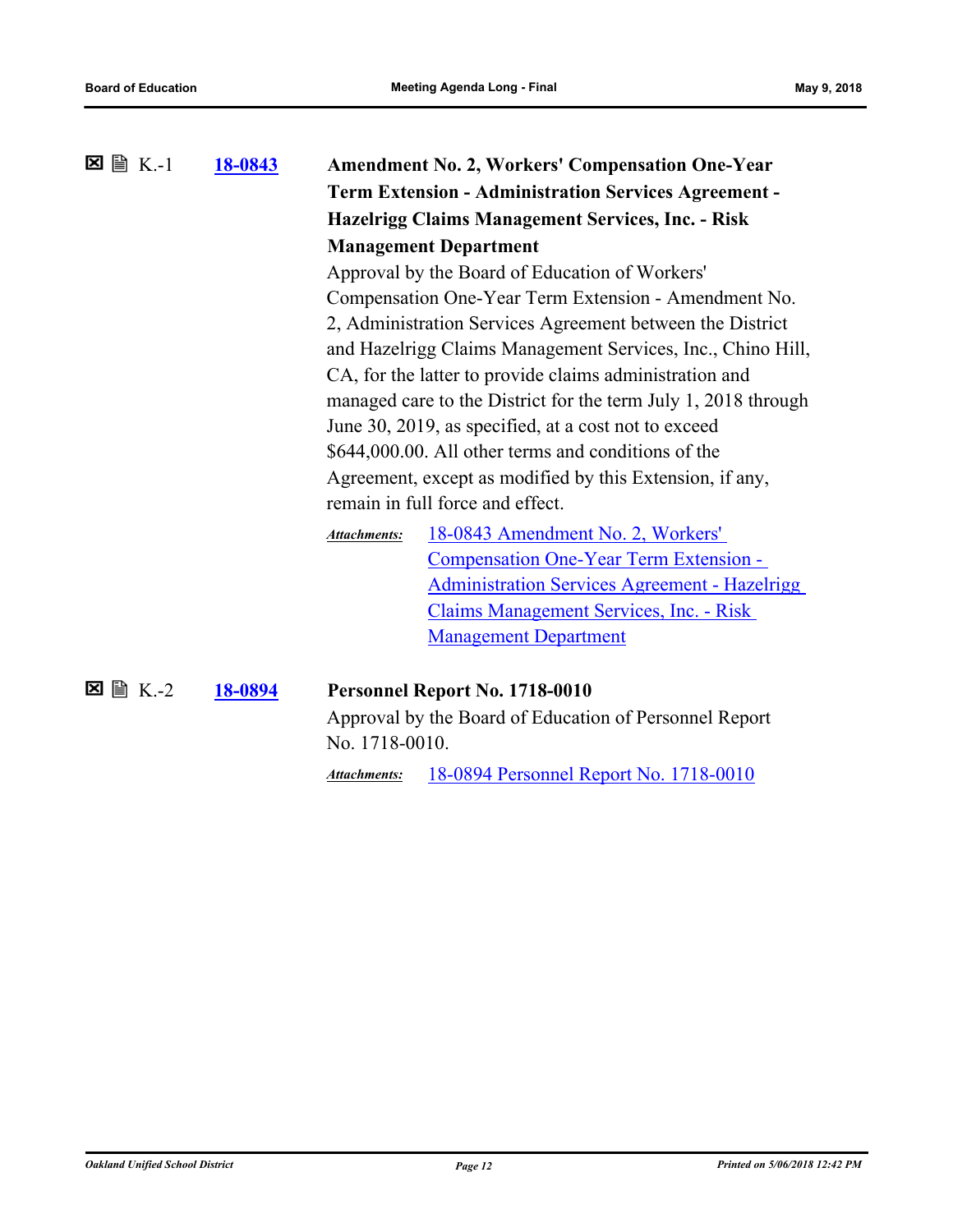#### **[18-0895](http://ousd.legistar.com/gateway.aspx?m=l&id=/matter.aspx?key=43075) Professional Service Contract - TeachBar - Talent Division**  $\Sigma \nightharpoonup K. -3$

Ratification by the Board of Education of a Professional Services Contract between the District and TeachBar, Oakland, CA, for the latter to provide test preparation and tutoring services to continue to help candidates, identified by District's Talent Division to Transition to Teaching Program, pass the CBEST and CSET (multiple subject) exams required as part of the credentialing program, as described in the Statement of Work, incorporated herein by reference as though fully set forth, for the term April 1, 2018 through June 30, 2018, in an amount not to exceed \$11,250.00. **Vendor No.: I005266 Requisition No.: R0183628**

**Resource Code-Site No.: 7810-944**

**Funding Source: C2T Grant**

[18-0895 Professional Service Contract -](http://ousd.legistar.com/gateway.aspx?M=F&ID=88372.pdf)  TeachBar - Talent Division *Attachments:*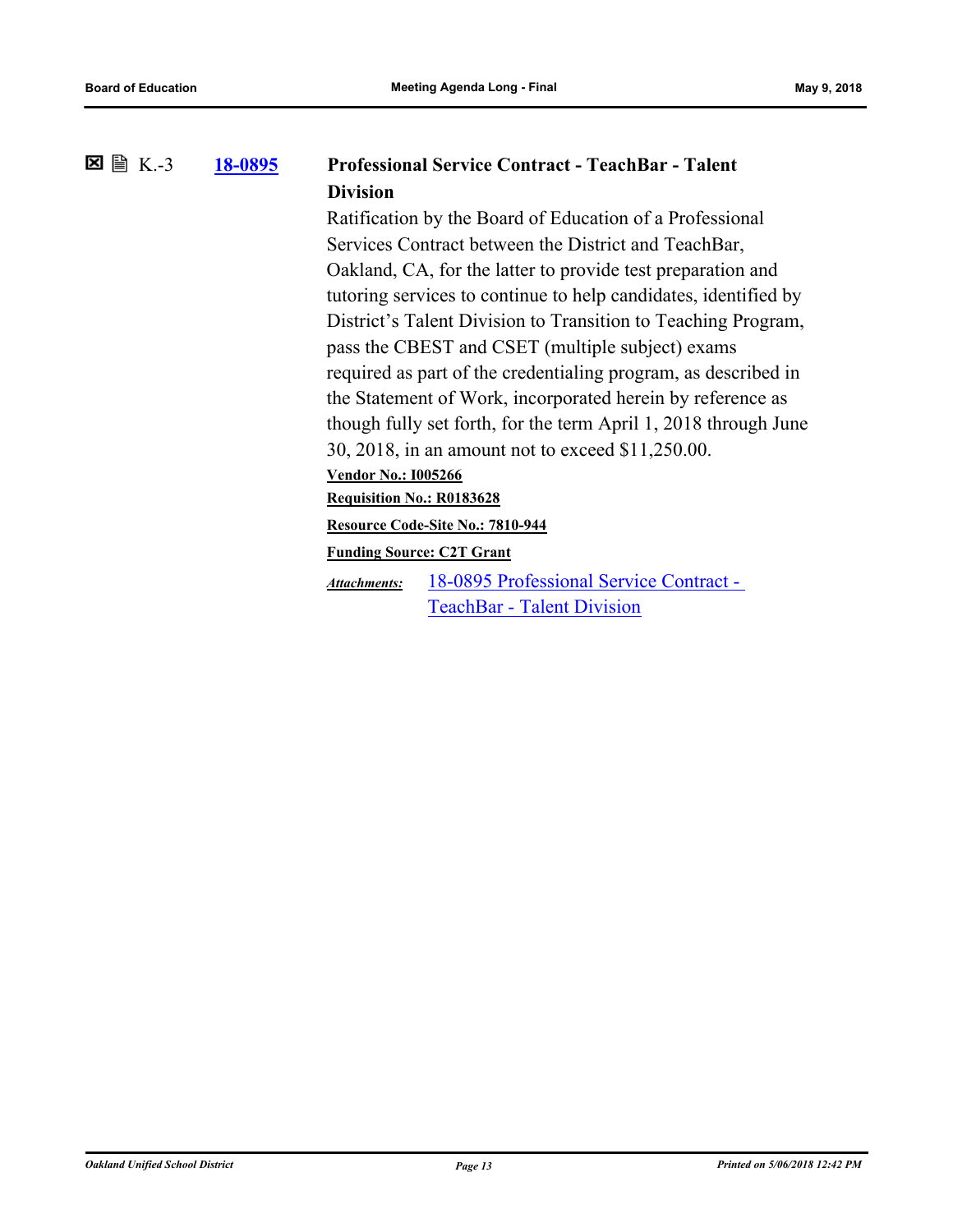#### **[18-0899](http://ousd.legistar.com/gateway.aspx?m=l&id=/matter.aspx?key=43079) Professional Services Contract - Keith Welch - Nutrition Services**  $\Sigma \cong K. -4$

Ratification by the Board of Education of a Professional Services Contract between the District and Keith Welch, Alameda, CA, for the latter to conduct qualitative and quantitative analysis of the implementation and impact of Breakfast After the Bell Programs implemented during 2016-17 and 2017-18 School Years; provide full report as well as executive summaries for various audiences, via the Nutrition Services Department, for the term April 2, 2018 through June 30, 2018, in an amount not to exceed \$13,500.00.

**Vendor No.: I007326**

**Requisition No.: R0183387**

**Resource Code-Site No.: 5380-991**

**Funding Source: 5380-991**

[18-0899 Professional Services Contract - Keith](http://ousd.legistar.com/gateway.aspx?M=F&ID=88373.pdf)  Welch - Nutrition Services *Attachments:*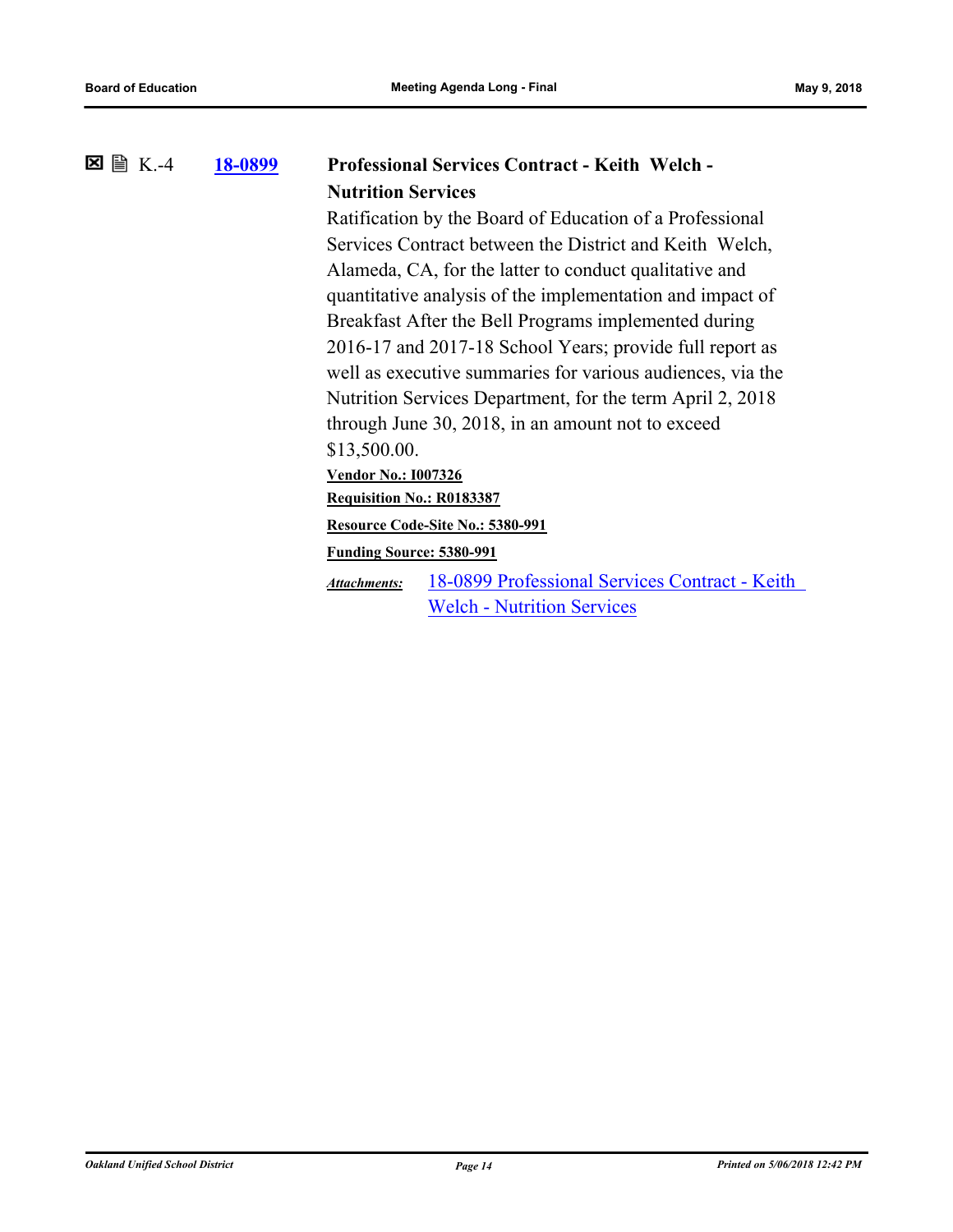### **[18-0916](http://ousd.legistar.com/gateway.aspx?m=l&id=/matter.aspx?key=43096) Award of Bid and Bid Agreement - Leonard's Construction - Lockwood Elementary School Play Matting Replacement Project 区** ■ K.-5

Approval by the Board of Education of Resolution No. 1718-0110, Award of Bid and Beard Agreement to Leonard's Construction, San Jose, CA, for the Lockwood Elementary School Play Matting Replacement Project, in the amount of \$42,359.00 (base bid and contingency) as the lowest responsive, responsible bidder, and rejecting all other bids, if any, and authorizing the President and Secretary of the Board to enter into and execute an Agreement for same with the successful bidder with work being conducted in one (1) phase, with a Contract Duration: Sixty (60) days Calendar Days, commencing May 10, 2018, and ending on July 9, 2018.

**Vendor No.: I006303**

**Resource Code-Site No.: 9350-134**

#### **Funding Source: Fund 21, Measure J**

18-0916 Award of Bid and Bid Agreement - [Leonard's Construction - Lockwood Elementary](http://ousd.legistar.com/gateway.aspx?M=F&ID=88405.pdf)  School Play Matting Replacement Project *Attachments:*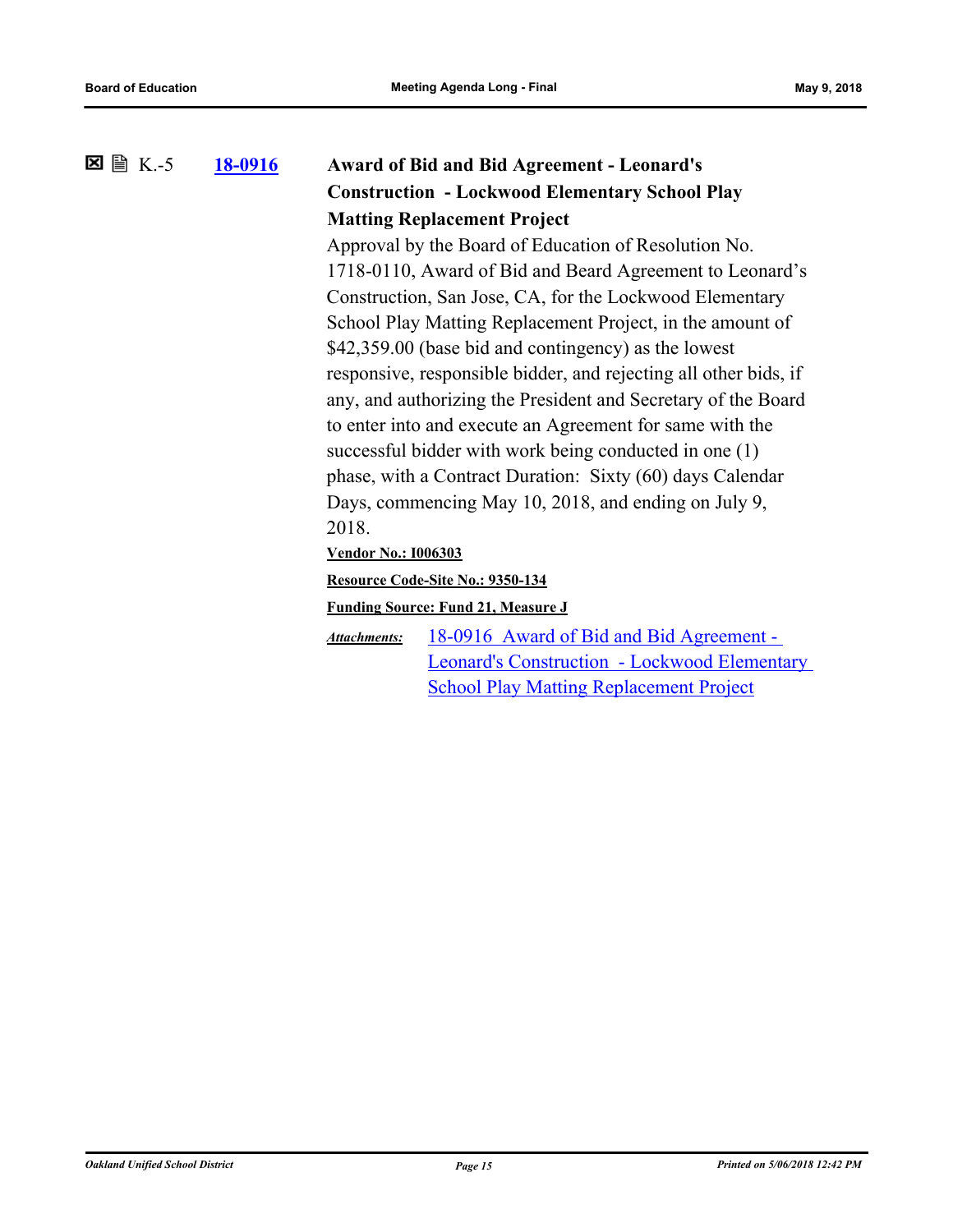| ⊠ 圖 K.-6        | <u>18-0918</u> | <b>Independent Consultant Agreement for Professional</b><br>Services Less Than \$90,200 - Jensen Hughes - Kaiser<br><b>Elementary School Finishing Kitchen Addition Project</b><br>Approval by the Board of Education of an Independent<br>Consultant Agreement for Professional Services Less Than<br>\$90,200 between the District and Jensen Hughes, Walnut<br>Creek, CA, for the latter to provide completion of peer<br>consultation during construction, witness of fire and intrusion<br>testing and submission of written reports until all deficiencies<br>are cleared, in conjunction with the Kaiser Elementary School<br>Finishing Kitchen Addition Project, more specifically<br>delineated in the Scope of Services in Exhibit "A",<br>incorporated herein by reference as though fully set forth,<br>commencing May 10, 2018 and concluding no later than<br>December 31, 2018, in an amount not-to-exceed \$4,550.00.<br><b>Vendor No.: V053604</b><br>Resource Code-Site No.: 6215-171<br><b>Funding Source: Fund 21, Measure J</b><br>18-0918 Independent Consultant Agreement for<br><b>Attachments:</b><br>Professional Services Less Than \$90,200 -<br>Jensen Hughes - Kaiser Elementary School<br><b>Finishing Kitchen Addition Project</b> |
|-----------------|----------------|--------------------------------------------------------------------------------------------------------------------------------------------------------------------------------------------------------------------------------------------------------------------------------------------------------------------------------------------------------------------------------------------------------------------------------------------------------------------------------------------------------------------------------------------------------------------------------------------------------------------------------------------------------------------------------------------------------------------------------------------------------------------------------------------------------------------------------------------------------------------------------------------------------------------------------------------------------------------------------------------------------------------------------------------------------------------------------------------------------------------------------------------------------------------------------------------------------------------------------------------------------------------|
| <b>⊠</b> 圖 K.-7 | 18-0923        | <b>Amendment, Layoffs/Additions/Net of Classified</b><br><b>Positions - Fiscal Year 2018-2019</b><br>Adoption by the Board of Education of Resolution No.<br>1718-0178A - Amendment, Layoffs/Additions/Net of<br>Classified Positions for Fiscal Year 2018-2019 - providing<br>for the reduction or layoff of classified positions, and<br>increase or creation of authorized classified positions based<br>on lack of funds and/or program need as reflected through<br>the Budget Development process for 2018-2019 Fiscal Year.<br>18-0923 Amendment, Layoffs/Additions/Net of<br><b>Attachments:</b><br>Classified Positions - Fiscal Year 2018-2019                                                                                                                                                                                                                                                                                                                                                                                                                                                                                                                                                                                                           |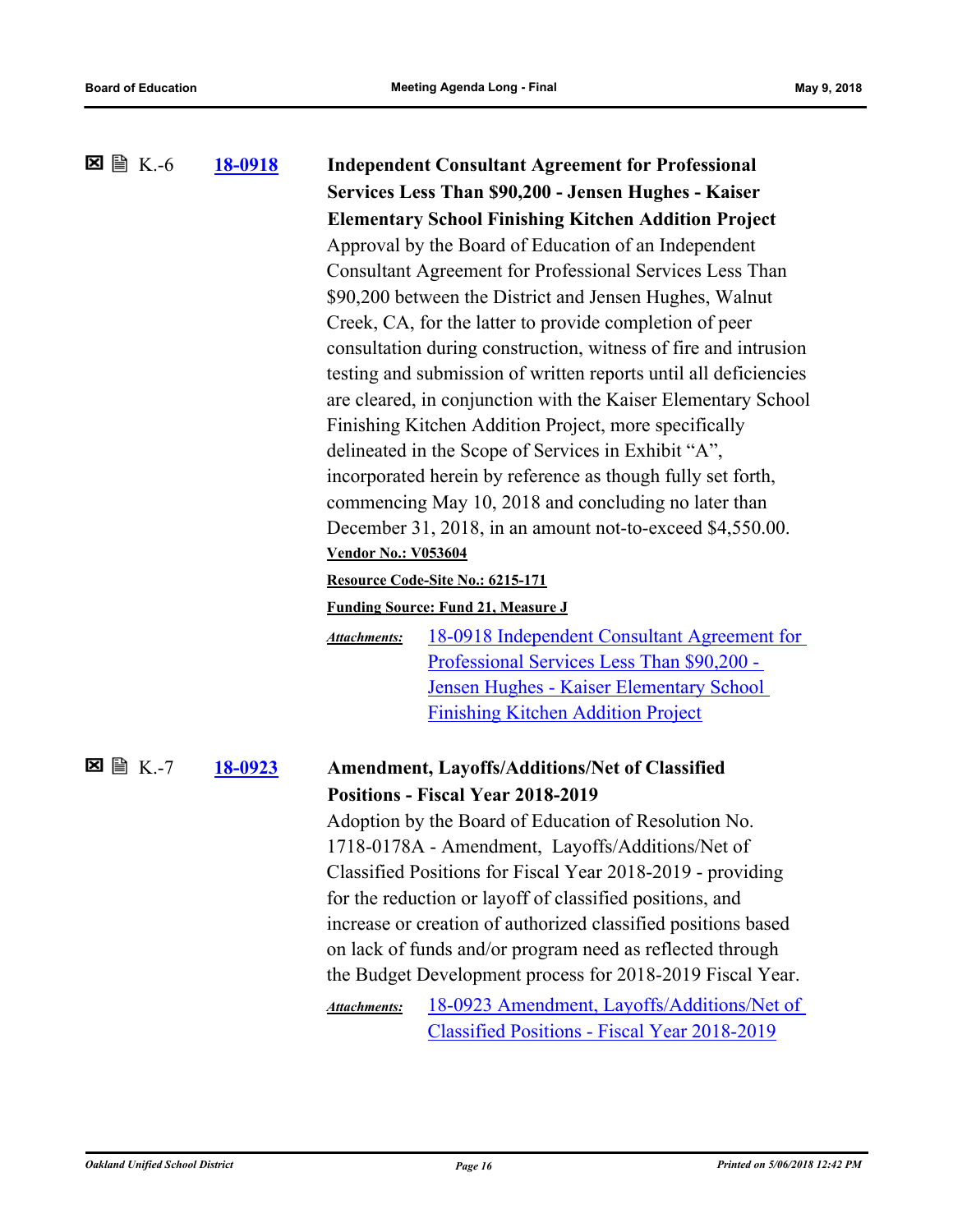### **[18-0924](http://ousd.legistar.com/gateway.aspx?m=l&id=/matter.aspx?key=43104) Independent Consultant Agreement for Professional Services Less Than \$90,200 - Terraphase Engineering - Frick Middle School Field Project 区** 图 K.-8

Approval by the Board of Education of an Independent Consultant Agreement for Professional Services Less Than \$90,200.00 between the District and Terraphase Engineering, Oakland, CA, for the latter to perform storm water pollution plan, in conjunction with the Frick Middle School Field Project, more specifically delineated in the Scope of Services in Exhibit "A", incorporated herein by reference as though fully set forth, commencing May 10, 2018 and concluding no later than December 11, 2018, in an amount not-to exceed \$17,656.00.

### **Vendor No.: V061420**

#### **Resource Code-Site No.: 9450-203**

**Funding Source: Fund 21, Measure J**

[18-0924 Independent Consultant Agreement for](http://ousd.legistar.com/gateway.aspx?M=F&ID=88409.pdf)  Professional Services Less Than \$90,200 - Terraphase Engineering - Frick Middle School Field Project *Attachments:*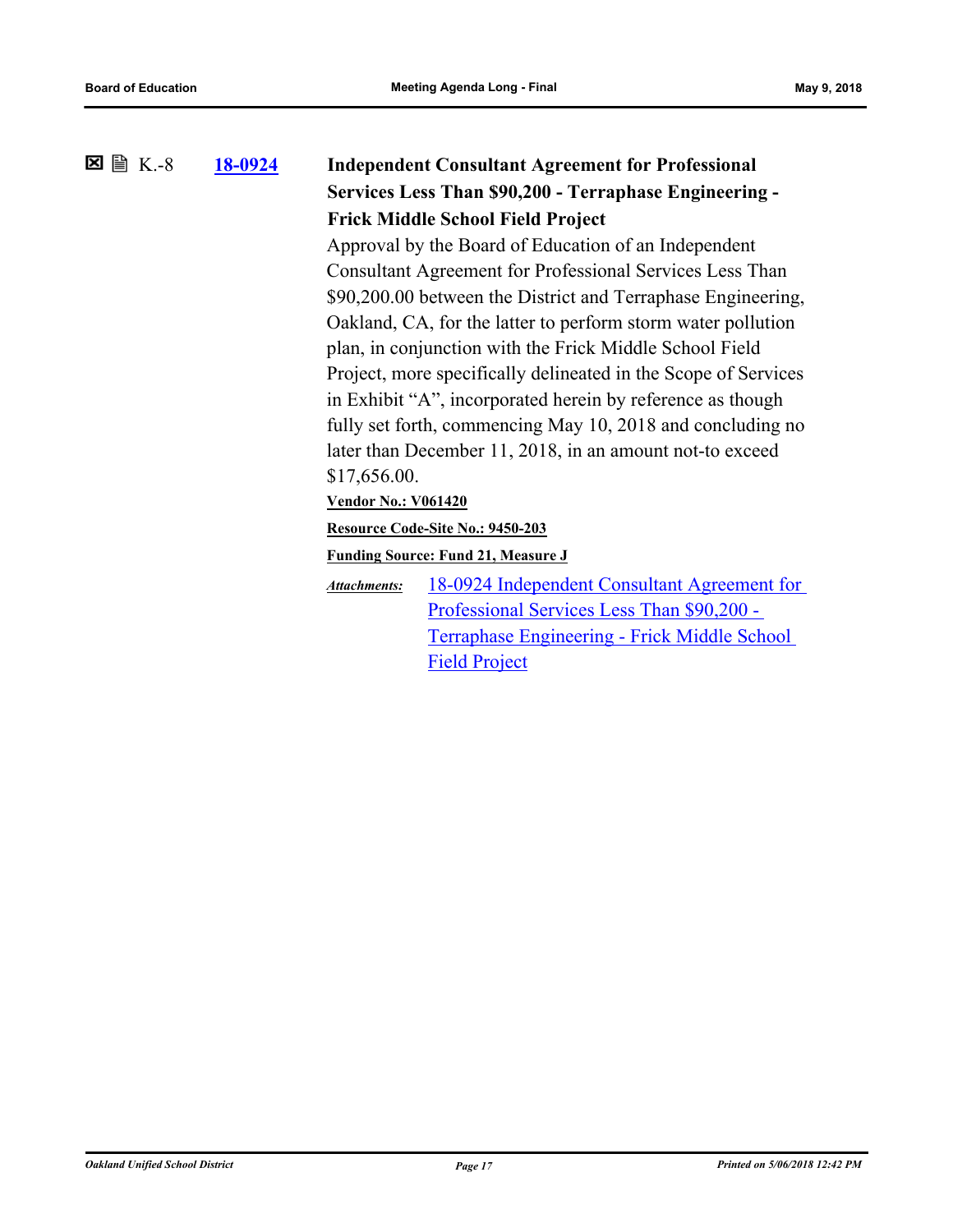**[18-0964](http://ousd.legistar.com/gateway.aspx?m=l&id=/matter.aspx?key=43144) Amendment No. 2, Independent Consultant Agreement - LCA Architects - Fremont High School New Construction Project**  $\Sigma \cong K. -9$ 

> Approval by the Board of Education of Amendment No. 2, Agreement for Architectural Services between the District and LCA Architects, Walnut Creek, CA, for the latter to provide professional services for the planning, criteria, design and oversight for typical production systems for Recording Studio design in conjunction with the Fremont New Construction Project, in an additional amount of \$30,000.00, increasing the Agreement not to exceed amount from \$5,390,760.00 to \$5,420,760.00, for the term March 23, 2016 through December 31, 2020. All other terms and conditions of the Agreement remain in full force and effect.

\*Agreement approved April 13, 2016; File No. 16-0232; Enactment No. 16-0485; Amendment No.1, approved March 28, 2018: File No. 18-0495; Enactment No. 18-0523. **Vendor No.: I010791**

# **Resource Code-Site No.: 9799-302**

**Funding Source: Fund 21, Measure B**

18-0964 Amendment No. 2, Independent Consultant Agreement - LCA Architects - [Fremont High School New Construction Project](http://ousd.legistar.com/gateway.aspx?M=F&ID=88408.pdf) *Attachments:*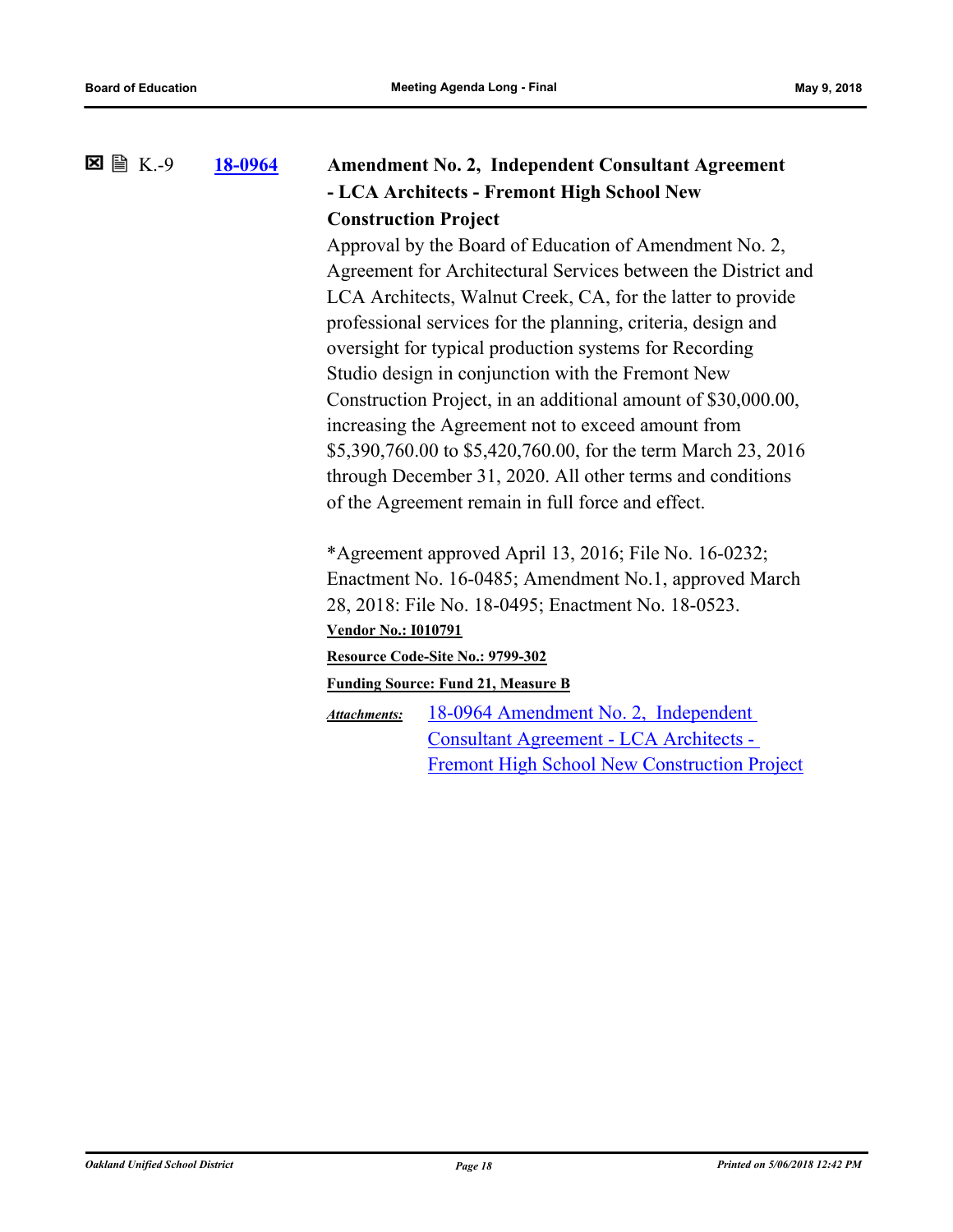### **[18-0988](http://ousd.legistar.com/gateway.aspx?m=l&id=/matter.aspx?key=43168) Independent Consultant Agreement for Professional Services Greater Than \$90,000 - Terraphase Engineering - Foster Educational Leadership Complex Project**  $\boxtimes \cong K-10$

Approval by the Board of Education of an Independent Consultant Agreement for Professional Services Greater than \$90,200 between the District and Terraphase Engineering, Oakland, CA, for the latter to provide SWPPP consultant services including one pre-construction site walk; preparation of the Notice of Intent; preparation of the SWPPP and associated figures/maps; preparation of post-construction runoff calculations for the Notice of Intent, in conjunction with the Foster Educational Leadership Complex Project, more specifically delineated in the Scope of Services in Exhibit "A", incorporated herein by reference as though fully set forth, commencing May 10, 2018 and concluding no later than October 31, 2019, in an amount not-to exceed \$139,937.00

**Vendor No.: V061420**

**Resource Code-Site No.: 9450-310**

**Funding Source: Fund 21, Measure J**

[18-0988 Independent Consultant Agreement for](http://ousd.legistar.com/gateway.aspx?M=F&ID=88486.pdf)  Professional Services Greater Than \$90,000 - Terraphase Engineering - Foster Educational Leadership Complex Project *Attachments:*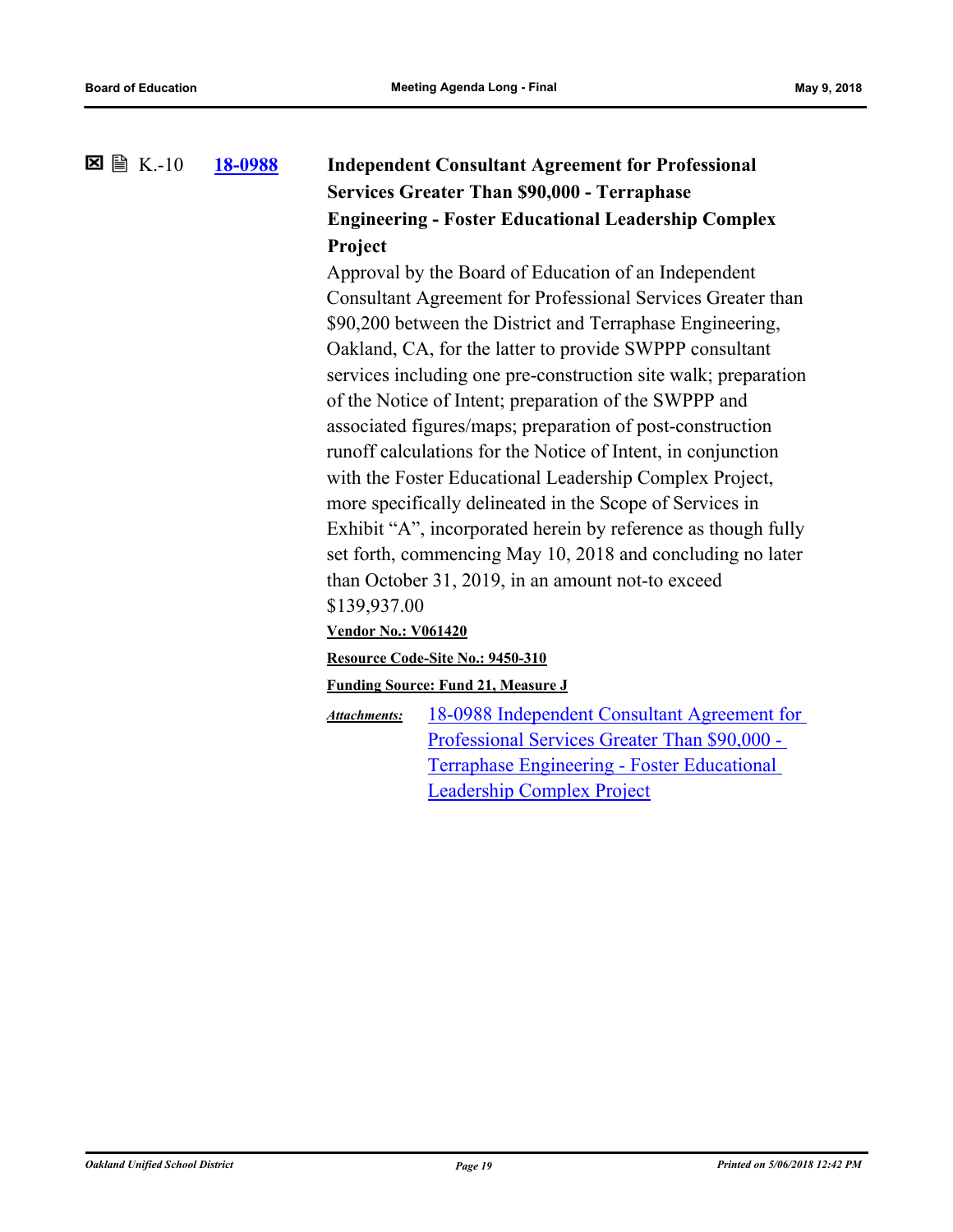# **[18-0989](http://ousd.legistar.com/gateway.aspx?m=l&id=/matter.aspx?key=43169) Independent Consultant Agreement for Professional Services Less Than \$90,200 - Star Elevator - Foster Educational Leadership Complex Project** K.-11 Approval by the Board of Education of an Independent Consultant Agreement for Professional Services Less than

\$90,200 between the District and Star Elevator, San Carlos, CA, for the latter to provide decommissioning of two elevators (passenger elevator State No. 41821 and freight elevator State No. 17761) to satisfy State requirements, in conjunction with the Foster Educational Leadership Complex Project, more specifically delineated in the Scope of Services in Exhibit "A", incorporated herein by reference as though fully set forth, commencing May 10, 2018 and concluding no later than October 31, 2019, in an amount not-to exceed \$20,584.00

**Vendor No.: I004017**

### **Funding Source: Fund 21, Measure J**

[18-0989 Independent Consultant Agreement for](http://ousd.legistar.com/gateway.aspx?M=F&ID=88487.pdf)  Professional Services Less Than \$90,200 - Star Elevator - Foster Educational Leadership Complex Project *Attachments:*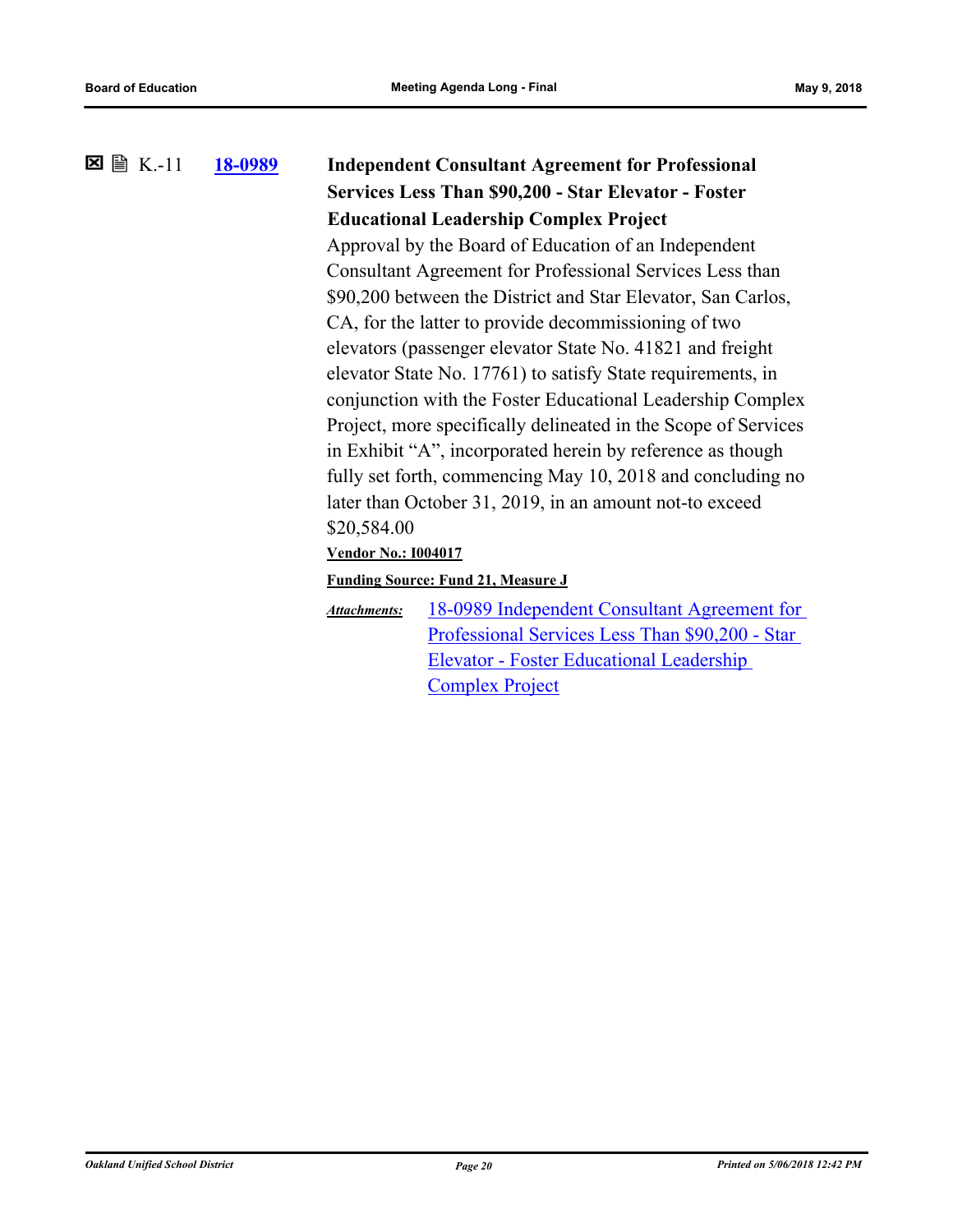## **[18-0990](http://ousd.legistar.com/gateway.aspx?m=l&id=/matter.aspx?key=43170) Independent Consultant Agreement for Professional Services Greater Than \$90,200 - Ninyo & Moore - Foster Educational Leadership Complex Project**  $\boxtimes$   $\boxplus$  K.-12 Approval by the Board of Education of an Independent Consultant Agreement for Professional Services Greater than \$90,200 between the District and Ninyo & Moore, Oakland, CA, for the latter to provide special inspection services including preparation of daily field reports documentation items inspected; review concrete mix designs and welding procedure submittals; perform reinforcing steel placement inspection to verify compliance with the approved project structural drawings for proper materials, number of bars, size, spacing, clearance, grade, splices, cleanliness, location, including ties, stirrups and bar supports; perform visual inspection during structural concrete placement and other services (see attached proposal), in conjunction with the Foster Educational Leadership Complex Project, more specifically delineated in the Scope of Services in Exhibit "A", incorporated herein by reference as though fully set forth, commencing May 10, 2018 and concluding no later than October 31, 2019, in an amount not-to exceed \$130,204.80. **Funding Source: Fund 21** 18-0990 Independent Consultant Agreement for Professional Services Greater Than \$90,200 - [Ninyo & Moore - Foster Educational Leadership](http://ousd.legistar.com/gateway.aspx?M=F&ID=88491.pdf)  *Attachments:*

Complex Project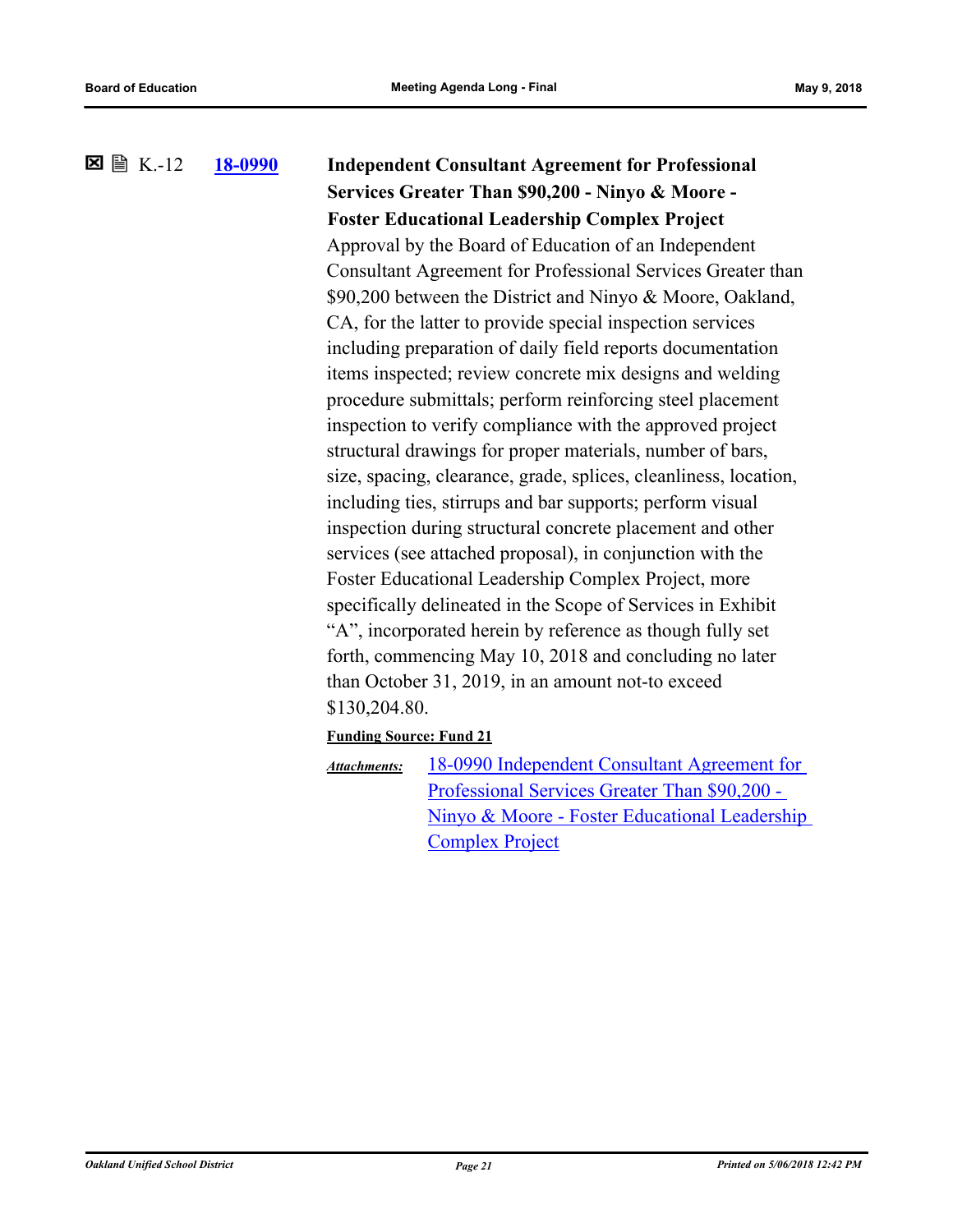**[18-0995](http://ousd.legistar.com/gateway.aspx?m=l&id=/matter.aspx?key=43175) Amendment No. 1, Independent Consultant Agreement for Professional Services Less Than \$88,300 - Anthonio, Inc. - Centro Infantil Child Development Center Fire Alarm Replacement - Extension of Agreement Time (No Additional Cost)**  $\Sigma \cong K-13$ Approval by the Board of Education of Amendment No. 1,

Independent Consultant Agreement for Professional Services Less Than \$88,300\* between the District and Anthonio, Inc., Oakland, CA, for the latter to provide Inspector of Record Services for all and DSA construction activities related to the installation of a new Fire & Intrusion Alarm System, in conjunction with the Centro Infantil Child Development Center Fire Alarm Replacement Project, extending Agreement date of June 15, 2017 through May 10, 2018 to April 3, 2019. All other terms and conditions of the Agreement remain in full force and effect.

\*Agreement approved June 14, 2017: File No. 17-1233; Enactment No. 17-0809.

**Vendor No.: V054447**

#### **Resource Code-Site No.: 9399-819**

**Funding Source: Fund 21, Measure B**

18-0995 Amendment No. 1, Independent [Consultant Agreement for Professional Services](http://ousd.legistar.com/gateway.aspx?M=F&ID=88488.pdf)  Less Than \$88,300 - Anthonio, Inc. - Centro Infantil Child Development Center Fire Alarm ReplacementAmendment No. 1, Independent Consultant Agreement for Professional Serv *Attachments:*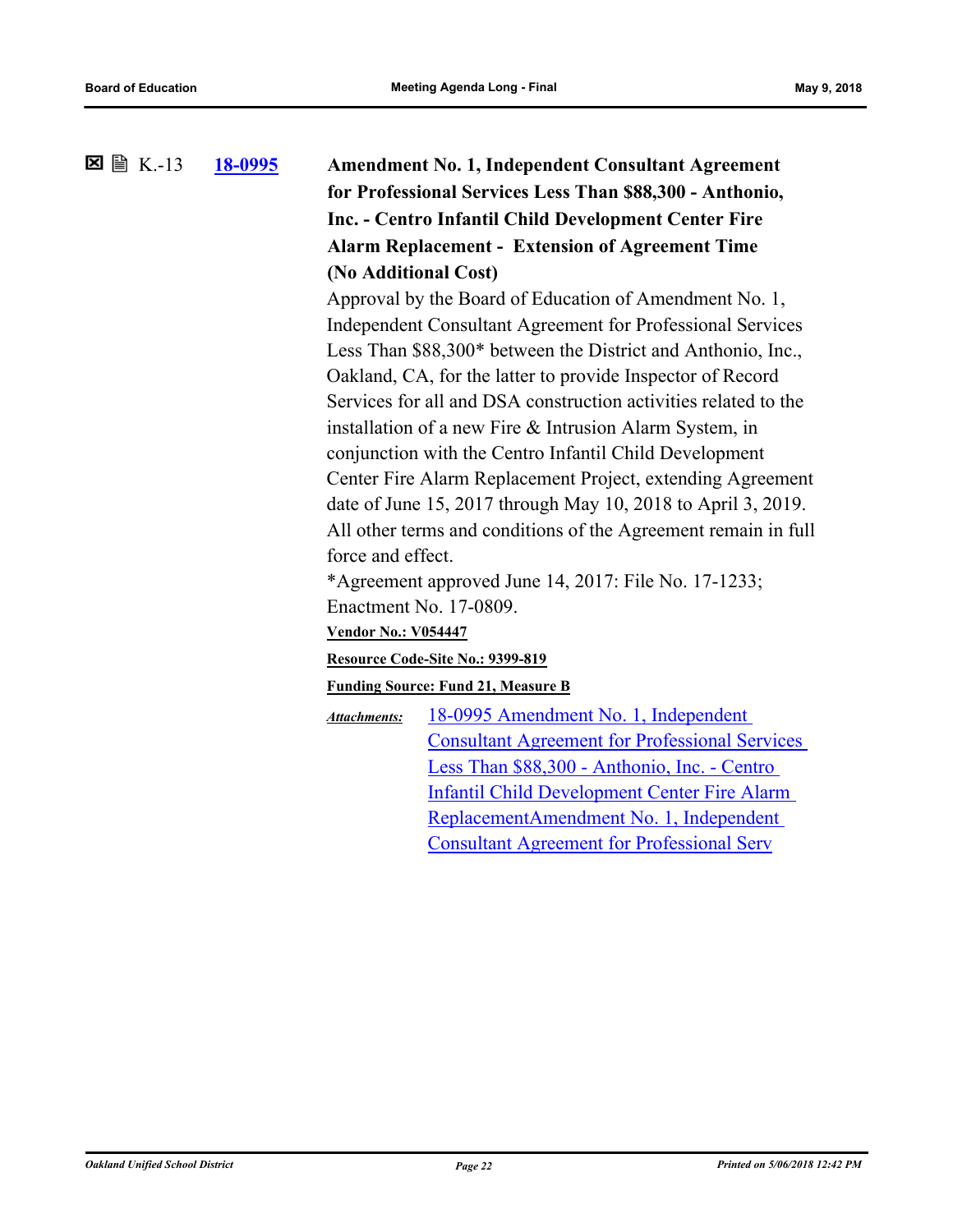### **[18-0996](http://ousd.legistar.com/gateway.aspx?m=l&id=/matter.aspx?key=43176) Amendment No. 1, Independent Consultant Agreement for Professional Services - Anthonio, Inc. - Foster The Center Project**  $\Sigma \cong K-14$

Approval by the Board of Education of Amendment No. 2, Independent Consultant Agreement for Professional Services\* between the District and Anthonio, Inc., Oakland, CA, for the latter to provide two full-time DSA Inspector of Record for construction quality management and inspection services for all construction activities, in conjunction with the Foster The Center Project, in an amount not-to-exceed \$601,750.00, increasing the not to exceed amount of the Agreement from \$583,300.00 to \$1,185,050.00 and extending the Agreement term from January 13, 2016 through December 31, 2018 to December 31, 2019. All other terms and conditions of the Agreement remain in full force and effect. \*Agreement approved January 13, 2016: File Number 15-2492, Enactment Number 16-0028; Amendment No.1, approved March 8, 2017: File No. 17-0302, Enactment No. 17-0303.

#### **Vendor No.: V054447**

#### **Resource Code-Site No.: 9350-184**

#### **Funding Source: Fund 21, Measure J**

18-0996 Amendment No. 1, Independent [Consultant Agreement for Professional Services -](http://ousd.legistar.com/gateway.aspx?M=F&ID=88489.pdf)  Anthonio, Inc. - Foster The Center Project *Attachments:*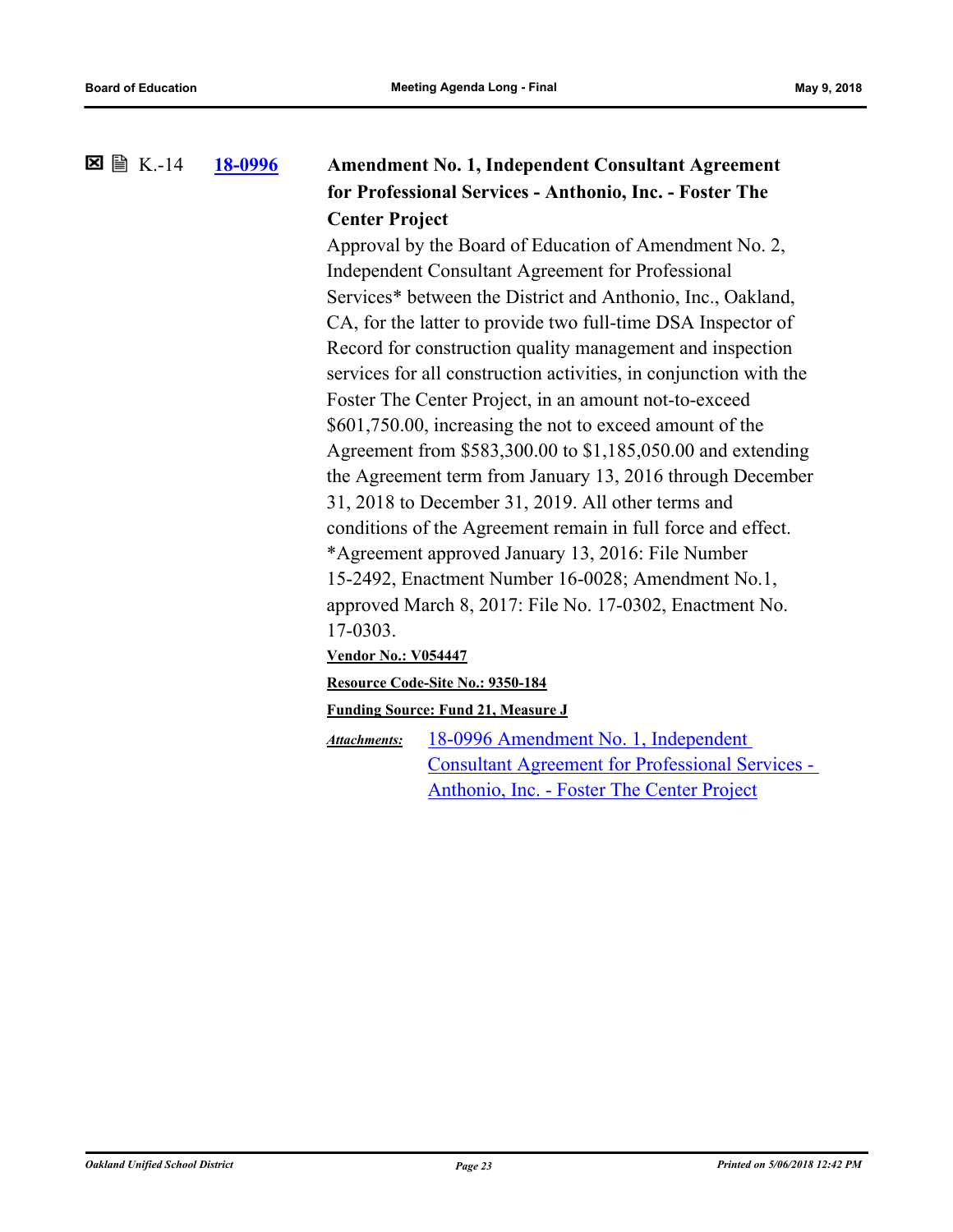### **[18-1028](http://ousd.legistar.com/gateway.aspx?m=l&id=/matter.aspx?key=43208) Independent Consultant Agreement for Professional Services Less Than \$90,000 - ACC Environmental Consultants - Fruitvale Elementary School Fire Alarm Project**  $\Sigma \cong K-15$

Approval by the Board of Education of an Independent Consultant Agreement for Professional Services for Less than \$90,200.00 between the District and ACC Environmental Consultants, Oakland, CA, for the latter to perform asbestos and lead survey with report, submit asbestos and lead project specifications, project management and oversight as determined by survey, in conjunction with the Fruitvale Elementary School Fire Alarm Project, more specifically delineated in the Scope of Services in Exhibit "A", incorporated herein by reference as though fully set forth, commencing May 10, 2018 and concluding no later than November 21, 2018, in an amount not-to exceed \$11,760.00.

### **Funding Source: Fund 21, Measure B**

18-1028 Independent Consultant Agreement for Professional Services Less Than \$90,000 - ACC [Environmental Consultants - Fruitvale Elementary](http://ousd.legistar.com/gateway.aspx?M=F&ID=6c48cbf3-eff8-4a52-8570-1e238c87b9e7.pdf)  School Fire Alarm Project *Attachments:*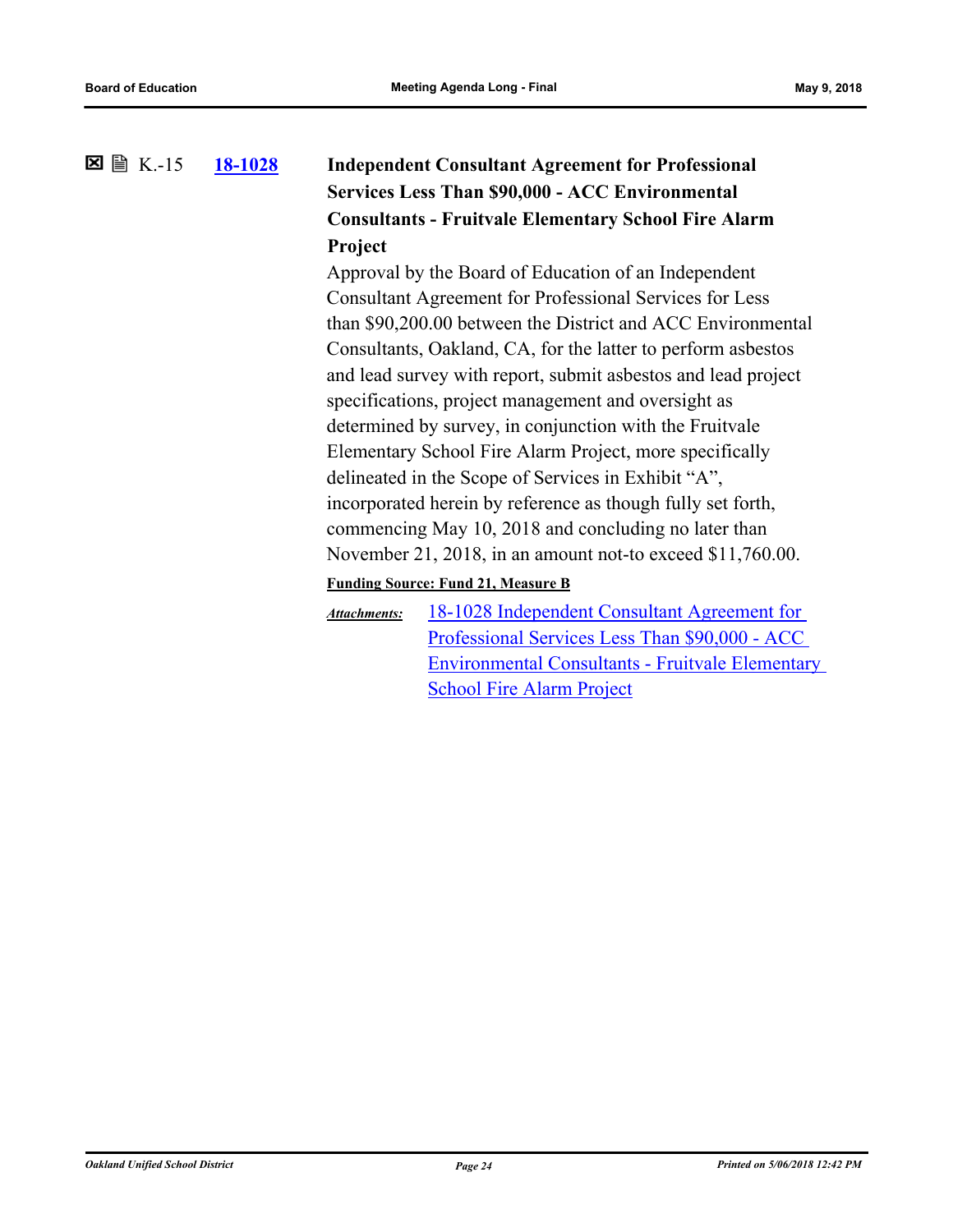### **[18-1040](http://ousd.legistar.com/gateway.aspx?m=l&id=/matter.aspx?key=43220) Independent Consultant Agreement for Professional Services Less Than \$90,200 - Johnson Controls Fire Protection, LP - Fruitvale Elementary School Fire Alarm Project 図 圖 K.-16**

Approval by the Board of Education of an Independent Consultant Agreement for Professional Services Less than \$90,200.00 between the District and Johnson Controls Fire Protection, LP, Livermore, CA, for the latter to provide installation supervision of the installing contractor, in conjunction with the Fruitvale Elementary School Fire Alarm Panel Project, more specifically delineated in the Scope of Services in Exhibit "A", incorporated herein by reference as though fully set forth, commencing June 1, 2018 and concluding no later than May 31, 2019, in an amount not-to exceed \$64,320.00.

**Funding Source: Fund 21, Measure B**

18-1040Independent Consultant Agreement for Professional Services Less Than \$90,200 - [Johnson Controls Fire Protection, LP - Fruitvale](http://ousd.legistar.com/gateway.aspx?M=F&ID=e8f66a88-ef79-4752-a9cd-3165991f537c.pdf)  Elementary School Fire Alarm Project *Attachments:*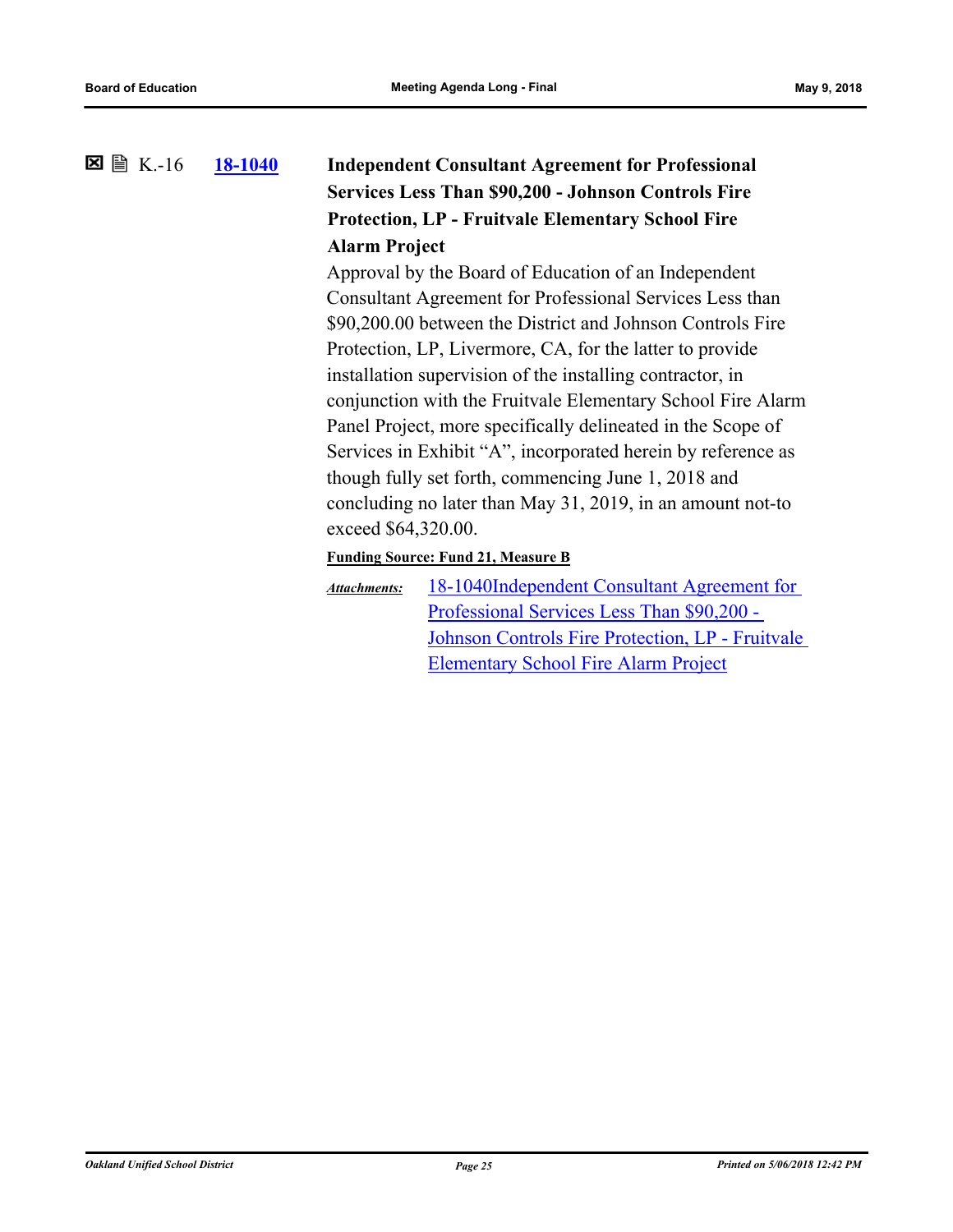| $\boxtimes$ $\cong$ K.-17 | 18-1063 | <b>Independent Consultant Agreement Less than \$90,200 -</b><br><b>Johnson Controls Fire Protection, LP - Fruitvale</b><br><b>Elementary School Fire Alarm Project</b><br>Approval by the Board of Education of an Independent<br>Consultant Agreement Less than \$90,200.00 between the<br>District and Johnson Controls Fire Protection, LP, |                                                                                                                                                                                                                                                                                                                                                                                                                                                |  |
|---------------------------|---------|------------------------------------------------------------------------------------------------------------------------------------------------------------------------------------------------------------------------------------------------------------------------------------------------------------------------------------------------|------------------------------------------------------------------------------------------------------------------------------------------------------------------------------------------------------------------------------------------------------------------------------------------------------------------------------------------------------------------------------------------------------------------------------------------------|--|
|                           |         |                                                                                                                                                                                                                                                                                                                                                | Livermore, CA, for the latter to provide installation<br>supervision of the installing contractor, in conjunction with<br>the Fruitvale Elementary School Fire Alarm Panel Project,<br>more specifically delineated in the Scope of Services in<br>Exhibit "A", incorporated herein by reference as though fully<br>set forth, commencing June 1, 2018 and concluding no later<br>than May 31, 2019, in an amount not-to exceed $$64,320.00$ . |  |
|                           |         |                                                                                                                                                                                                                                                                                                                                                | <b>Funding Source: Fund 21, Measure B</b>                                                                                                                                                                                                                                                                                                                                                                                                      |  |
|                           |         | <b>Attachments:</b>                                                                                                                                                                                                                                                                                                                            | 18-1063 Independent Consultant Agreement Less<br>than \$90,200 - Johnson Controls Fire Protection,<br>LP - Fruitvale Elementary School Fire Alarm<br>Project                                                                                                                                                                                                                                                                                   |  |

**Senior Deputy Chief, Continuous School Improvement (CSI)**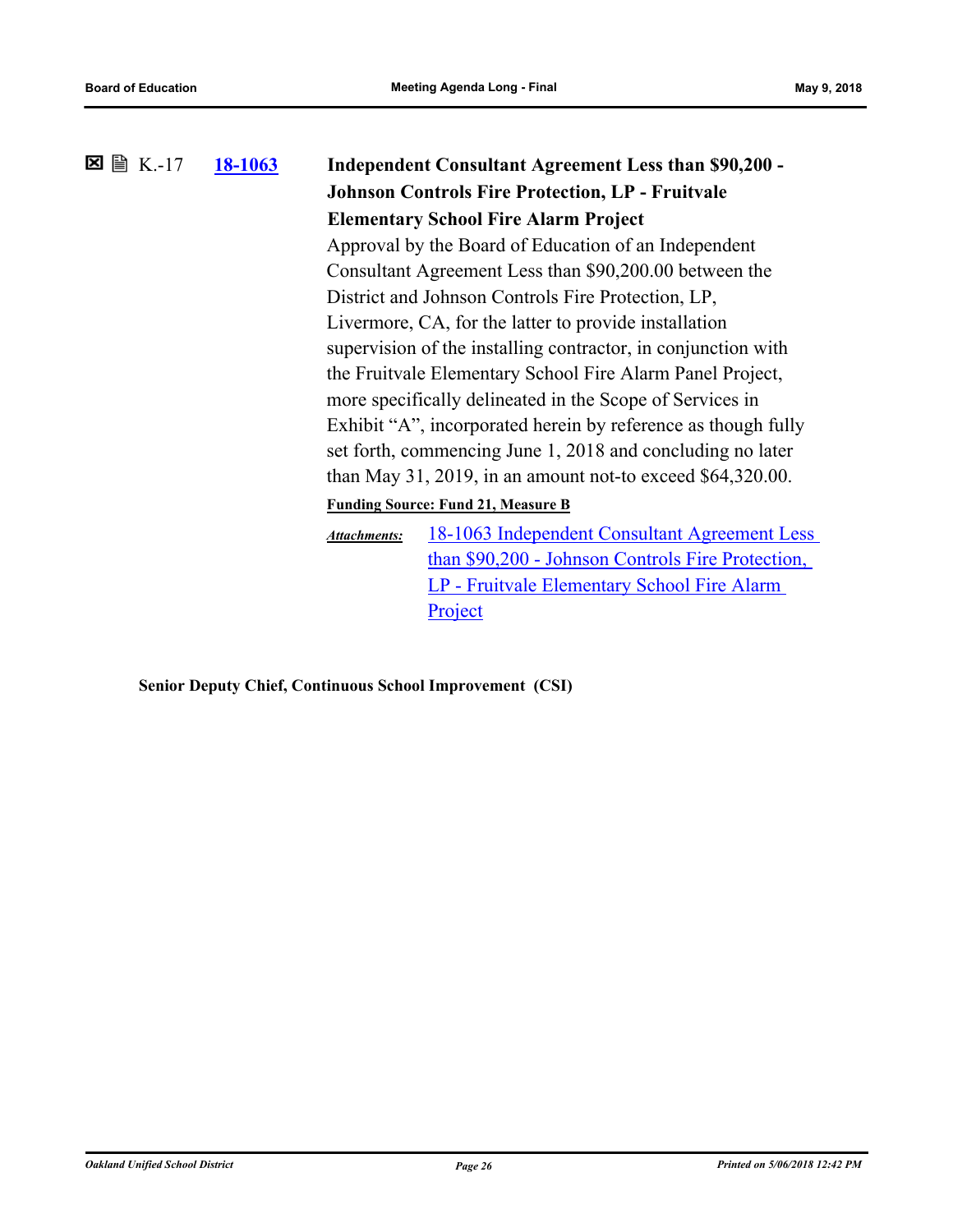| ⊠ 圖 K.-18    | 18-0555 |                                                                                                                                | 2018-19 School Year Thunder Road Program                           |  |
|--------------|---------|--------------------------------------------------------------------------------------------------------------------------------|--------------------------------------------------------------------|--|
|              |         |                                                                                                                                | <b>Agreement - Alameda County Office of Education -</b>            |  |
|              |         | <b>Programs for Exceptional Children</b>                                                                                       |                                                                    |  |
|              |         | Approval by the Board of Education of 2018-19 Thunder                                                                          |                                                                    |  |
|              |         |                                                                                                                                | Road Program Agreement between District and Alameda                |  |
|              |         |                                                                                                                                | County Office of Education, Hayward, CA, for the latter to         |  |
|              |         |                                                                                                                                | provide Thunder Road instructional programs for District           |  |
|              |         | resident pupils, as delineated in said Agreement, incorporated<br>herein as though fully set forth, who reside in a group home |                                                                    |  |
|              |         |                                                                                                                                |                                                                    |  |
|              |         | setting or medical facility within the boundaries of the                                                                       |                                                                    |  |
|              |         |                                                                                                                                | Oakland Unified School District, for the period for the period     |  |
|              |         |                                                                                                                                | of July 1, 2018 through June 30, 2019, in an amount not to         |  |
|              |         | exceed \$805,000.00.                                                                                                           |                                                                    |  |
|              |         |                                                                                                                                | Resource Code-Site No.: 7142-975                                   |  |
|              |         |                                                                                                                                | <b>Funding Source: Special Education-Other Tuition to Counties</b> |  |
|              |         | <b>Attachments:</b>                                                                                                            | 18-0555 2018-19 School Year Thunder Road                           |  |
|              |         |                                                                                                                                | Program Agreement - Alameda County Office of                       |  |
|              |         |                                                                                                                                | <b>Education - Programs for Exceptional Children</b>               |  |
| ⊠<br>A K.-19 | 18-0723 |                                                                                                                                | <b>Non-Public, Non-Sectarian School/Agency Services</b>            |  |
|              |         |                                                                                                                                | <b>Master Contract - Staff Rehab - Special Education</b>           |  |
|              |         | <b>Department</b>                                                                                                              |                                                                    |  |
|              |         |                                                                                                                                | Approval by the Board of Education of a Non-Public,                |  |
|              |         |                                                                                                                                | Nonsectarian School/Agency Services Master Contract                |  |
|              |         |                                                                                                                                | between the District and Staff Rehab, Newport Beach, CA,           |  |
|              |         |                                                                                                                                | for the latter to provide Special Education and/or related         |  |
|              |         |                                                                                                                                | services to pupils as specified in Section 1 of Contract, for      |  |
|              |         |                                                                                                                                | the period of July 1, 2017 through June 30, 2018, pursuant to      |  |
|              |         |                                                                                                                                | terms and conditions of Resolution No. 1617-0001.                  |  |
|              |         | <b>Vendor No.: v071293</b>                                                                                                     |                                                                    |  |
|              |         |                                                                                                                                | Resource Code-Site No.: 6500-975                                   |  |
|              |         |                                                                                                                                | <b>Funding Source: Special Education</b>                           |  |
|              |         | <b>Attachments:</b>                                                                                                            | 18-0723 Non-Public, Non-Sectarian                                  |  |
|              |         |                                                                                                                                | <b>School/Agency Services Master Contract - Staff</b>              |  |
|              |         |                                                                                                                                | <b>Rehab - Special Education Department</b>                        |  |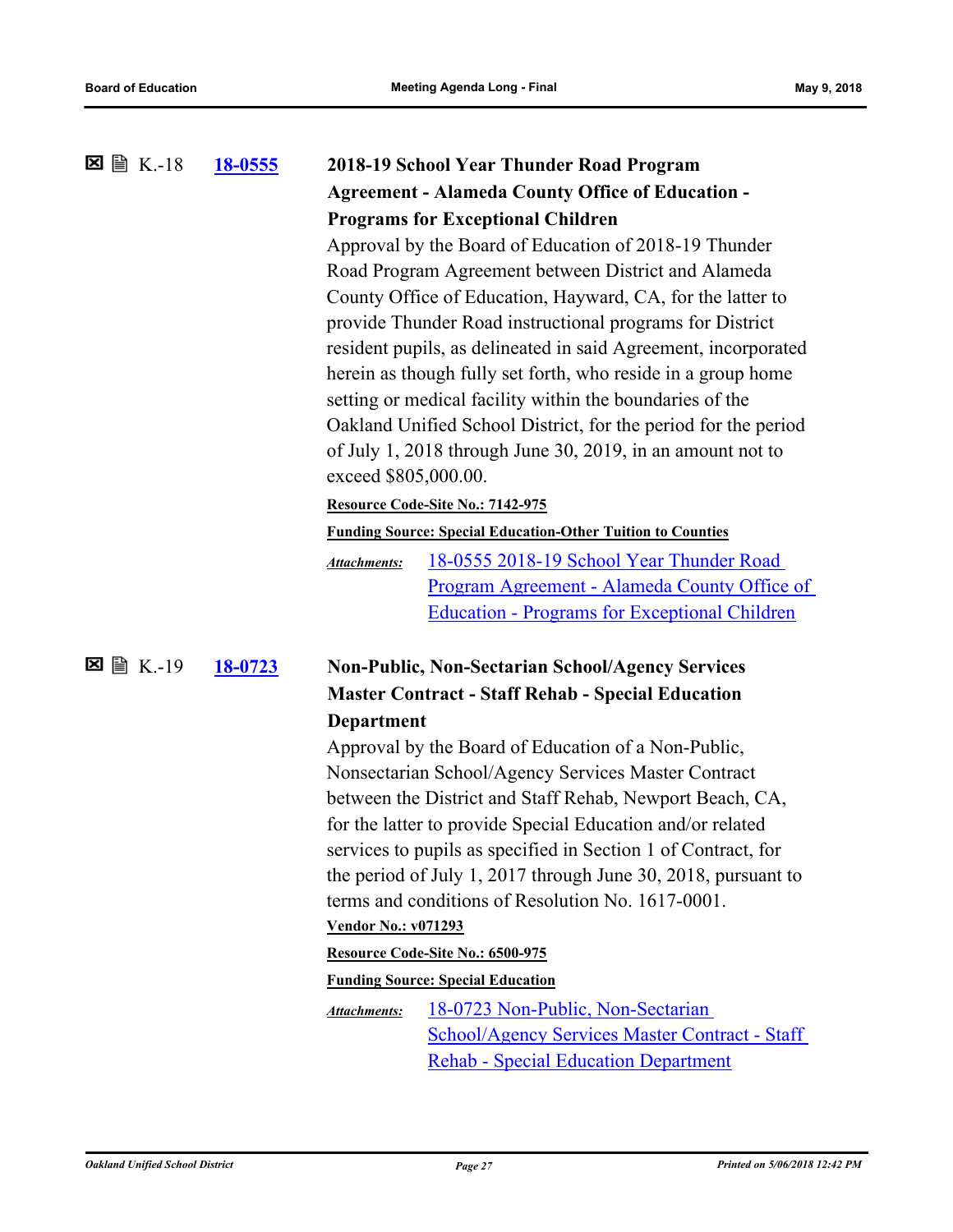### **[18-0764](http://ousd.legistar.com/gateway.aspx?m=l&id=/matter.aspx?key=42944) Professional Services Contract - Bay Area Community Resources - Esperanza Elementary School**  $\boxtimes$  A K .-20 Approval by the Board of Education of a Professional Services Contract between the District and Bay Area Community Resources, San Rafael, CA, for the latter to

provide, according to the Specific Outcomes Section of Contract, up to 40 after school program students leadership development and exposure to STEM programming, as described, at Esperanza Elementary School, for the term September 1, 2017 through June 1, 2018, in an amount not to exceed \$3,999.90.

**Vendor No.: I001628**

**Requisition No.: R0183662**

**Resource Code-Site No.: 0000-177, 9011-177**

**Funding Source: General Purpose-Unrestricted , Donations**

[18-0764 Professional Services Contract - Bay](http://ousd.legistar.com/gateway.aspx?M=F&ID=88492.pdf)  Area Community Resources - Esperanza Elementary School *Attachments:*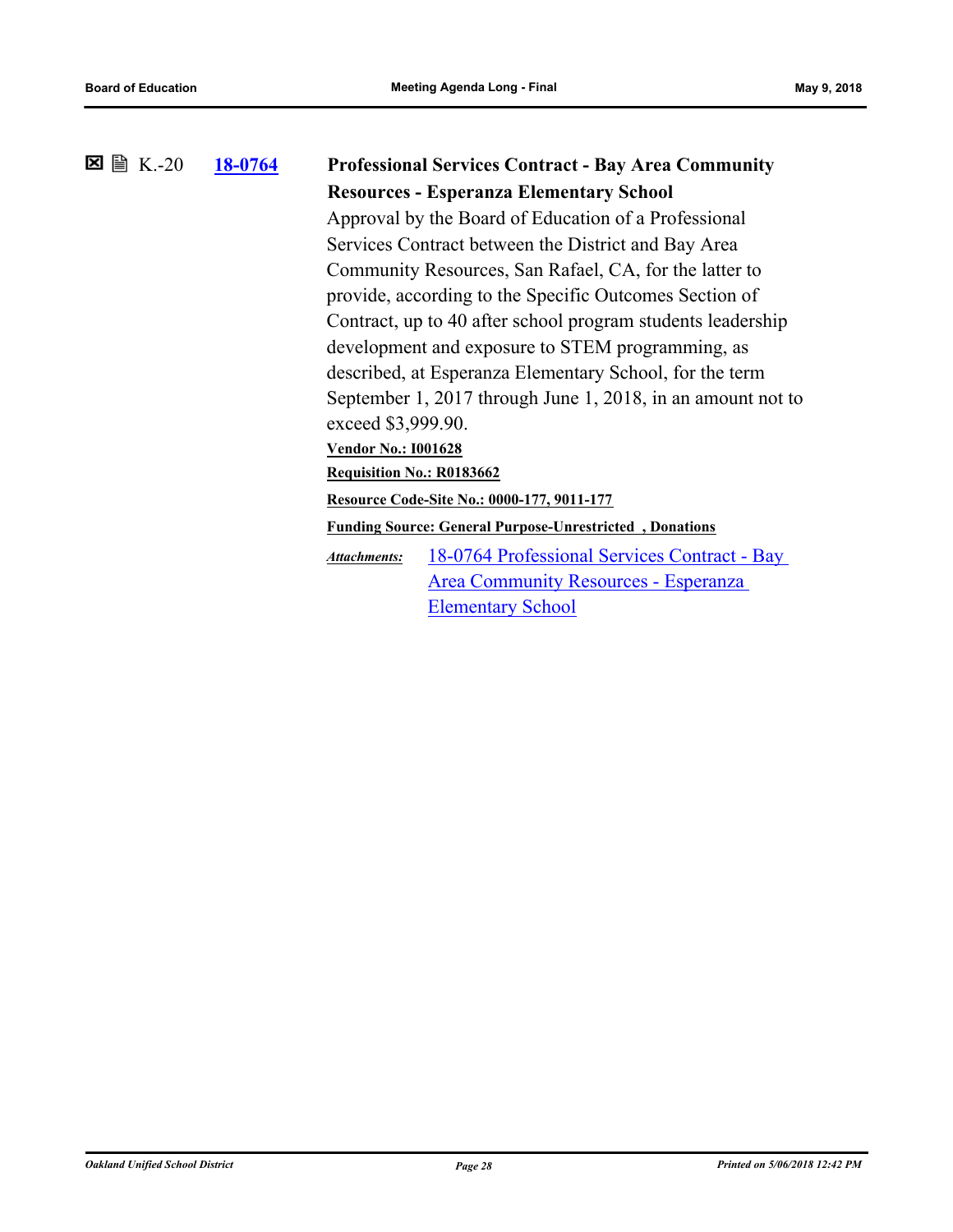| $\boxtimes \cong K.-21$ | 18-0772 |                                                       | <b>Amendment No. 1 - Professional Services Contract -</b>                                                            |  |
|-------------------------|---------|-------------------------------------------------------|----------------------------------------------------------------------------------------------------------------------|--|
|                         |         |                                                       | <b>Leslie Lopez - Community Partnerships - Elmhurst</b>                                                              |  |
|                         |         |                                                       | <b>Community Preparatory School</b>                                                                                  |  |
|                         |         |                                                       | Ratification by the Board of Education of a Amendment No.                                                            |  |
|                         |         |                                                       | 1, Professional Services Contract between the District and                                                           |  |
|                         |         |                                                       | Leslie Lopez, Oakland, CA, for the latter to provide                                                                 |  |
|                         |         |                                                       | additional hours of parent engagement activities, as described                                                       |  |
|                         |         | in the original Scope of Work, incorporated herein by |                                                                                                                      |  |
|                         |         |                                                       | reference as though fully set forth, in the additional amount of                                                     |  |
|                         |         |                                                       | \$978.00, increasing the not to exceed amount of the Contract                                                        |  |
|                         |         |                                                       | from \$27,062.46 to \$28,040.46, for the period January 1,                                                           |  |
|                         |         |                                                       | 2018 through June 30, 2018. All other terms and conditions                                                           |  |
|                         |         |                                                       | of the Contract remain in full force and effect.                                                                     |  |
|                         |         | <b>Vendor No.: i003038</b>                            |                                                                                                                      |  |
|                         |         | Requisition No.: R0183665                             |                                                                                                                      |  |
|                         |         |                                                       | Resource Code-Site No.: 4124-922, 9234-922                                                                           |  |
|                         |         |                                                       | <b>Funding Source: 21st Century Community Learning Centers (21st</b><br><b>CCLC)</b> Grant and Cowell Insurance Fund |  |
|                         |         | Attachments:                                          | <u> 18-0772 Amendment No. 1 - Professional</u>                                                                       |  |
|                         |         |                                                       | <b>Services Contract - Leslie Lopez - Community</b>                                                                  |  |
|                         |         |                                                       | <b>Partnerships - Elmhurst Community Preparatory</b>                                                                 |  |
|                         |         |                                                       | School                                                                                                               |  |
|                         |         |                                                       |                                                                                                                      |  |
|                         | 18-0781 |                                                       | <b>Grant Award - Silicon Valley Community Foundation -</b>                                                           |  |
|                         |         |                                                       | <b>Oakland International High School</b>                                                                             |  |
|                         |         |                                                       | Acceptance by the Board of Education of Grant Award from                                                             |  |
|                         |         |                                                       | the Silicon Valley Community Foundation, in the amount of                                                            |  |
|                         |         |                                                       | \$160,000.00, to support establishment of a Learning Lab for                                                         |  |
|                         |         |                                                       | professional development of teachers and leaders related to                                                          |  |
|                         |         |                                                       | the newcomers and English Language Learners (ELLs) at                                                                |  |
|                         |         |                                                       | Oakland International High School, for Fiscal Year                                                                   |  |
|                         |         |                                                       | 2018-2019, pursuant to the terms and conditions thereof, if                                                          |  |
|                         |         | any.                                                  |                                                                                                                      |  |
|                         |         |                                                       | <b>Funding Source: Silicon Valley Community Foundation</b>                                                           |  |
|                         |         | Attachments:                                          | 18-0781 Grant Award - Silicon Valley                                                                                 |  |
|                         |         |                                                       | <b>Community Foundation - Oakland International</b>                                                                  |  |
|                         |         |                                                       | <b>High School</b>                                                                                                   |  |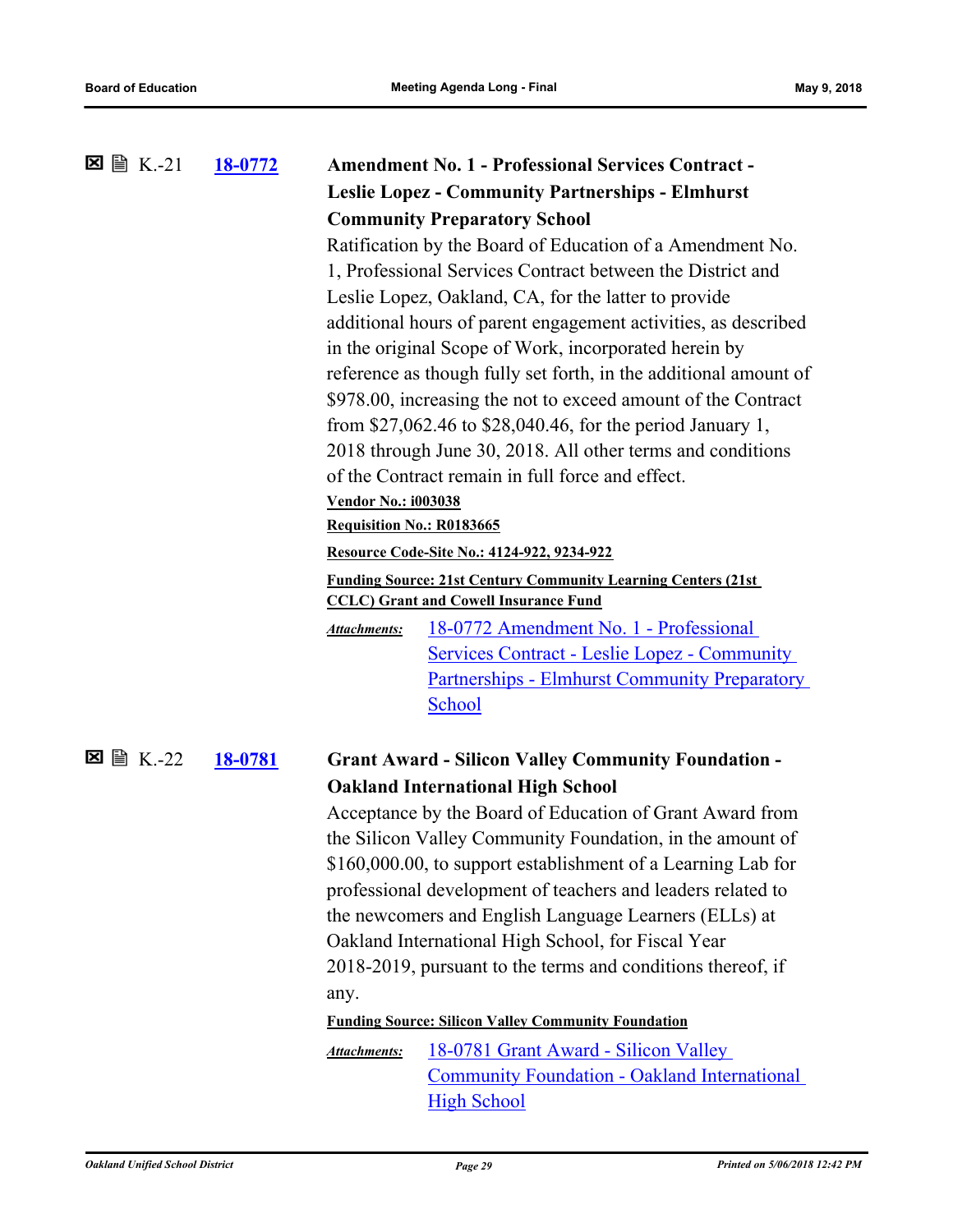| <b>⊠ ■ K.-23</b> | <b>18-0802</b> | <b>Professional Services Contract - John Rice -</b>                  |  |  |
|------------------|----------------|----------------------------------------------------------------------|--|--|
|                  |                | <b>Community Schools and Student Services Department</b>             |  |  |
|                  |                | Ratification by the Board of Education of a Professional             |  |  |
|                  |                | Services Contract between the District and John Rice,                |  |  |
|                  |                | Oakland, CA, for the latter to provide instruction with a focus      |  |  |
|                  |                | on teaching English to approximately 20-25 parents twice per         |  |  |
|                  |                | week at a to be identified school site, with goals as stated in      |  |  |
|                  |                | the Scope of Work, via the Community Schools and Student             |  |  |
|                  |                | Services Department, for the period of March 15, 2018                |  |  |
|                  |                | through June 29, 2018, in an amount not to exceed $$2,340.00$ .      |  |  |
|                  |                | <b>Vendor No.: i007602</b>                                           |  |  |
|                  |                | <b>Requisition No.: R0183328</b>                                     |  |  |
|                  |                | Resource Code-Site No.: 5848-922                                     |  |  |
|                  |                | <b>Funding Source: Full Service Community Schools Grant</b>          |  |  |
|                  |                | 18-0802 Professional Services Contract - John<br><b>Attachments:</b> |  |  |
|                  |                | <b>Rice - Community Schools and Student Services</b>                 |  |  |
|                  |                | <b>Department</b>                                                    |  |  |
|                  |                |                                                                      |  |  |
|                  |                |                                                                      |  |  |
| A K.-24<br>×     | 18-0807        | <b>Professional Services Contract - Charlie Ward - English</b>       |  |  |
|                  |                | <b>Learners &amp; Multi-Lingual Achievement</b>                      |  |  |
|                  |                | Ratification by the Board of Education of a Professional             |  |  |
|                  |                | Services Contract between the District and Charlie Ward,             |  |  |
|                  |                | Berkeley, CA, for the latter to provide a two day workshop           |  |  |
|                  |                | training District mental health staff in evidence-based              |  |  |
|                  |                | practices, including CBT and DBT, as described in the                |  |  |
|                  |                | Scope of Work, incorporated herein by reference as though            |  |  |
|                  |                | fully set forth, via the Community Schools and Student               |  |  |
|                  |                | Services Department, for the term April 15, 2018 through             |  |  |
|                  |                | June 30, 2018, in an amount not to exceed \$1,400.00.                |  |  |
|                  |                | <b>Vendor No.: 1007607</b>                                           |  |  |
|                  |                | Requisition No.: R0183526                                            |  |  |
|                  |                | Resource Code-Site No.: 9283-954                                     |  |  |
|                  |                | <b>Funding Source: Salesforce</b>                                    |  |  |
|                  |                | 18-0807 Professional Services Contract - Charlie<br>Attachments:     |  |  |
|                  |                | Ward - English Learners & Multi-Lingual                              |  |  |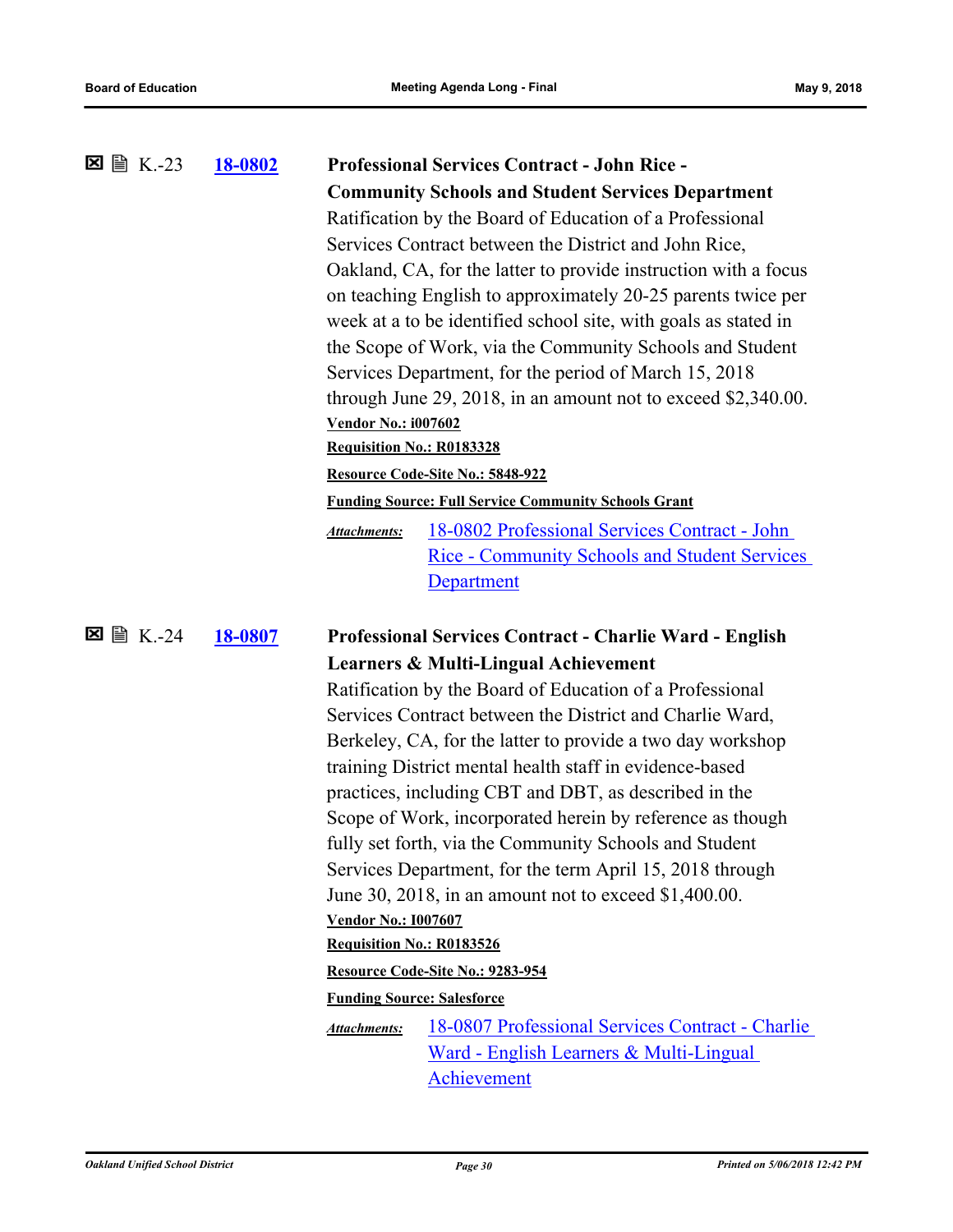|                         | 18-0808 | <b>Grant Award - San Francisco Foundation - English</b>                                                                 |                                                                 |  |
|-------------------------|---------|-------------------------------------------------------------------------------------------------------------------------|-----------------------------------------------------------------|--|
|                         |         |                                                                                                                         | <b>Language Learner and Multilingual Department</b>             |  |
|                         |         |                                                                                                                         | Acceptance by the Board of Education of Grant Award from        |  |
|                         |         |                                                                                                                         | The San Francisco Foundation, in the amount of \$10,000.00,     |  |
|                         |         |                                                                                                                         | for Creating Sanctuary in the Oakland School Community,         |  |
|                         |         |                                                                                                                         | via the English Language Learner and Multilingual               |  |
|                         |         |                                                                                                                         | Department, for the term April 1, 2018 through September        |  |
|                         |         |                                                                                                                         | 31, 2018, pursuant to the terms and conditions thereof, if any. |  |
|                         |         | <b>Attachments:</b>                                                                                                     | 18-0808 Grant Award - San Francisco                             |  |
|                         |         |                                                                                                                         | Foundation - English Language Learner and                       |  |
|                         |         |                                                                                                                         | <b>Multilingual Achievement Department</b>                      |  |
| $\boxtimes \cong K.-26$ |         |                                                                                                                         |                                                                 |  |
|                         | 18-0817 |                                                                                                                         | <b>Professional Services Contract - Tracy McDonald</b>          |  |
|                         |         |                                                                                                                         | <b>Mendez - Community Schools and Student Services</b>          |  |
|                         |         | <b>Department</b>                                                                                                       |                                                                 |  |
|                         |         |                                                                                                                         | Ratification by the Board of Education of a Professional        |  |
|                         |         | Services Contract between the District and Tracy MacDonald                                                              |                                                                 |  |
|                         |         | Mendez, Oakland, CA, for the latter to provide grant writing<br>services, including coordination, writing, editing, and |                                                                 |  |
|                         |         |                                                                                                                         |                                                                 |  |
|                         |         | submission of all required narrative and documents, for                                                                 |                                                                 |  |
|                         |         | Centers for Disease Control and Prevention (CDC) Division                                                               |                                                                 |  |
|                         |         | of Adolescent School Health grant to provided renewed                                                                   |                                                                 |  |
|                         |         | funding for sexual health education, sexual health services                                                             |                                                                 |  |
|                         |         | outreach, and building capacity for schools to create safe and                                                          |                                                                 |  |
|                         |         |                                                                                                                         | supportive environments, for LBGTQ students, via the            |  |
|                         |         |                                                                                                                         | Community Schools and Student Services Department for           |  |
|                         |         |                                                                                                                         | the period of April 2, 2018 through May 4, 2018, in an          |  |
|                         |         |                                                                                                                         | amount not to exceed \$9,000.00.                                |  |
|                         |         | <b>Vendor No.: i006006</b>                                                                                              |                                                                 |  |
|                         |         | Requisition No.: R0183581                                                                                               |                                                                 |  |
|                         |         |                                                                                                                         | Resource Code-Site No.: 9225-922                                |  |
|                         |         | <b>Community Foundation</b>                                                                                             | <b>Funding Source: Kaiser Health and Wellness with East Bay</b> |  |
|                         |         |                                                                                                                         | 18-0817 Professional Services Contract - Tracy                  |  |
|                         |         | <b>Attachments:</b>                                                                                                     | McDonald Mendez - Community Schools and                         |  |
|                         |         |                                                                                                                         | <b>Student Services Department</b>                              |  |
|                         |         |                                                                                                                         |                                                                 |  |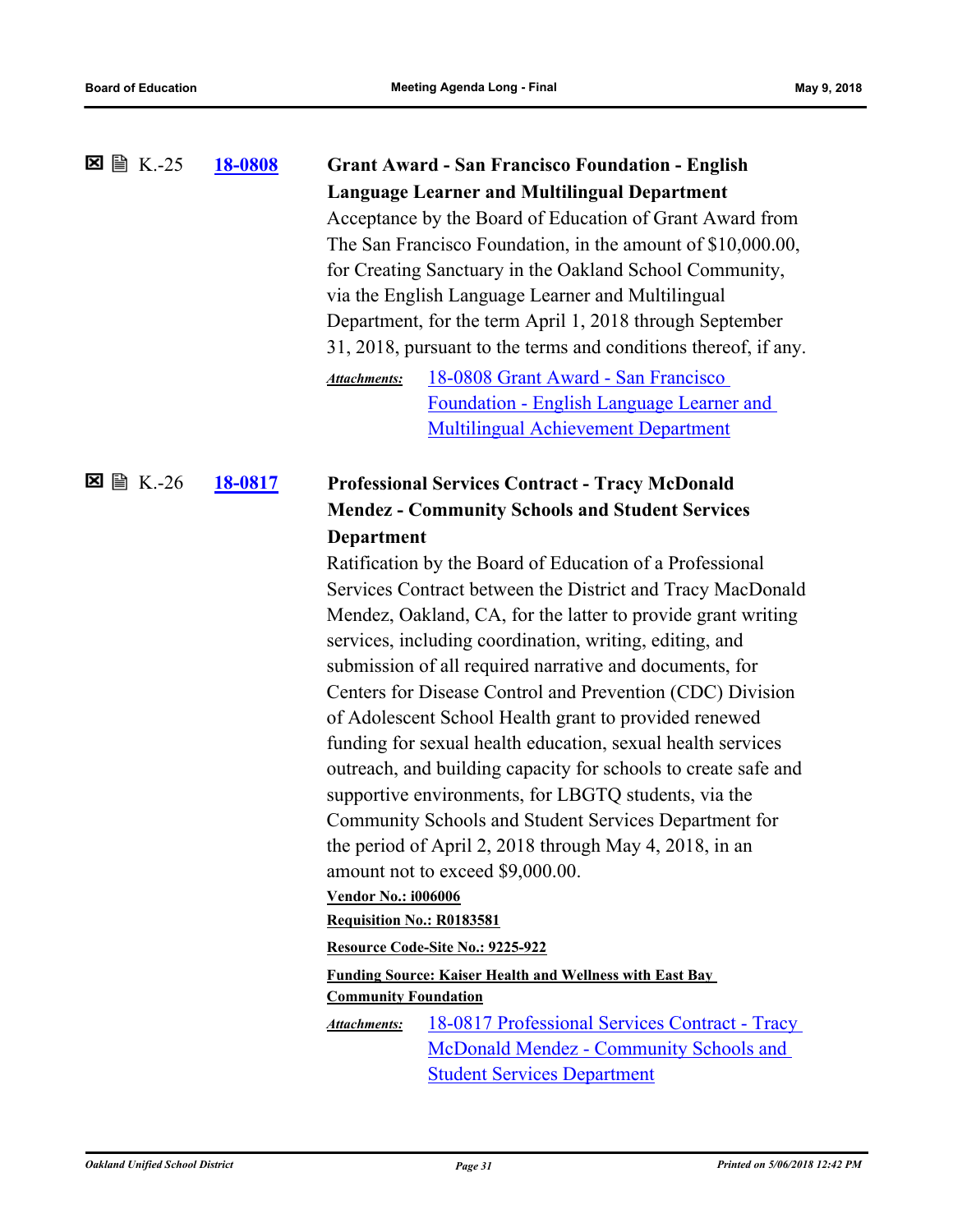### **[18-0853](http://ousd.legistar.com/gateway.aspx?m=l&id=/matter.aspx?key=43033) Professional Services Contract - Myrtha Muse - Summer Learning Program - Community Schools and Student Services Department**  $\Sigma \cong K-27$

Ratification by the Board of Education of a Professional Services Contract between the District and Myrtha Muse, Oakland, CA, for the latter to teach varied styles of dance with emphasis on Katherine Dunham techniques, as described in the Scope of Work, incorporated herein by reference as though fully set forth, for the Oakland Fine Arts Summer Program (OFASS) at Sankofa Academy, for the period of June 1, 2018 through June 30, 2018, in an amount not to exceed \$1,300.00.

**Vendor No.: i001255**

**Requisition No.: R0183619**

**Resource Code-Site No.: 4124-922**

**Funding Source: 21st Century Community Learning Centers (21st CCLC) Grant**

[18-0853 Professional Services Contract - Myrtha](http://ousd.legistar.com/gateway.aspx?M=F&ID=88382.pdf)  Muse - Summer Learning Program - Community Schools and Student Services Department *Attachments:*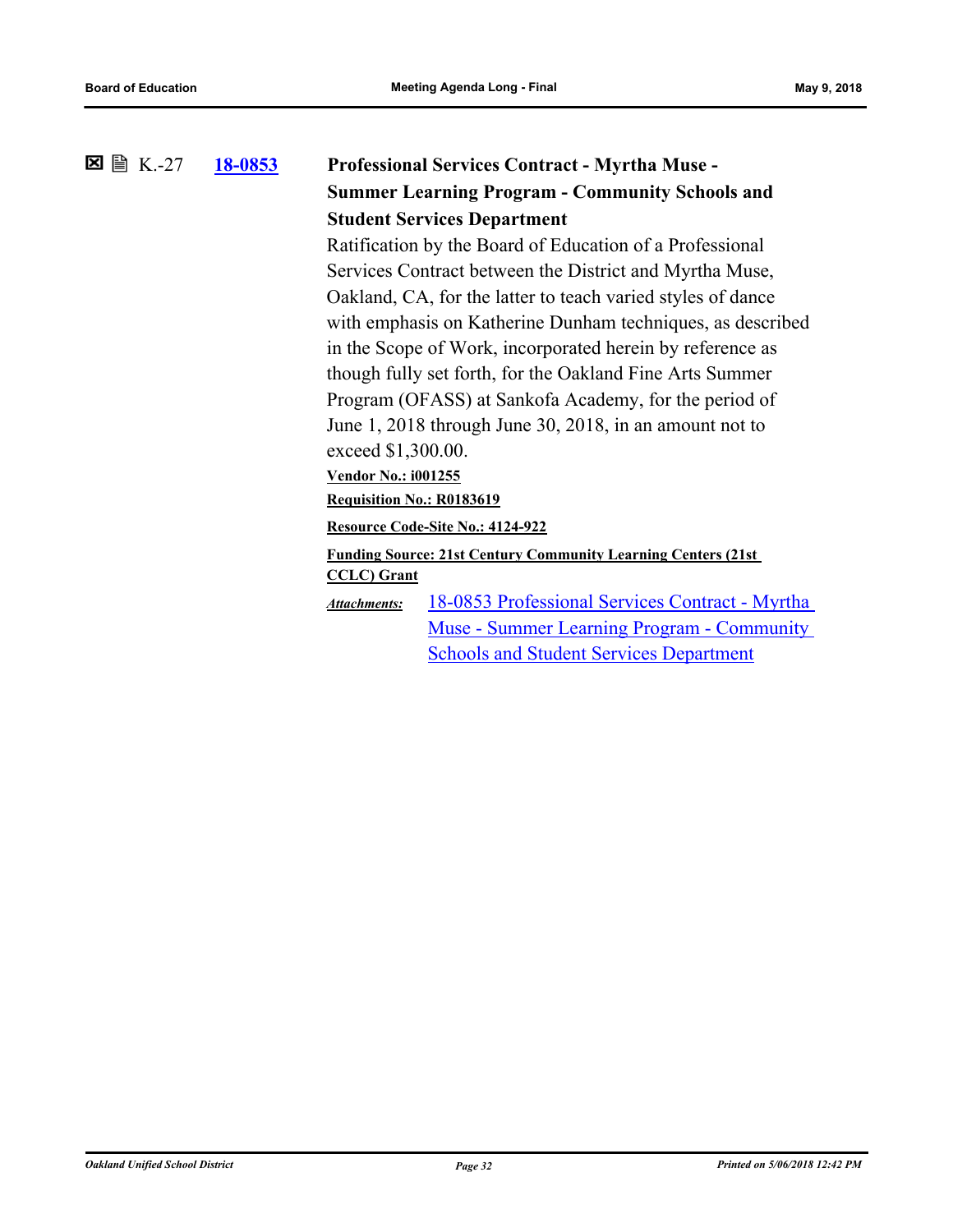| 18-0871 |                                                              | <b>Agreement - East Bay Municipal Utility District -</b>                                    |  |
|---------|--------------------------------------------------------------|---------------------------------------------------------------------------------------------|--|
|         | <b>Summer Internship Program - Post Secondary</b>            |                                                                                             |  |
|         | <b>Education - Linked Learning Department</b>                |                                                                                             |  |
|         | Approval by the Board of Education of the Agreement          |                                                                                             |  |
|         | between the District and East Bay Municipal Utility District |                                                                                             |  |
|         | (EBMUD), Oakland, CA, for the latter to provide a paid       |                                                                                             |  |
|         | work based internship program for up to ten $(10)$ District  |                                                                                             |  |
|         | high school students, as described in the Agreement,         |                                                                                             |  |
|         |                                                              | incorporated herein by reference as though fully set forth, via                             |  |
|         |                                                              | the High School Linked Learning Department, for the period                                  |  |
|         |                                                              | of June 1, 2018 through September 15, 2018, at no cost to                                   |  |
|         | the District.                                                |                                                                                             |  |
|         |                                                              | <b>Funding Source: No Fiscal Impact</b>                                                     |  |
|         | <b>Attachments:</b>                                          | <u> 18-0871 Agreement - East Bay Municipal Utility</u>                                      |  |
|         |                                                              | District - Summer Internship Program - Post                                                 |  |
|         |                                                              | <b>Secondary Education - Linked Learning</b>                                                |  |
|         |                                                              | <b>Department</b>                                                                           |  |
| 18-0872 |                                                              | <b>Professional Services Contract - Forward Focus -</b>                                     |  |
|         |                                                              | <b>Parker Elementary School</b>                                                             |  |
|         |                                                              | Ratification by the Board of Education of a Professional                                    |  |
|         |                                                              | Services Contract between the District and Forward Focus,                                   |  |
|         |                                                              | Oakland, CA, for the latter to provide extensive intervention                               |  |
|         |                                                              | services to at risk students in grades 3-8 in math and grades                               |  |
|         |                                                              | 6-8 in literacy, primarily during the school day, and after                                 |  |
|         |                                                              | school two (2) days a week, as described in the Scope of                                    |  |
|         |                                                              | Work, incorporated herein by reference as though fully set                                  |  |
|         |                                                              | forth, at Parker Elementary School, for the term April 9, 2018                              |  |
|         |                                                              | through June 7, 2018, in an amount not to exceed $$13,300.00$ .                             |  |
|         | <b>Vendor No.: V064902</b>                                   |                                                                                             |  |
|         | Requisition No.: R0183658                                    |                                                                                             |  |
|         |                                                              | Resource Code-Site No.: 3010-144                                                            |  |
|         |                                                              | <b>Funding Source: IASA-I Basic Grants Low Income</b>                                       |  |
|         | <b>Attachments:</b>                                          | 18-0872 Professional Services Contract -<br><b>Forward Focus - Parker Elementary School</b> |  |
|         |                                                              |                                                                                             |  |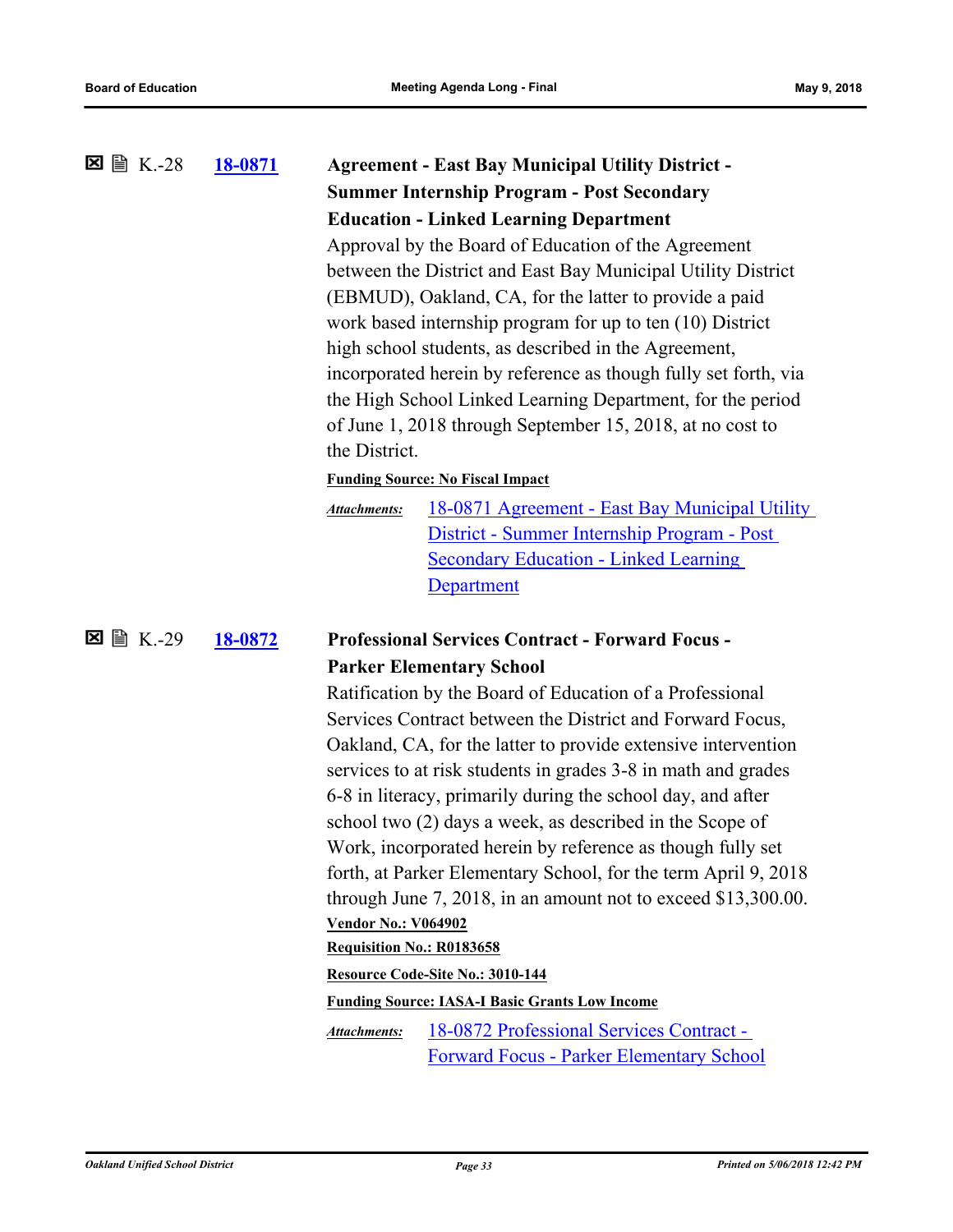### **[18-0881](http://ousd.legistar.com/gateway.aspx?m=l&id=/matter.aspx?key=43061) Professional Services Contract - Oakland Parents Together - Markham Elementary School 図 圖 K.-30**

Ratification by the Board of Education of a Professional Services Contract between the District and Oakland Parents Together, Oakland, CA, for the latter to present three conferences for parents in the Parent Café Format that addresses educational programs and resources for parents, with each conference serving as a guide for parents to explore educational resources available to them, work on communication and leadership skills and development of own skills to help their children succeed in school, at Markham Elementary School, for the period of March 12, 2018 through May 11, 2018, in an amount not to exceed \$3,075.00. **Vendor No.: v056378**

**Requisition No.: R0182407**

**Resource Code-Site No.: 0003-138, 3010-138**

**Funding Source: IASA-I Basic Grants Low Income**

18-0881 Professional Services Contract - [Oakland Parents Together - Markham Elementary](http://ousd.legistar.com/gateway.aspx?M=F&ID=88388.pdf)  **School** *Attachments:*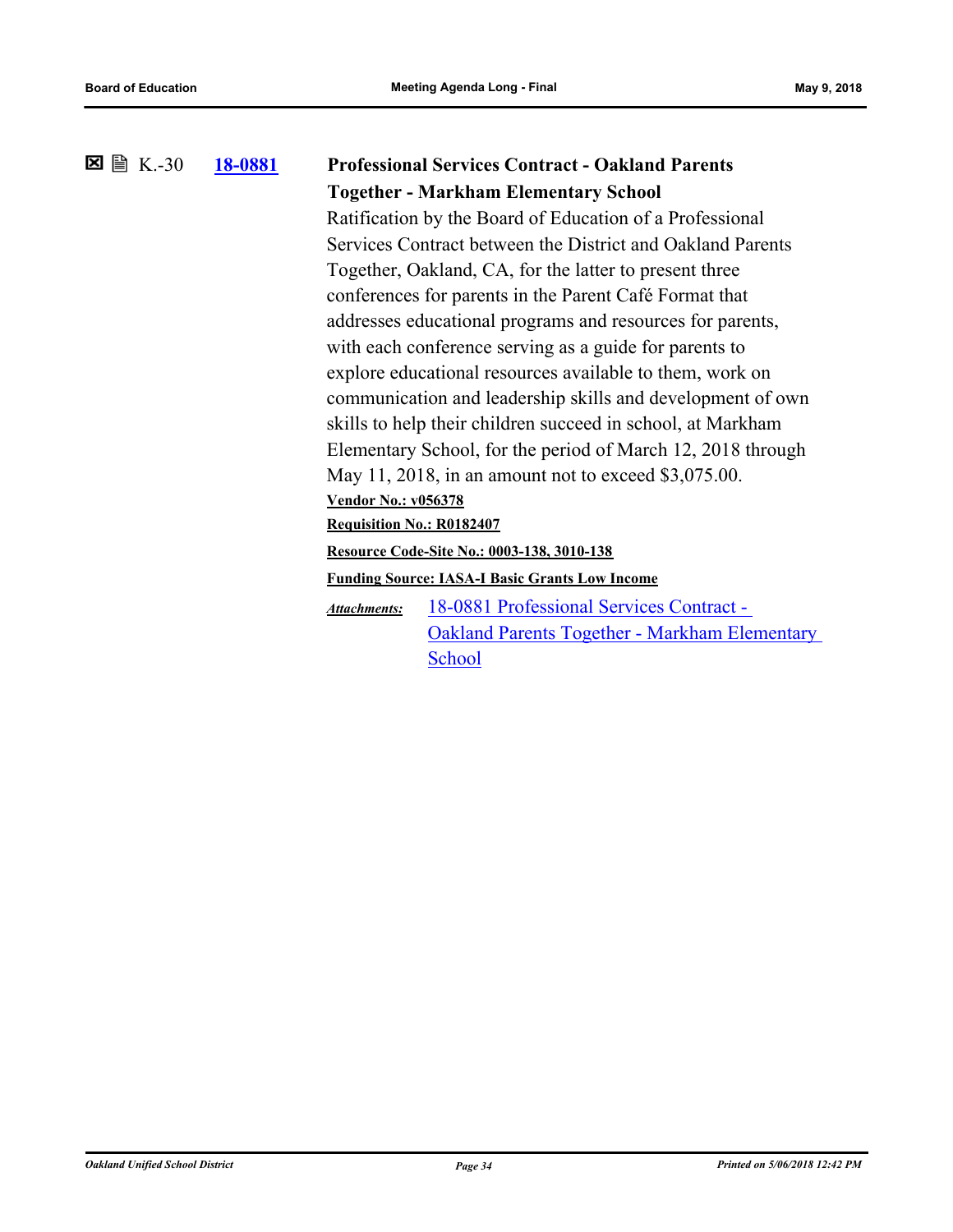# **[18-0882](http://ousd.legistar.com/gateway.aspx?m=l&id=/matter.aspx?key=43062) Professional Services Contract - Susan Barrett - Community Schools and Student Services Department** K.-31 Ratification by the Board of Education of a Professional Services Contract between the District and Susan Barrett, Santa Rosa, CA, for the latter to provide expertise in development and implementation of Multi Tiered System of Support in District, as described in the Scope of Work, incorporated herein by reference as though fully set forth, via the Community Schools and Student Services Department, for the term March 29, 2018 through June 30, 2018, in an amount not to exceed \$15,000.00. **Vendor No.: i007612 Requisition No.: R0183702 Resource Code-Site No.: 3312-922 Funding Source: Special Education IDEA Early Intervening** [18-0882 Professional Services Contract - Susan](http://ousd.legistar.com/gateway.aspx?M=F&ID=88389.pdf)  Barrett - Community Schools and Student **Services Department** *Attachments:*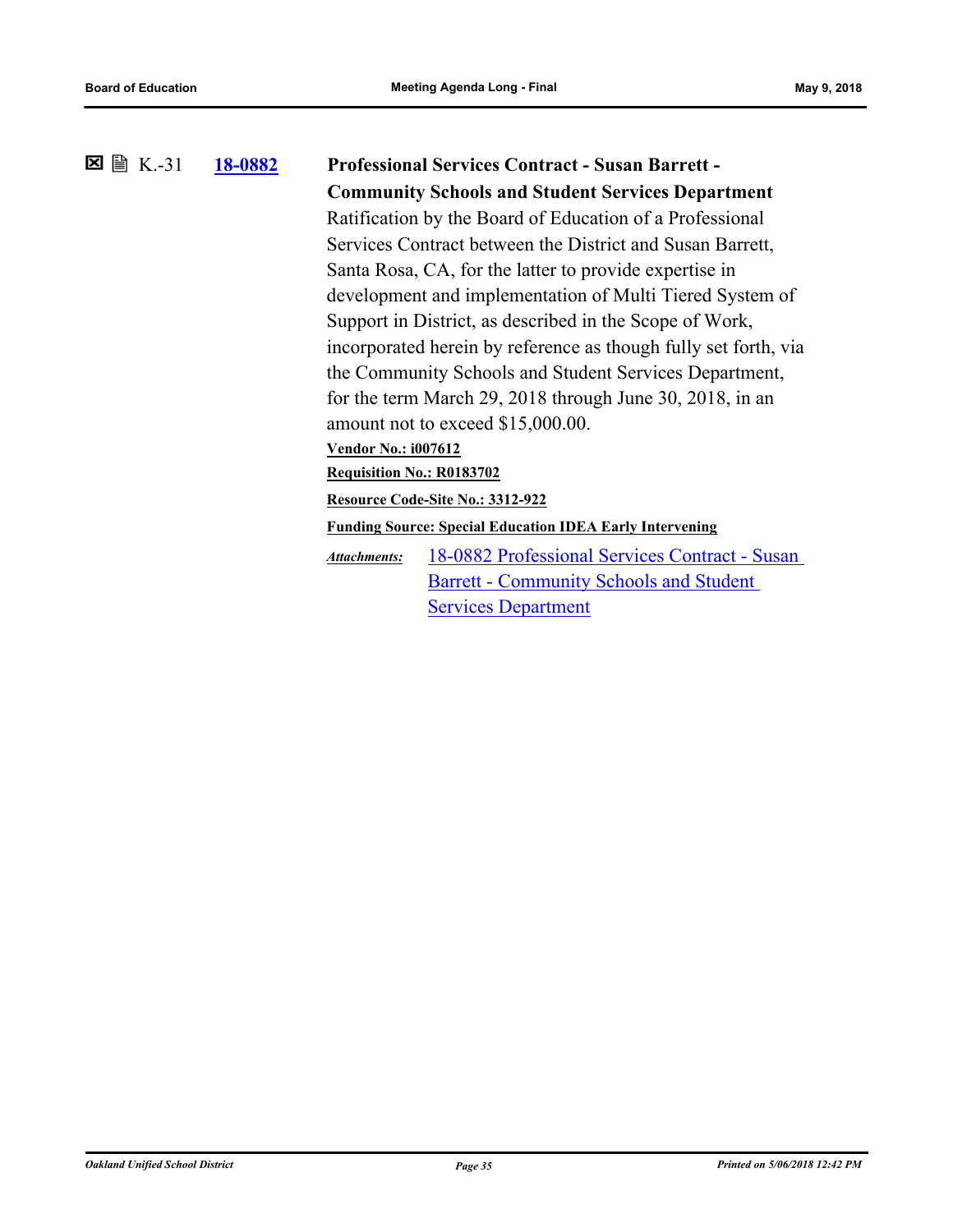## **[18-0883](http://ousd.legistar.com/gateway.aspx?m=l&id=/matter.aspx?key=43063) Memorandum of Understanding - Alliant International University - Intern Partnership and Practica Programs - K-12 - Teaching and Learning Department 図 圖 K.-32** Approval by the Board of Education of a Memorandum of

Understanding between the District and Alliant International University, Inc., for Intern Partnership and Practica Programs for K-12 Teaching in the areas of Multiple Subjects, Single Subjects, Designated Subjects and Education Specialist credentials, including Added or Supplementary authorizations; and for Administrative Services and other Pupil Personnel Service credentials and certifications or authorizations, as specified, for the term July 1, 2018 through June 30, 2021, at no cost to the District, other than intern's (employee's ) salary and benefits.

[18-0883 Memorandum of Understanding - Alliant](http://ousd.legistar.com/gateway.aspx?M=F&ID=88290.pdf)  International University - Intern Partnership and Practica Programs - K-12 - Teaching and Learning Department *Attachments:*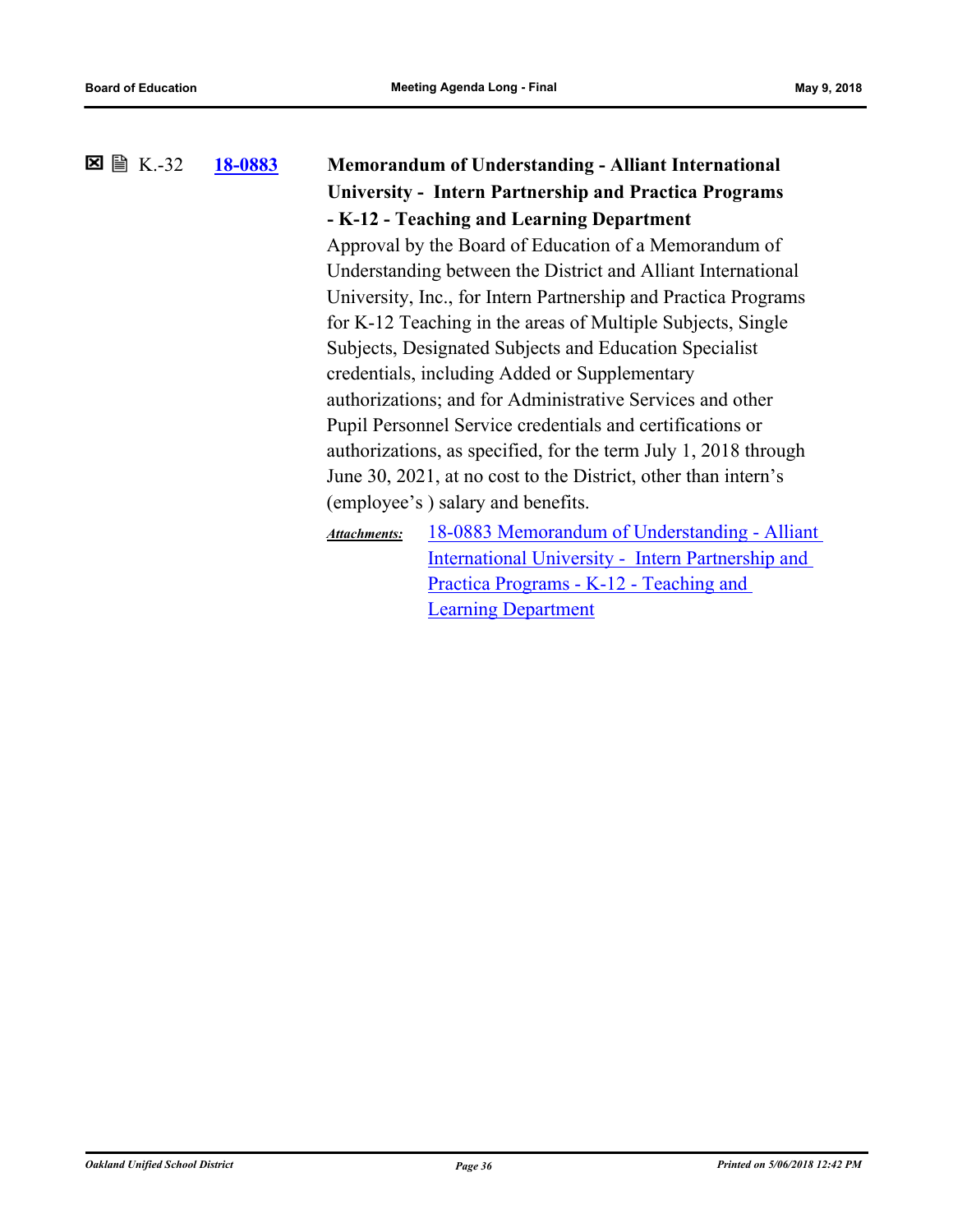#### **[18-0885](http://ousd.legistar.com/gateway.aspx?m=l&id=/matter.aspx?key=43065) Professional Services Contract - Bay Area Community Resources - Rudsdale Continuation School 冈** 图 K.-33 Approval by the Board of Education of a Professional

Services Contract between the District and Bay Area Community Resources, San Rafael, CA, for the latter to provide after school coordinator who will target: students with very low attendance; students in need of additional academic and socio-emotional support and Foster and Homeless Youth to increase students' graduation rate and decrease their dropout rate at Rudsdale Continuation School, for the term March 12, 2018 through June 30, 2018, in an amount not to exceed \$44,220.00.

#### **Vendor No.: I001628**

**Requisition No.: I001628**

#### **Resource Code-Site No.: 9333-352**

**Funding Source: Measure N**

[18-0885 Professional Services Contract - Bay](http://ousd.legistar.com/gateway.aspx?M=F&ID=88390.pdf)  Area Community Resources - Rudsdale Continuation School *Attachments:*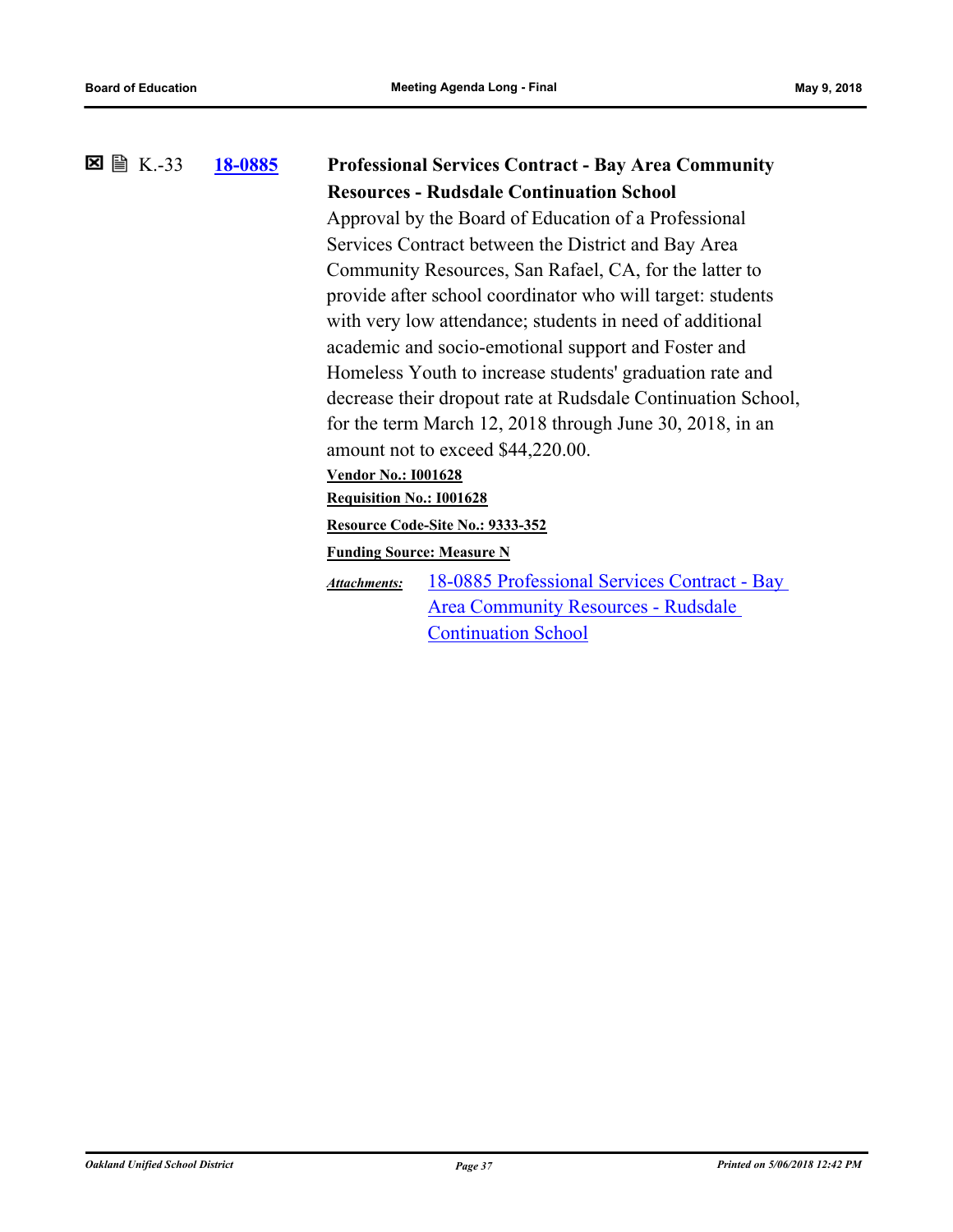|   |         | <b>18-0888</b> |                                                            | <b>Professional Services Contract - Starkeshia Jammer -</b>  |  |
|---|---------|----------------|------------------------------------------------------------|--------------------------------------------------------------|--|
|   |         |                | <b>Dewey Academy</b>                                       |                                                              |  |
|   |         |                |                                                            | Ratification by the Board of Education of a Professional     |  |
|   |         |                |                                                            | Services Contract between the District and Starkeshia        |  |
|   |         |                |                                                            | Jammer, East Palo Alto, CA, for the latter to provide        |  |
|   |         |                |                                                            | concurrent enrollment classes in Introduction to Health      |  |
|   |         |                |                                                            | Career Classes for Emergency Medical Technicians (EMTs),     |  |
|   |         |                | sports medicine and medical imaging, in alignment with the |                                                              |  |
|   |         |                | Health pathway, at Dewey Academy, for the period of March  |                                                              |  |
|   |         |                |                                                            | 28, 2018 through June 8, 2018, in an amount not to exceed    |  |
|   |         |                | \$7,000.00.                                                |                                                              |  |
|   |         |                | <b>Vendor No.: 1007610</b>                                 |                                                              |  |
|   |         |                | <b>Requisition No.: R0183608</b>                           |                                                              |  |
|   |         |                |                                                            | Resource Code-Site No.: 9196-310                             |  |
|   |         |                |                                                            | <b>Funding Source: Atlantic Philanthropies</b>               |  |
|   |         |                | <b>Attachments:</b>                                        | 18-0888 Professional Services Contract -                     |  |
|   |         |                |                                                            | Starkeshia Jammer - Dewey Academy                            |  |
|   |         |                |                                                            |                                                              |  |
| × | ■ K.-35 | 18-0890        |                                                            | <b>Professional Services Contract - Elin Peinado</b>         |  |
|   |         |                |                                                            | <b>Cervantes - Skyline High School</b>                       |  |
|   |         |                |                                                            | Ratification by the Board of Education of a Professional     |  |
|   |         |                |                                                            | Services Contract between the District and Elin Peinado      |  |
|   |         |                |                                                            | Cervantes, South San Francisco, CA, for the latter to assist |  |
|   |         |                |                                                            | administration and teachers in the development of a balanced |  |
|   |         |                |                                                            | Master Block Schedule of classes for students in the         |  |
|   |         |                |                                                            | 2018-2019 School Year, at Skyline High School, for the term  |  |
|   |         |                |                                                            |                                                              |  |
|   |         |                |                                                            | of April 30, 2018 through June 29, 2018, in an amount not to |  |
|   |         |                | exceed \$15,000.00.                                        |                                                              |  |
|   |         |                | <b>Vendor No.: I007535</b>                                 |                                                              |  |
|   |         |                | Requisition No.: R0183666                                  |                                                              |  |
|   |         |                |                                                            | Resource Code-Site No.: 9333-306                             |  |
|   |         |                |                                                            | <b>Funding Source: MEASURE N</b>                             |  |
|   |         |                | <b>Attachments:</b>                                        | 18-0890 Professional Services Contract - Elin                |  |
|   |         |                |                                                            | Peinado Cervantes - Skyline High School                      |  |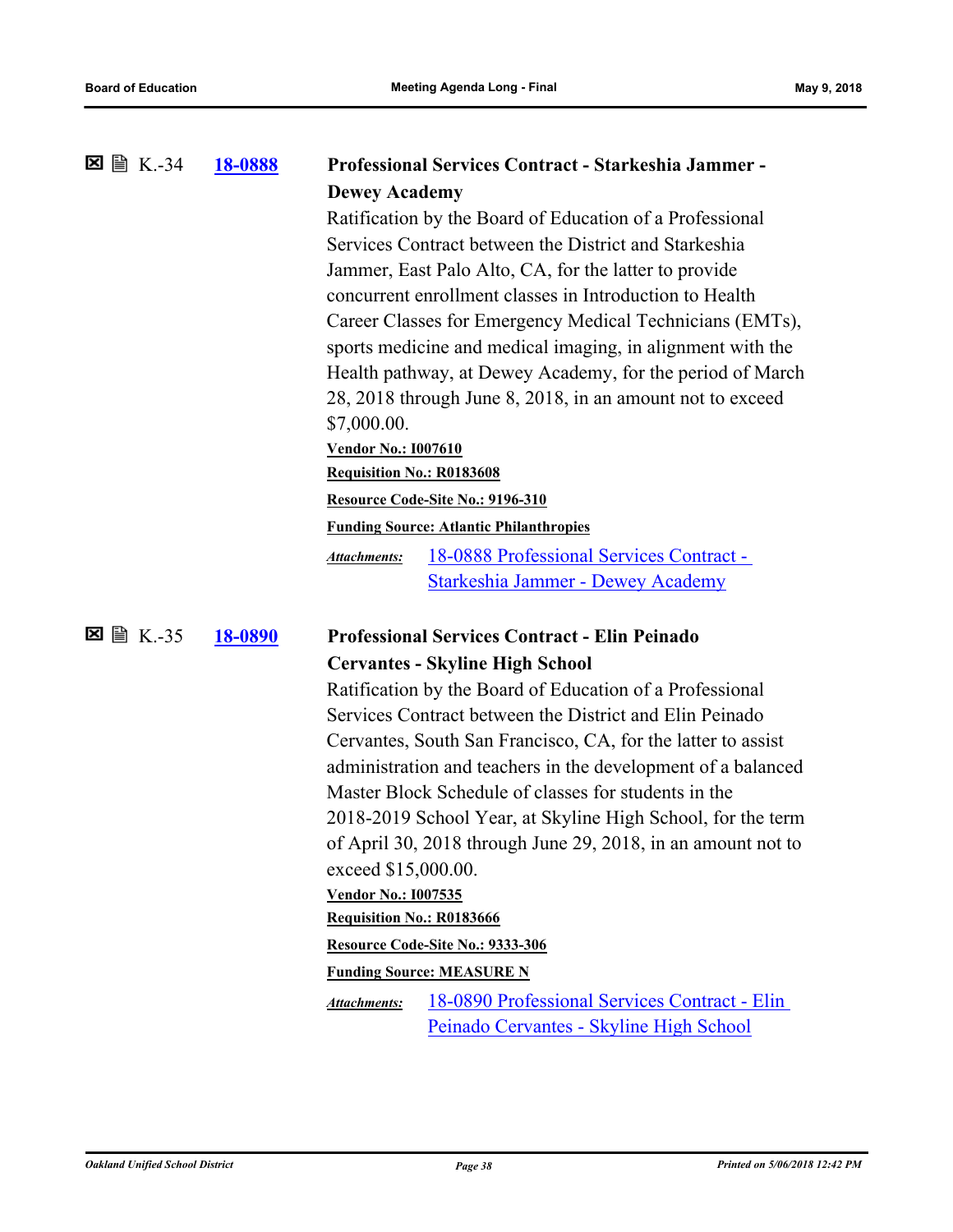|  | 18-0891 | Professional Services Contract - Luis A Lopez Lara -                   |  |  |
|--|---------|------------------------------------------------------------------------|--|--|
|  |         | <b>Fremont High School</b>                                             |  |  |
|  |         | Ratification by the Board of Education of a Professional               |  |  |
|  |         | Services Contract between the District and Luis A Lopez                |  |  |
|  |         | Lara, Oakland, CA, for the latter to provide Case                      |  |  |
|  |         | management, mentoring and strengths-based life skills and              |  |  |
|  |         | behavior coaching of students in the newcomer program,                 |  |  |
|  |         | including Tobacco Use Prevention Education (TUPE), as                  |  |  |
|  |         | described in the Scope of Work, incorporated herein by                 |  |  |
|  |         | reference as though fully set forth, at Fremont High School,           |  |  |
|  |         | for the term March 12, 2018 through June 29, 2018, in an               |  |  |
|  |         | amount not to exceed \$6,100.00.                                       |  |  |
|  |         | <b>Vendor No.: 1007147</b>                                             |  |  |
|  |         | <b>Requisition No.: R0183291</b>                                       |  |  |
|  |         | Resource Code-Site No.: 9333-302                                       |  |  |
|  |         | <b>Funding Source: Measure N</b>                                       |  |  |
|  |         | 18-0891 Professional Services Contract - Luis A<br><b>Attachments:</b> |  |  |
|  |         | Lopez Lara - Fremont High School                                       |  |  |
|  |         |                                                                        |  |  |
|  |         |                                                                        |  |  |

### **Board of Education**

**[18-0667](http://ousd.legistar.com/gateway.aspx?m=l&id=/matter.aspx?key=42847) Minutes - Board of Education - Regular Meeting - April 25, 2018 図 圖 K.-37** Ratification by the Board of Education of its Regular Meeting Minutes of April 25, 2018, prepared by Staff shortly after said Meeting. [18-0667 Minutes - Board of Education - Regular](https://ousd.legistar.com/View.ashx?M=M&ID=601991&GUID=3E9A2456-1886-4E18-BD9E-6655EA8CD1BC)  Meeting - April 25, 2018 *Attachments:*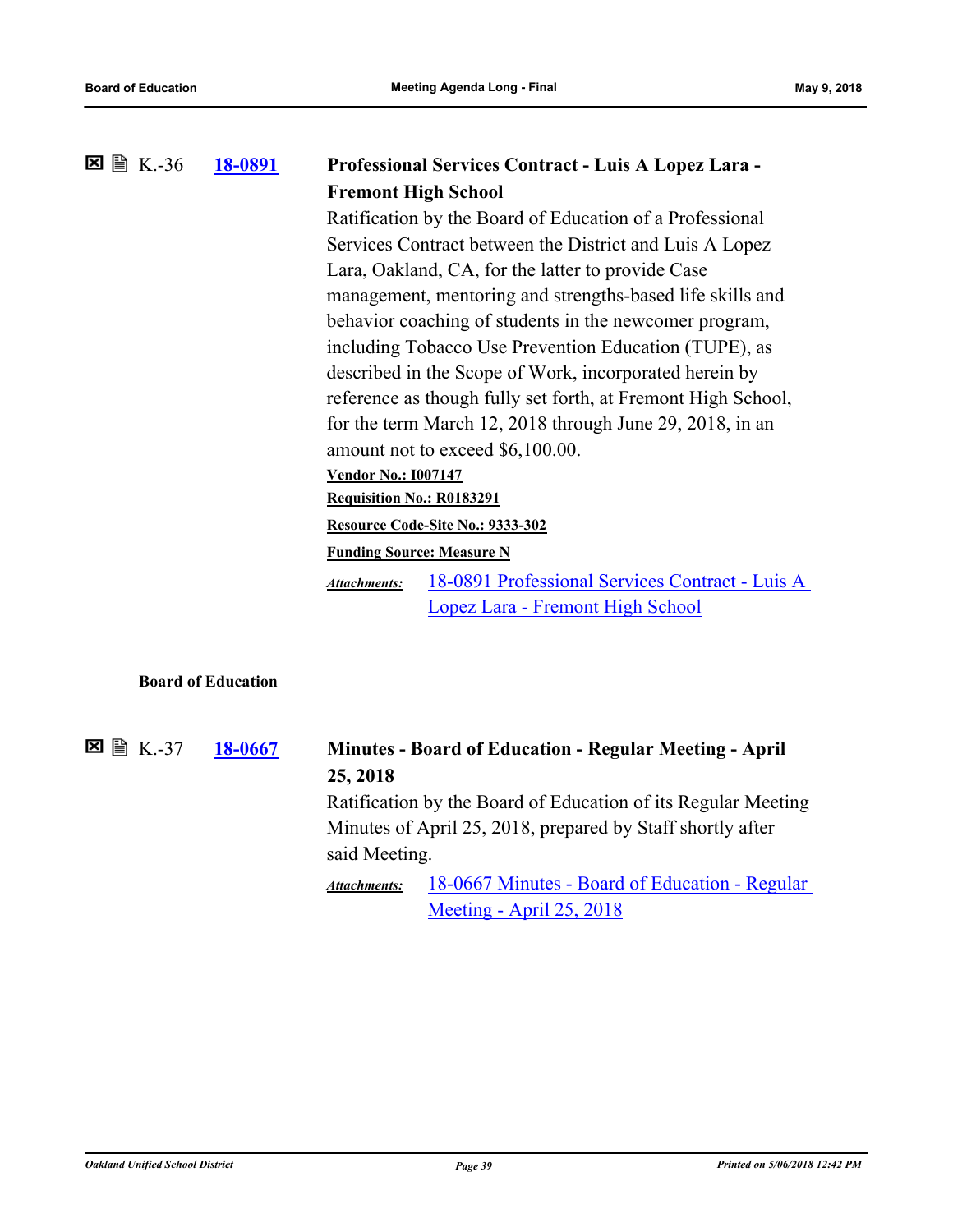| 18-1061 | Endorsement Call - State Legislature - Fix AB 195                     |                                                       |  |
|---------|-----------------------------------------------------------------------|-------------------------------------------------------|--|
|         | Approval, endorsement, support by the Board of Education,             |                                                       |  |
|         | joining, among others, the California School Boards                   |                                                       |  |
|         |                                                                       | Association (CSBA), California Association of Schools |  |
|         | Business Officials (CASBO), California's Coalition for                |                                                       |  |
|         | Adequate School Housing, calling upon the California                  |                                                       |  |
|         | Legislature to exempt local general obligation bonds from the         |                                                       |  |
|         | requirements of AB 195/Elections Code Section 13119.                  |                                                       |  |
|         | 18-1061 Endorsement Call - State Legislature -<br><b>Attachments:</b> |                                                       |  |
|         |                                                                       | <b>Fix AB 195</b>                                     |  |

# **K1. Adoption of General Consent Report No. 2**

**Late Submissions**

**Senior Business Officer**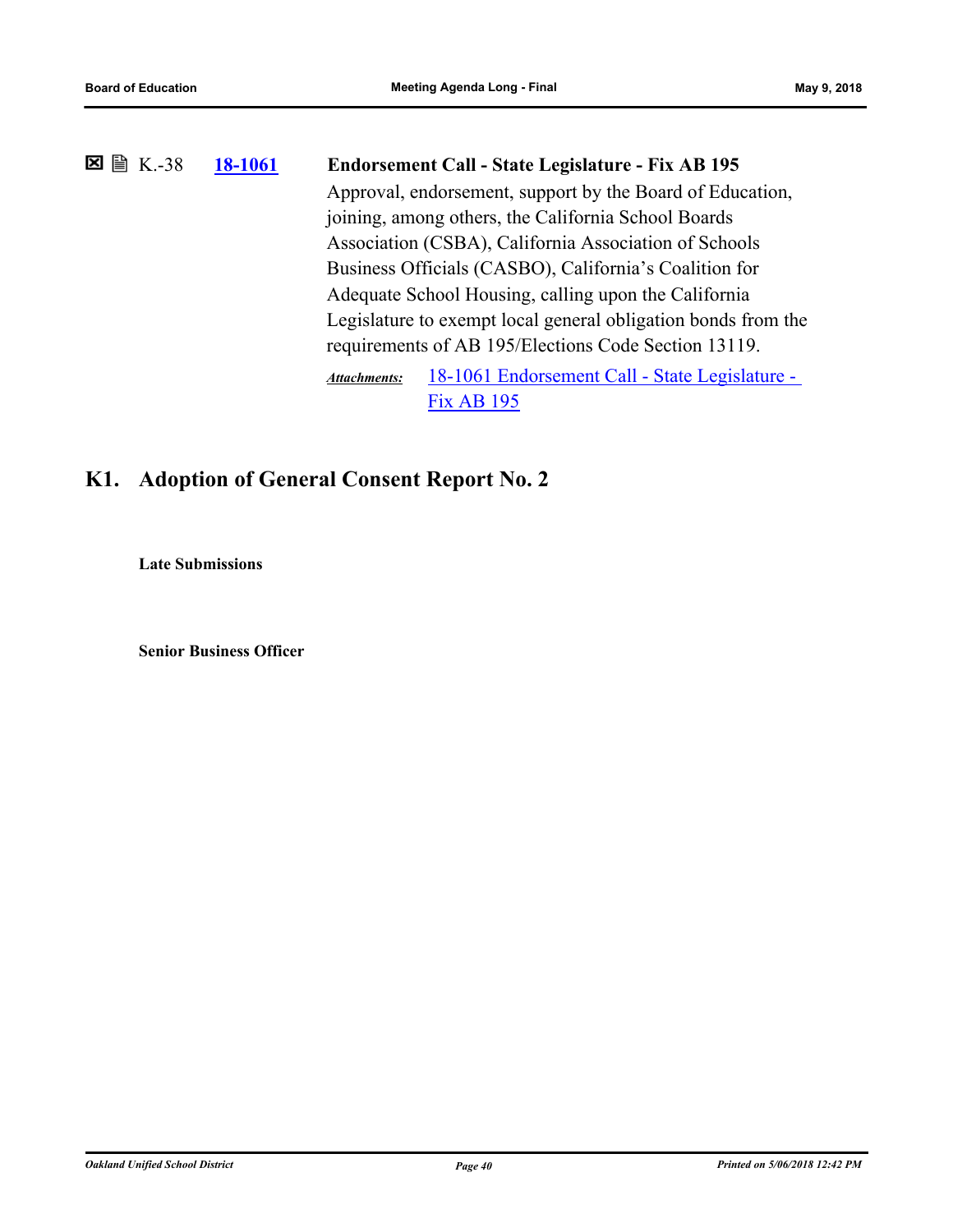### **[18-0267](http://ousd.legistar.com/gateway.aspx?m=l&id=/matter.aspx?key=42447) Service Licensing Agreement - Schoolbinder, Inc. - TeachBoost - Educator Effectiveness - Teaching and Learning Unit - Continuous School Improvement Department** K1.-1

Approval by Board of Education of a Service Licensing Agreement between the District and Schoolbinder, Inc., New York, NY, for the latter to provide a software license for Schoolbinder's Teachboost platform to support observation & feedback documentation generated in both the formal teacher evaluation process and the informal classroom observation/walk-through processes; and individual learning plans and reflection documentation of new teachers participating in District's new teacher support programs, via the Educator Effectiveness Unit of the Teaching and Learning Department, for the period of July 1, 2017 through June 30, 2018, in an amount not to exceed \$90,000.00.

#### **Vendor No.: i006844**

#### **Requisition No.: R0183145**

#### **Resource Code-Site No.: 0000-998**

#### **Funding Source: School Contingency Funds**

18-0267 Service Licensing Agreement - Schoolbinder, Inc. - TeachBoost - Educator [Effectiveness - Teaching and Learning Unit -](http://ousd.legistar.com/gateway.aspx?M=F&ID=88056.pdf)  Continuous School Improvement Department *Attachments:*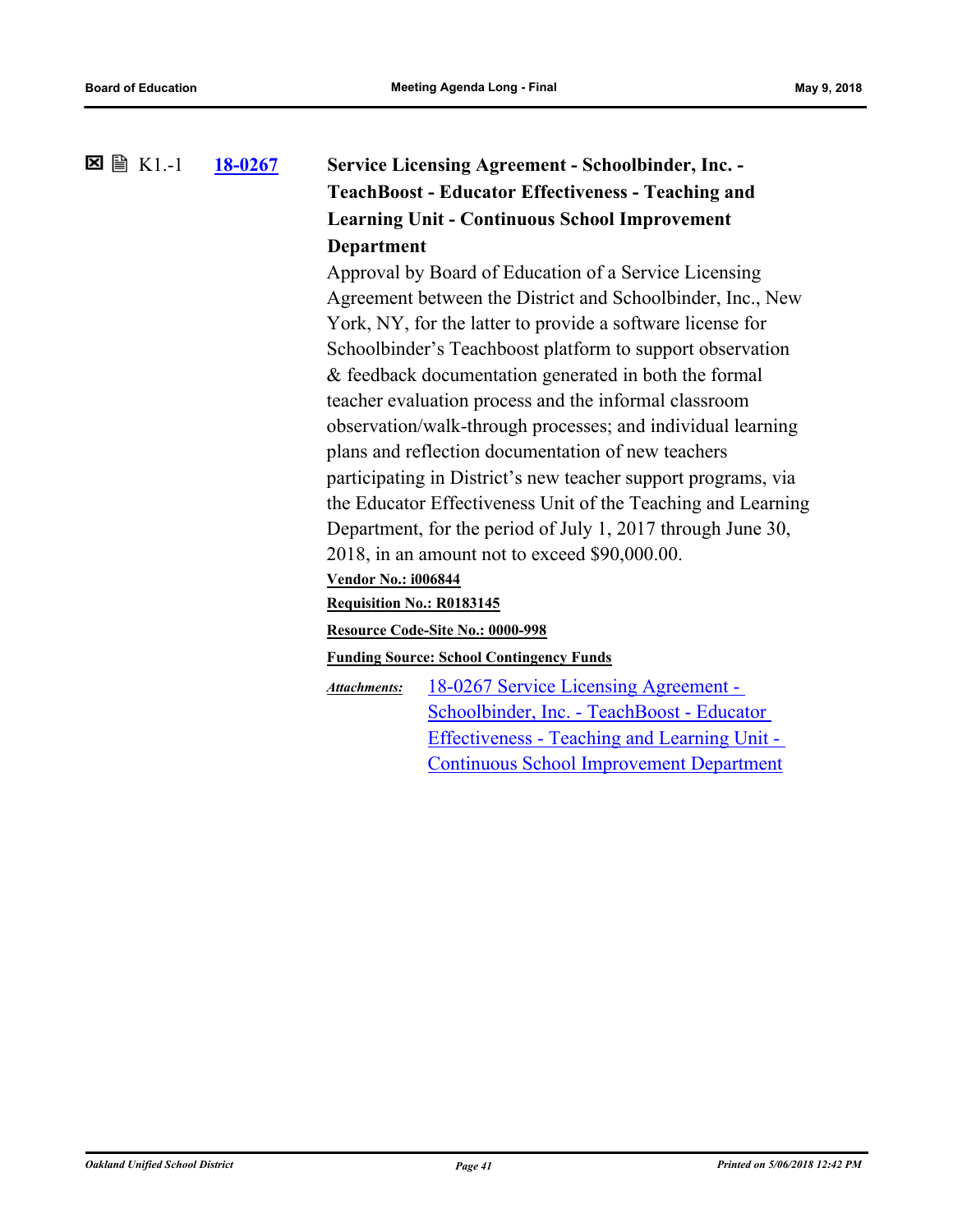### **[18-0835](http://ousd.legistar.com/gateway.aspx?m=l&id=/matter.aspx?key=43015) Amendment No. 1, Professional Services Contract - Watkins Education Consulting - State and Federal Programs 図 圖 K1.-2**

Ratification by the Board of Education of Amendment No.1, Professional Services Contract between District and Watkins Education Consulting, Oakland, CA, for the latter to provide 154.5 additional hours of services to work with the school staff to design and implement supplemental instructional programs for identified students in Reading, Language Arts, Math and Executive Functioning to identified students in the Title I Program; conduct an annual informational meeting about the Title I Program for all affected parents and confer with parents and identified students, as needed, throughout the Program duration, at an additional cost of \$10,815.00, increasing the not to exceed amount of the Contract from \$9, 128.00 to \$19,943.00, for the term September 1, 2017 through June 30, 2018 at St. Leo School. All other terms and conditions of the Contract remain in full force and effect. **Vendor No.: I005107 Requisition No.: R0183770 Resource Code-Site No.: 3010 Funding Source: 3010**

[18-0835 Amendment No. 1, Professional](http://ousd.legistar.com/gateway.aspx?M=F&ID=88285.pdf)  Services Contract - Watkins Education Consulting - State and Federal Programs *Attachments:*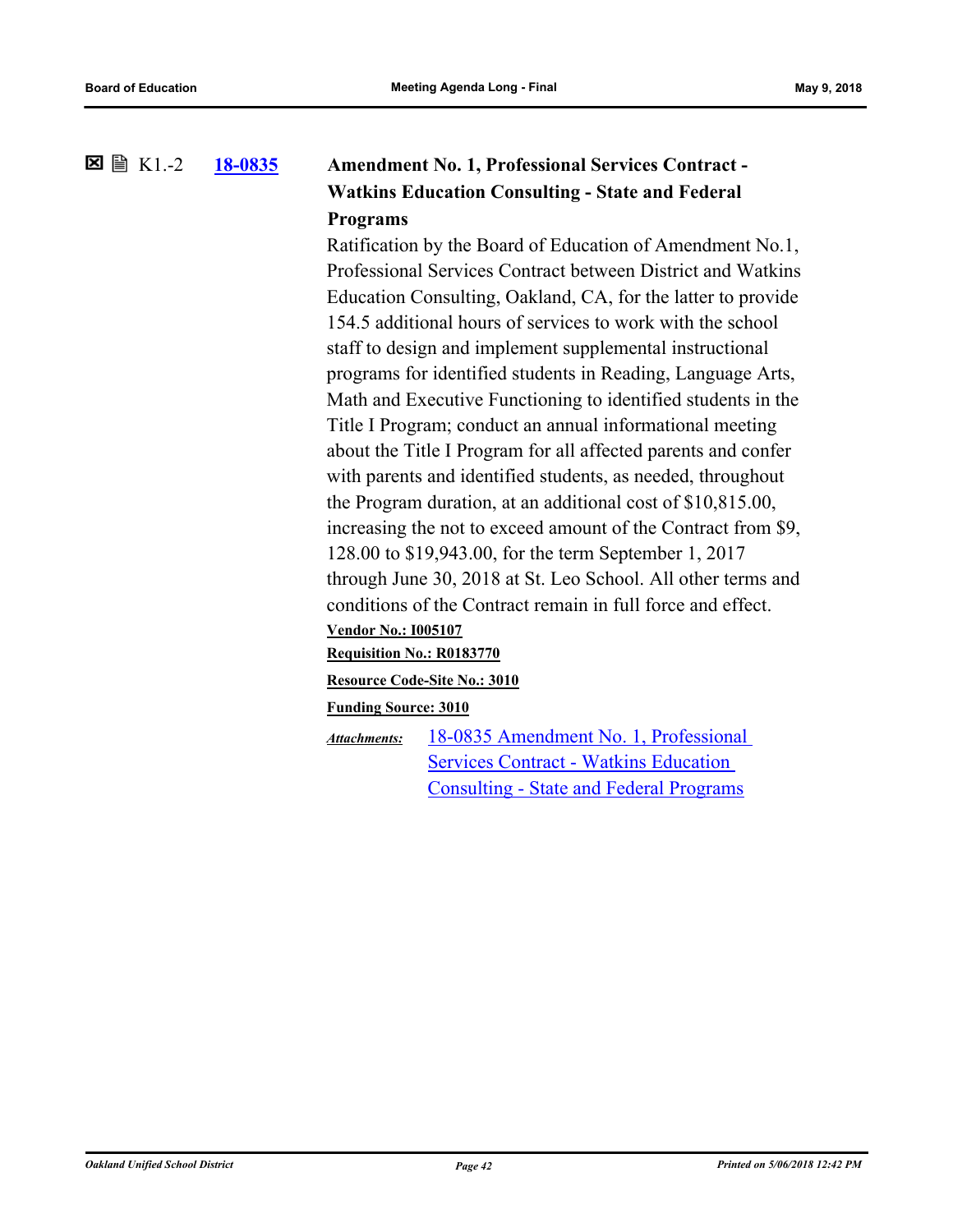# **[18-0898](http://ousd.legistar.com/gateway.aspx?m=l&id=/matter.aspx?key=43078) Amendment No. 1, Agreement for Program Management Services - Brailsford & Dunlavey - Facilities Capital and Program Management** K1.-3 Approval by the Board of Education of Amendment No. 1, Agreement for Program Management Services\* between the District and Brailsford & Dunlavey, Washingon, DC, for the latter to provide additional Program Management Services for consultant labor and reimbursement expenses, in conjunction with the Facilities Capital and Program Management Project, and extending the Contract date of December 1, 2016 thru November 30, 2017 to January 17, 2018, in the additional amount of \$15,829.17, increasing the Agreement not to exceed amount from \$1,927,000.00 to \$1,942,829.17. All other terms and conditions of the Agreement remain in full force and effect. \*Agreement approved November 30, 2016: File No. 16-2496; Enactment No. 16-1855. **Vendor No.: V071276 Resource Code-Site No.: 9450-918 Funding Source: Fund 21, Measure J** 18-0898 Amendment No. 1, Agreement for [Program Management Services - Brailsford &](http://ousd.legistar.com/gateway.aspx?M=F&ID=88403.pdf)  Dunlavey - Facilities Capital and Program Management *Attachments:*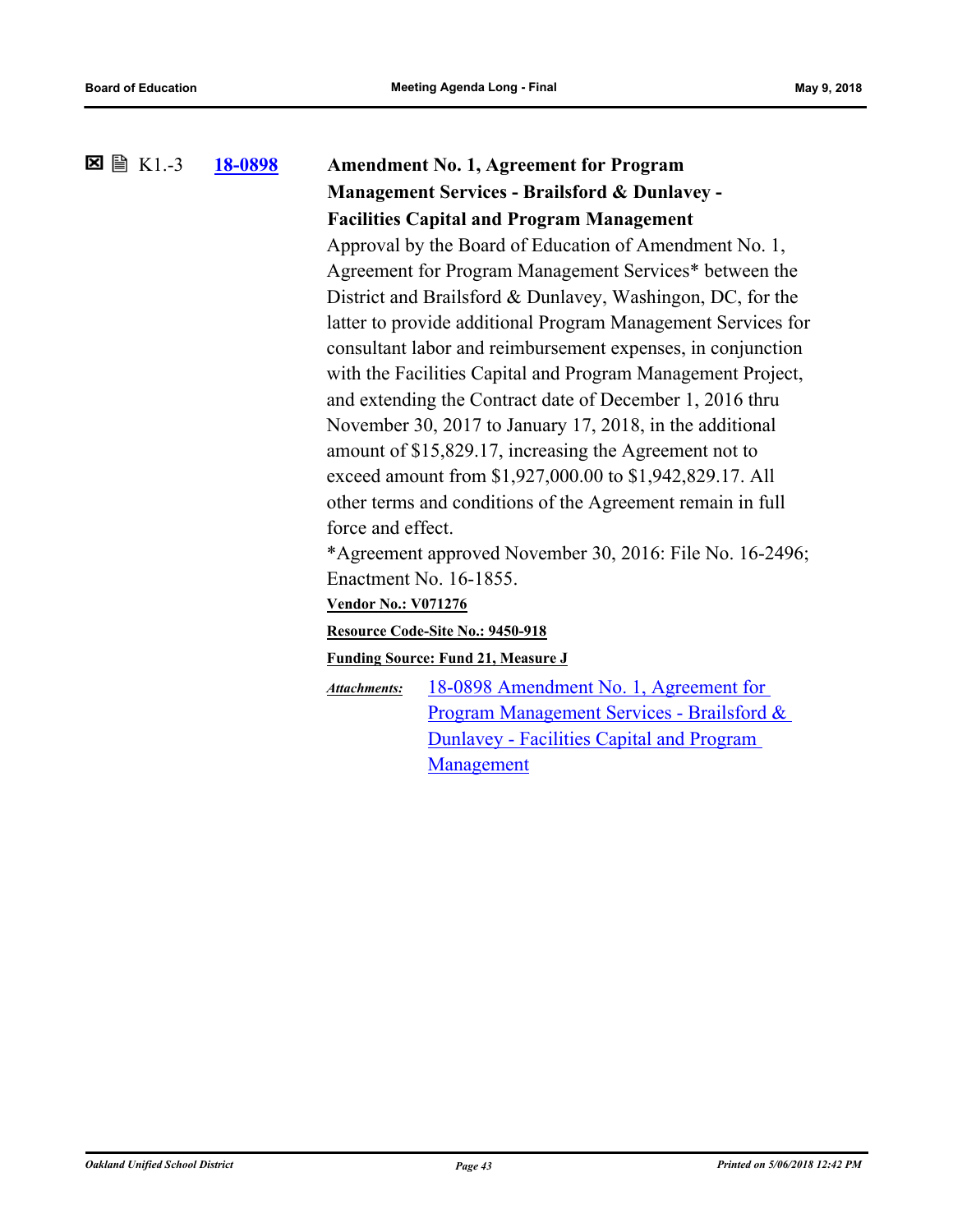#### **[18-0922](http://ousd.legistar.com/gateway.aspx?m=l&id=/matter.aspx?key=43102) Amendment No. 2, Independent Consultant Agreement - Jensen Hughes - Fruitvale Elementary School Fire Alarm Project**  $\Sigma \cong K1.4$

Approval by the Board of Education of Amendment No. 2, Independent Consultant Agreement\* between the District and Jensen Hughes , Walnut Creek, CA, for the latter to provide addition of carbon monoxide detection design services (to the original design agreement per comments returned by Division of the State Architect (DSA) not included in the original proposal), in conjunction with the Fruitvale Elementary School Fire Alarm Project, in an additional amount of \$9,800.00, increasing the Agreement not-to-exceed amount from \$104,700.00 to \$114,500.00, for the term November 20, 2017 through December 31, 2018. All other terms and conditions of the Agreement remain in full force and effect.

\*Agreement approved October 13, 2016: File No. 16-2081; Enactment No. 16-1637; Amendment No.1, approved February 14, 2018: File No. 18-0101; Enactment No. 18-0202.

**Vendor No.: V053604**

**Resource Code-Site No.: 9599-117**

**Funding Source: Fund 21, Measure B**

18-0922 Amendment No. 2, Independent Consultant Agreement - Jensen Hughes - [Fruitvale Elementary School Fire Alarm Project](http://ousd.legistar.com/gateway.aspx?M=F&ID=88407.pdf) *Attachments:*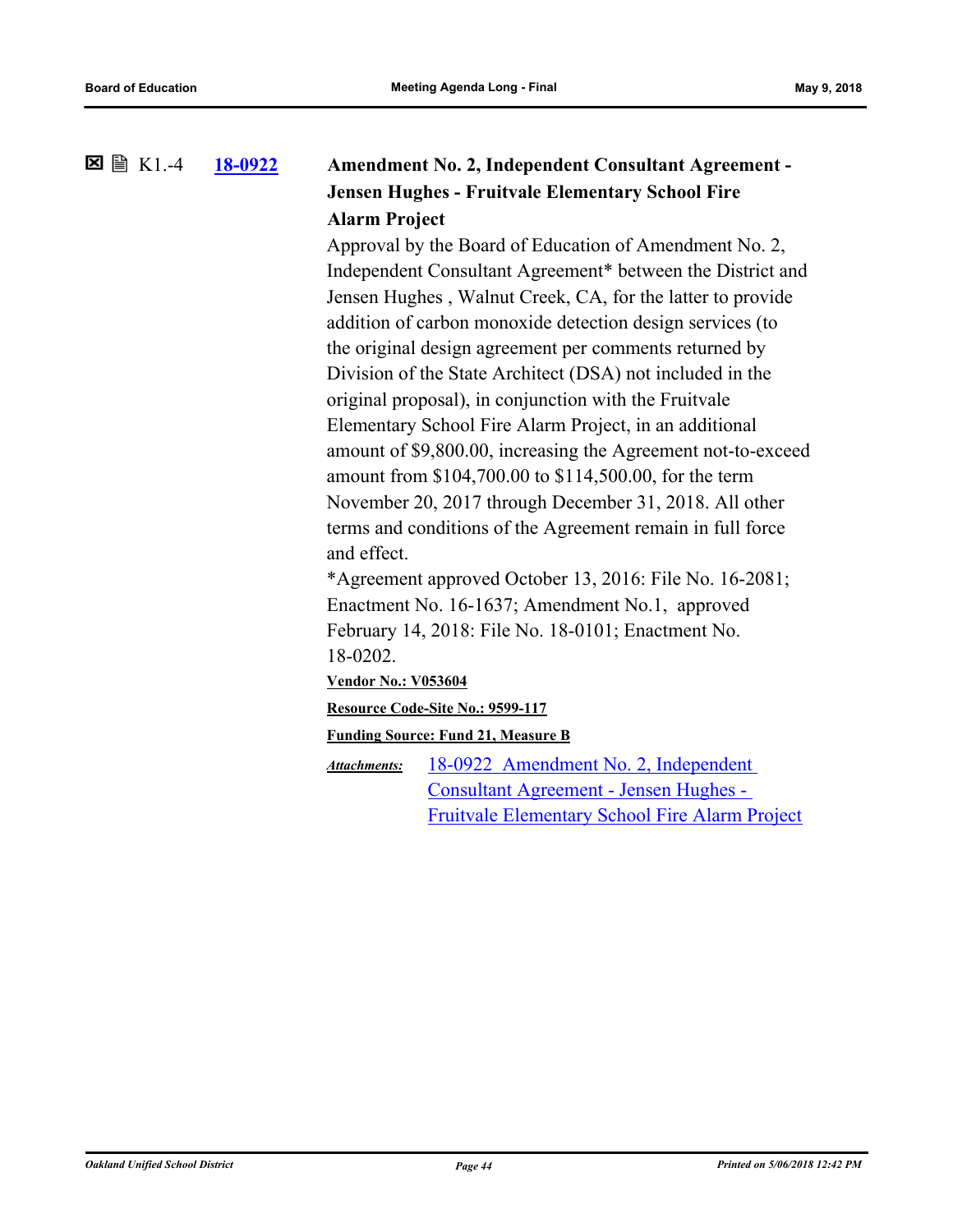#### **[18-0998](http://ousd.legistar.com/gateway.aspx?m=l&id=/matter.aspx?key=43178) Amendment No. 2, Agreement for Architectural Services - Verde Design - Bret Harte Middle School Turf Field Project**  $\Sigma \cong K1.5$

Approval by the Board of Education of Amendment No. 2, Agreement for Architectural Services\* between the District and Verde Design, Santa Clara, CA, for the latter to provide QSD and SWPPP preparation services as the qualified SWPPP Developer to assist District with SMARTS data entry and Notice of Intent to the State Water Board; upload SWPPP documents to SMARTS website; additional services shall include the structural engineer, Biggs Cardosa, to provide administration services during construction for the installation of a new guardrail and guardrail footing along an existing concrete ramp/walkway, in conjunction with the Bret Harte Middle School Turf Project, in an amount not-to-exceed \$6,850.00 increasing the not to exceed amount of the Agreement from \$121,100.00 to \$127,950.00 and extending the Agreement term of June 23, 2016 through January 1, 2018 to December 31, 2018. All other terms and conditions of the Agreement remain in full force and effect. \*Agreement approved June 23, 2016: File No. 16-1654, Enactment No. 16-1295; Amendment No. 1, approved October 25, 2017: File No. 17-2126, Enactment No. 17-1535. **Vendor No.: V059474**

#### **Resource Code-Site No.: 9799-206**

**Funding Source: Fund 21, Measure B**

18-0998 Amendment No. 2, Agreement for [Architectural Services - Verde Design - Bret](http://ousd.legistar.com/gateway.aspx?M=F&ID=88490.pdf)  Harte Middle School Turf Field Project *Attachments:*

**Senior Deputy Chief, Continuous School Improvement (CSI)**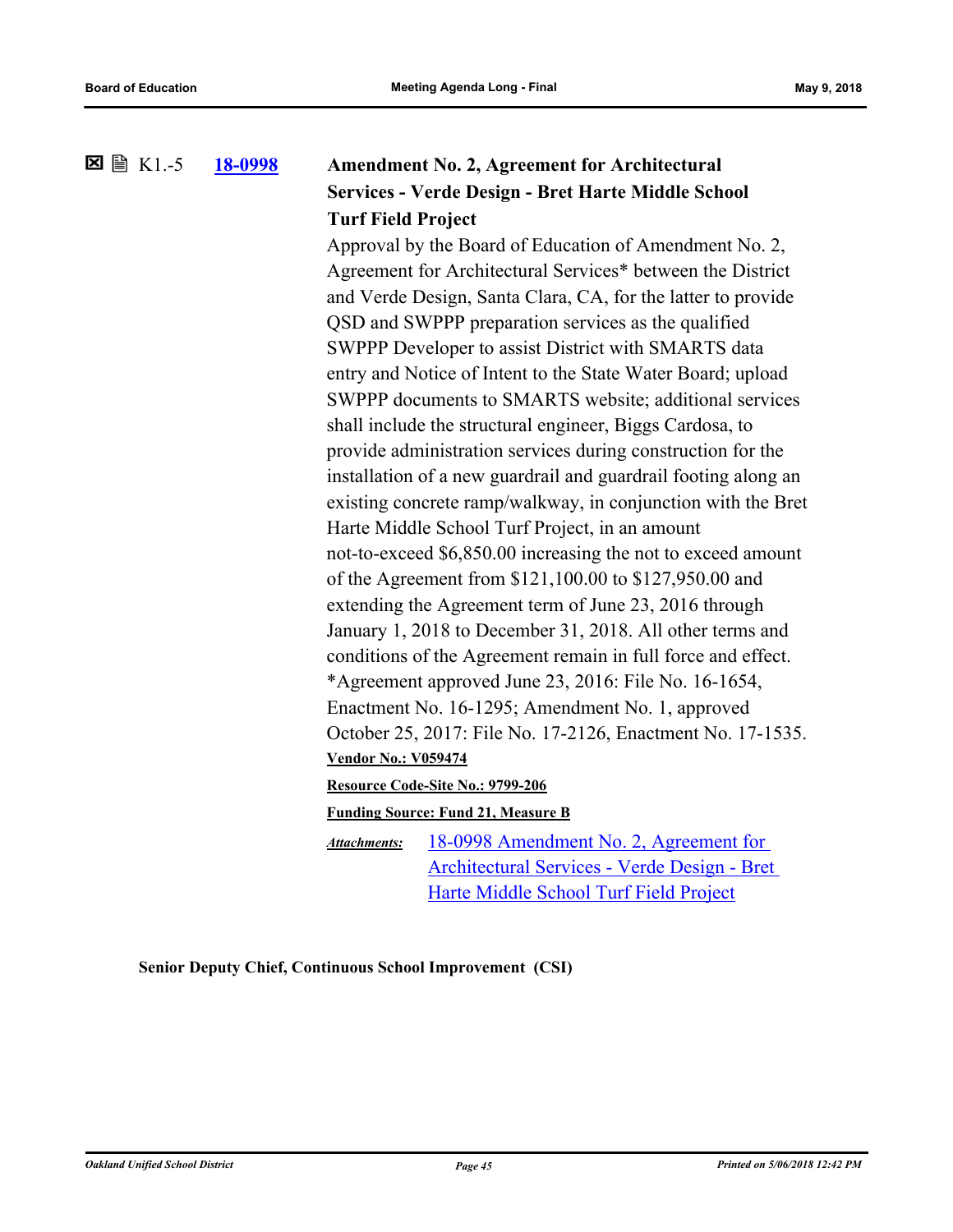### **[18-0336](http://ousd.legistar.com/gateway.aspx?m=l&id=/matter.aspx?key=42516) Memorandum of Understanding - County of Alameda Health Care Services Agency - Behavioral Health Care Services - Special Education - Continous School Improvement Department 図 圖 K1.-6**

Approval by the Board of Education of a Memorandum of Understanding between the County of Alameda Health Care Services Agency, Behavioral Health Care Services, Oakland, CA, for the provision of Educationally Related Mental Health Services to Special Education Pupils, as described in the MOU, via the Special Education Department, for the period of July 1, 2017 through June 30, 2020, pursuant to terms and conditions of Resolution No. 1718-0161 or successor Resolution.

18-0336 Memorandum of Understanding - [County of Alameda Health Care Services Agency](http://ousd.legistar.com/gateway.aspx?M=F&ID=88470.pdf)  - Behavioral Health Care Services - Special Education - Continous School Improvement **Department** *Attachments:*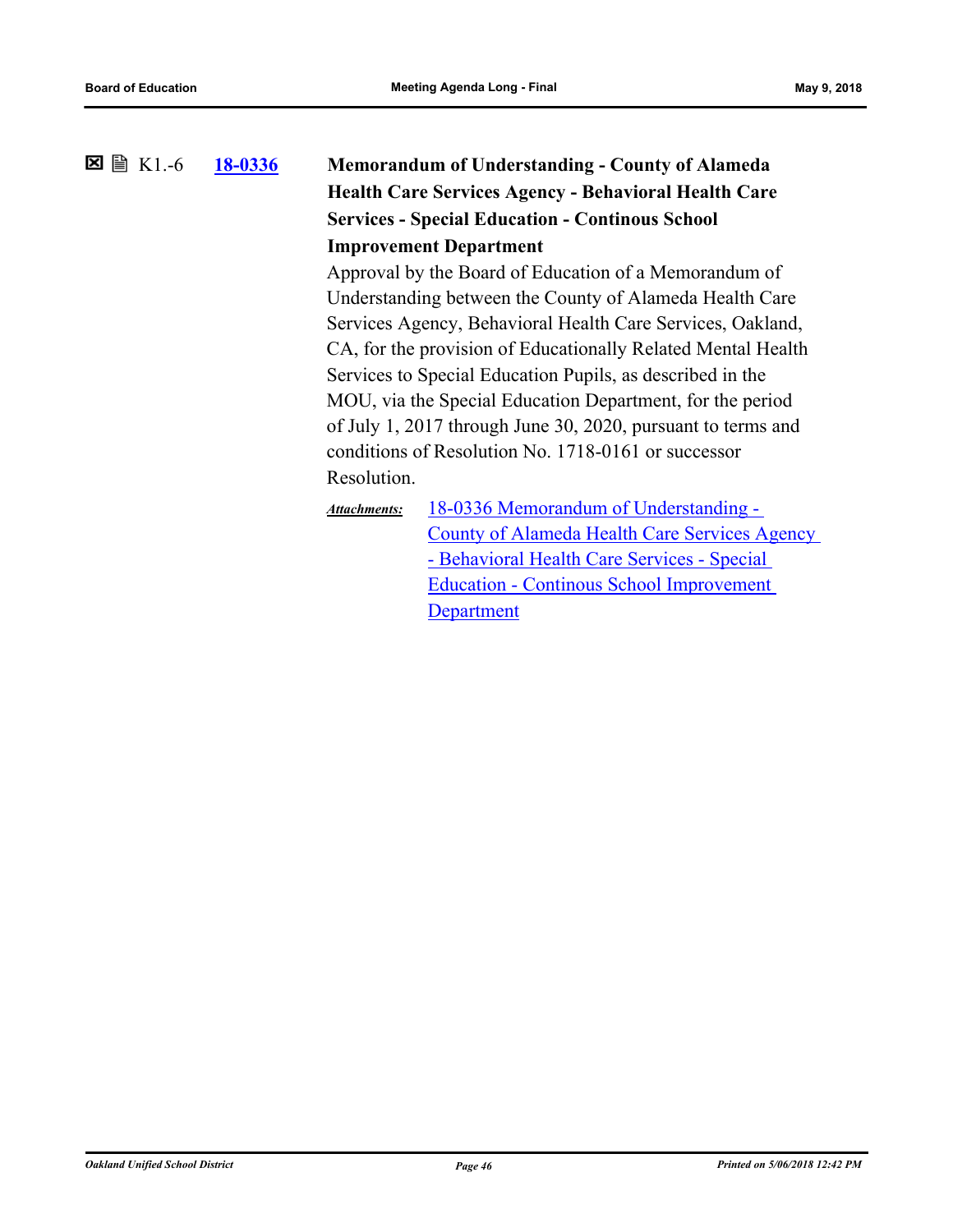## **[18-0554](http://ousd.legistar.com/gateway.aspx?m=l&id=/matter.aspx?key=42734) 2017-18 School Year Thunder Road Program Agreement - Alameda County Office of Education - Programs for Exceptional Children 図 圖 K1.-7**

Approval by the Board of Education of 2017-18 Thunder Road Program Agreement between District and Alameda County Office of Education, Hayward, CA, for the latter to provide Thunder Road instructional programs for District resident pupils, as delineated in said Agreement, incorporated herein as though fully set forth, who reside in a group home setting or medical facility within the boundaries of the Oakland Unified School District, for the period of July 1, 2017 through June 30, 2018, in an amount not to exceed \$300,000.00.

### **Vendor No.: v023355**

**Requisition No.: R0183901**

**Resource Code-Site No.: 6500-975**

**Funding Source: Special Education - Aid to Health Agency**

18-0554 2017-18 School Year Thunder Road [Program Agreement - Alameda County Office of](http://ousd.legistar.com/gateway.aspx?M=F&ID=88417.pdf)  Education - Programs for Exceptional Children *Attachments:*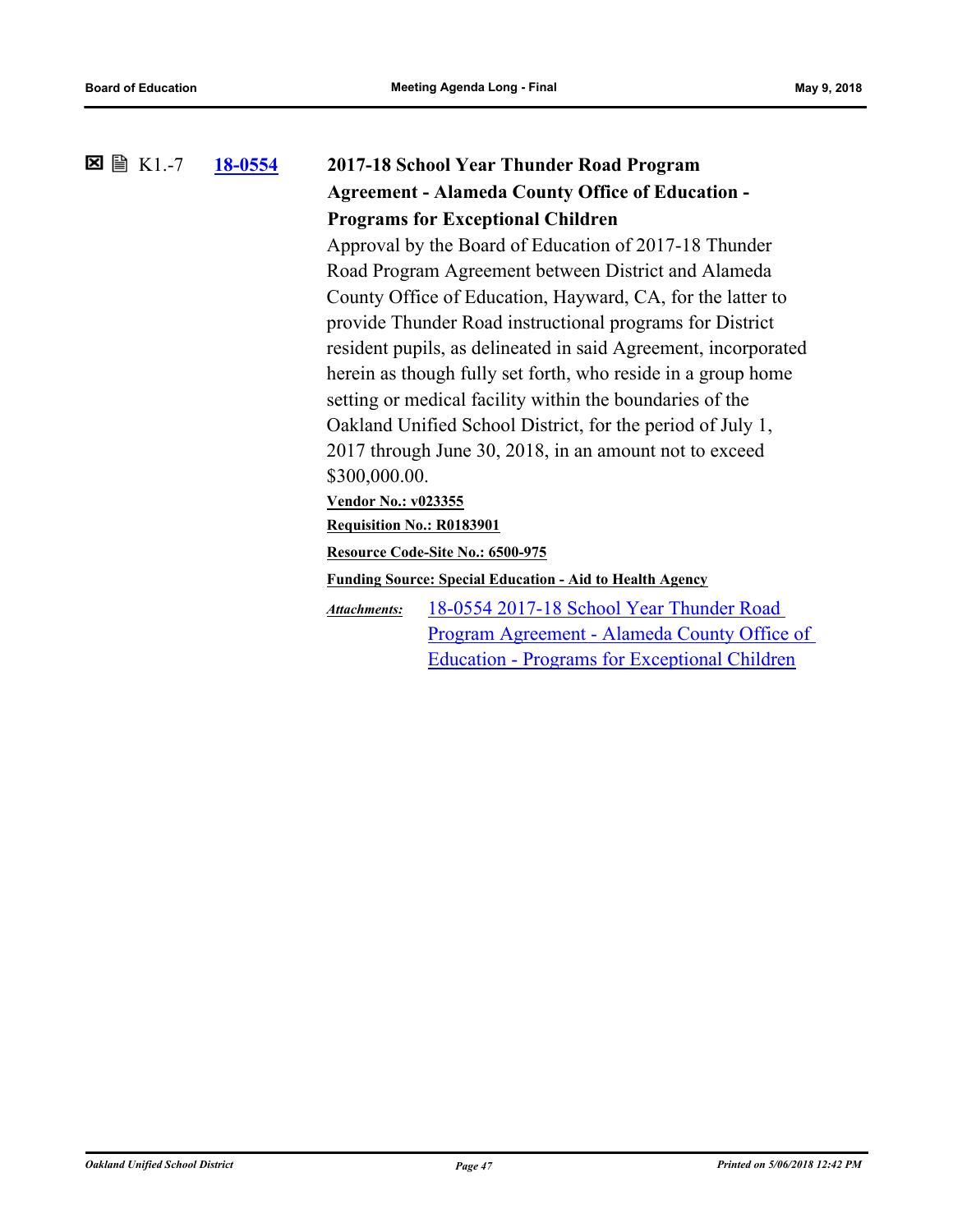**[18-0600](http://ousd.legistar.com/gateway.aspx?m=l&id=/matter.aspx?key=42780) Amendment No. 1 - Master Contract - Alameda County Public Health Department - Community Based Organization - Health and Wellness - Community Schools and Student Services Department**  $\Sigma \cong K1.-8$ Approval by the Board of Education of Amendment No. 1, Community Based Organization Master Contract between District and the County of Alameda via its Public Health Department, San Leandro, CA, for the continued development and implementation of the Safe Routes to School Menu of Services, as described in Exhibit "A", incorporated herein by reference as though fully set forth, for dist. Elementary Schools, in the amount of \$399,313.00, increasing the Master Contract not to exceed amount from \$399,313.00 to \$798,626.00 and extending the Contract term of July 1, 2015 through September 30, 2017 to March 30, 2018. All other terms and conditions of the Master Contract remain in full force and effect. **Resource Code-Site No.: 9206-922 Funding Source: Alameda County Public Health Fund** [18-0600 Amendment No. 1 - Master Contract -](http://ousd.legistar.com/gateway.aspx?M=F&ID=88054.pdf)  Alameda County Public Health Department - Community Based Organization - Health and Wellness - Community Schools and Student *Attachments:*

Services Department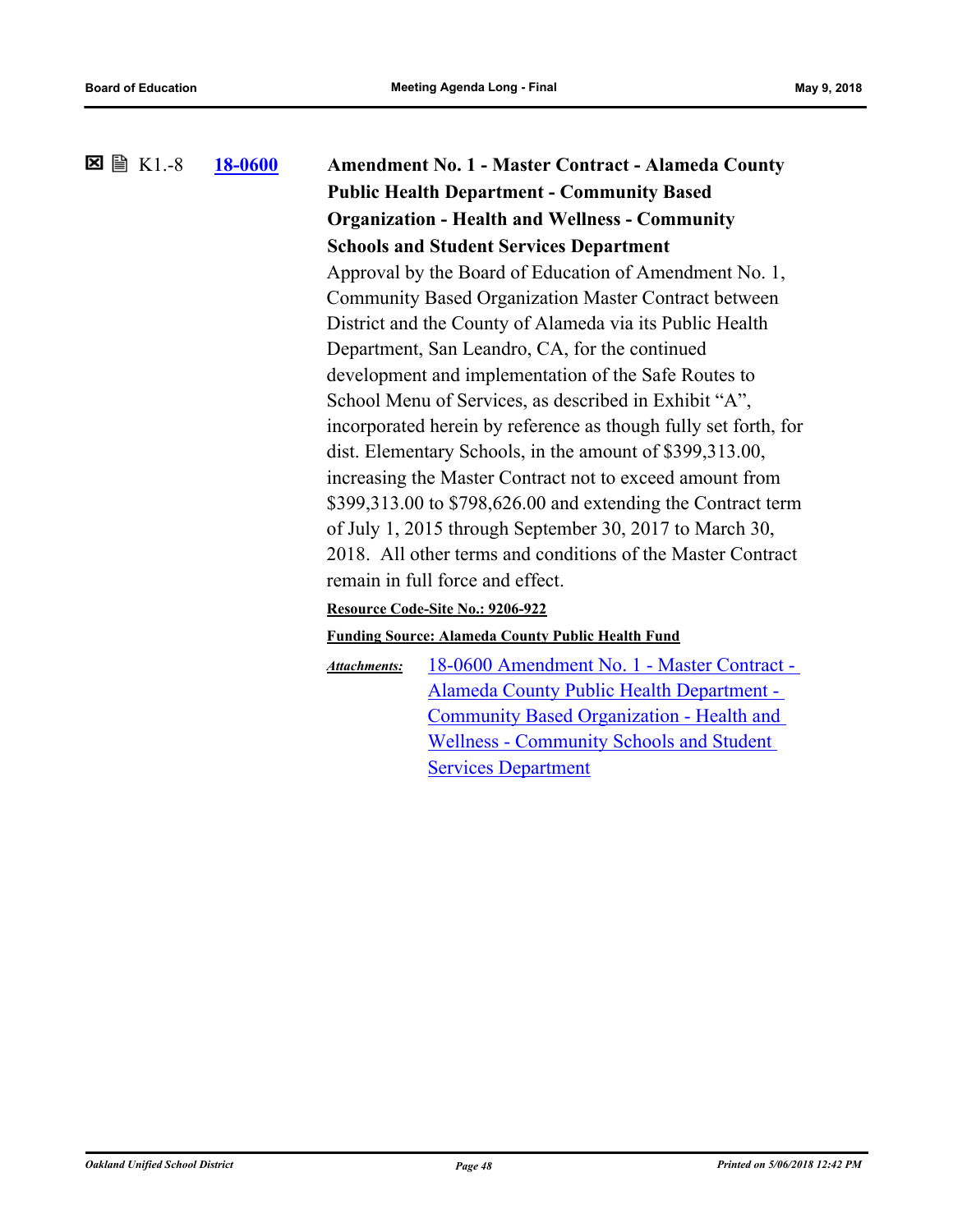### **[18-0765](http://ousd.legistar.com/gateway.aspx?m=l&id=/matter.aspx?key=42945) Professional Services Contract - Bay Area Community Resources - Futures Elementary School 冈** 图 K1.-9 Approval by the Board of Education of a Professional Services Contract between the District and Bay Area Community Resources, San Rafael, CA, for the latter to

provide a reading intervention program for students, as described in the Scope of Work, incorporated herein by reference as though fully set forth, at Futures Elementary School, for the period of October 2, 2017 through May 29, 2018, in an amount not to exceed \$28,000.00. **Vendor No.: I001628**

**Requisition No.: R0182618**

**Resource Code-Site No.: R0182618**

**Funding Source: School Improvement Grant (SIG)**

[18-0765 Professional Services Contract - Bay](http://ousd.legistar.com/gateway.aspx?M=F&ID=88493.pdf)  Area Community Resources - Futures Elementary School *Attachments:*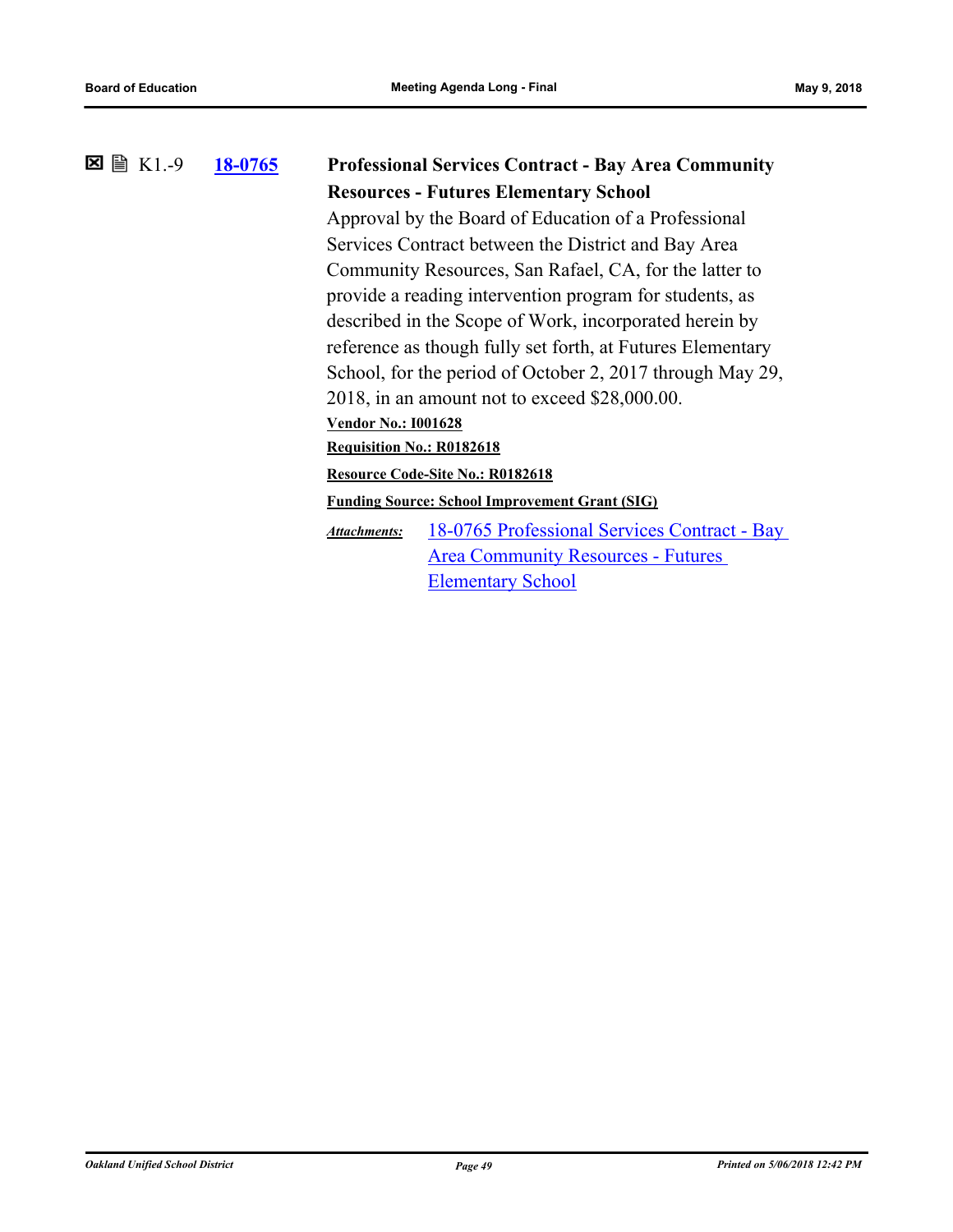### **[18-0770](http://ousd.legistar.com/gateway.aspx?m=l&id=/matter.aspx?key=42950) Amendment No. 1 - Professional Services Contract - Partnership for Children and Youth - After School Programs Office - Community Schools and Student Services Department**  $\boxtimes \cong$  K1.-10

Approval by the Board of Education of Amendment No. 1, Professional Services Contract between the District and Partnership for Children and Youth, Oakland, CA, for the latter to provide additional training to support the After School Program Quality Improvement process to include the Youth Work Methods training, coaching, and support for lead agency partners, for the period of November 1, 2017 through June 29, 2018, in the additional amount of \$14,320.00, increasing the Contract not to exceed amount from \$31,882.13 to \$46,202.13. All other terms and conditions of the Contract remain in full force and effect. **Vendor No.: i005540**

#### **Requisition No.: R0183642**

#### **Resource Code-Site No.: 6010-922, 4124-922**

**Funding Source: After School Education and Safety (ASES) Grant and 21st Century Community Learning Centers (21st CCLC) Grant**

18-0770 Amendment No. 1 - Professional [Services Contract - Partnership for Children and](http://ousd.legistar.com/gateway.aspx?M=F&ID=88468.pdf)  Youth - After School Programs Office - Community Schools and Student Services **Department** *Attachments:*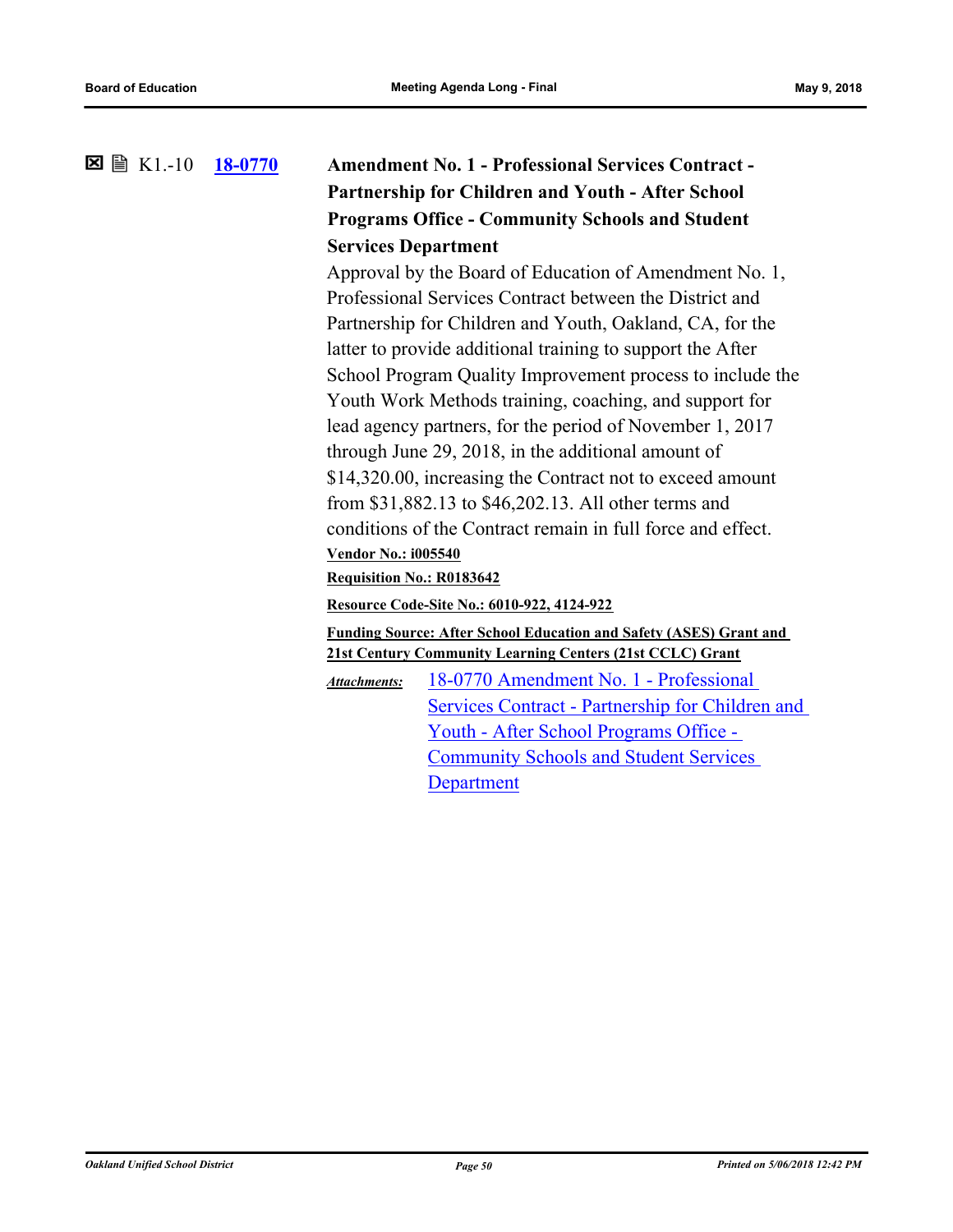#### **[18-0805](http://ousd.legistar.com/gateway.aspx?m=l&id=/matter.aspx?key=42985) Professional Services Contract - Lisa Ahn Consulting & Coaching - Community Schools and Student Services Department** K1.-11

Ratification by the Board of Education of a Professional Services Contract between the District and Lisa Ahn Consulting & Coaching, Oakland, CA, for the latter to provide Leadership Development for the Wellness Champion program; provide thought partnership, resources, and facilitation, as needed to integrate leadership development to the wellness champion trainings and for staff wellness champion pathway focused more on self-care practices, via the Community Schools and Student Services Department, for the period of November 1, 2017 through June 30, 2018, in an amount not to exceed \$4,575.00.

**Vendor No.: i007253**

**Requisition No.: R0181768**

**Resource Code-Site No.: 0000-922**

**Funding Source: General Purpose - Unrestricted**

[18-0805 Professional Services Contract - Lisa](http://ousd.legistar.com/gateway.aspx?M=F&ID=88379.pdf)  Ahn Consulting & Coaching - Community Schools and Student Services Department *Attachments:*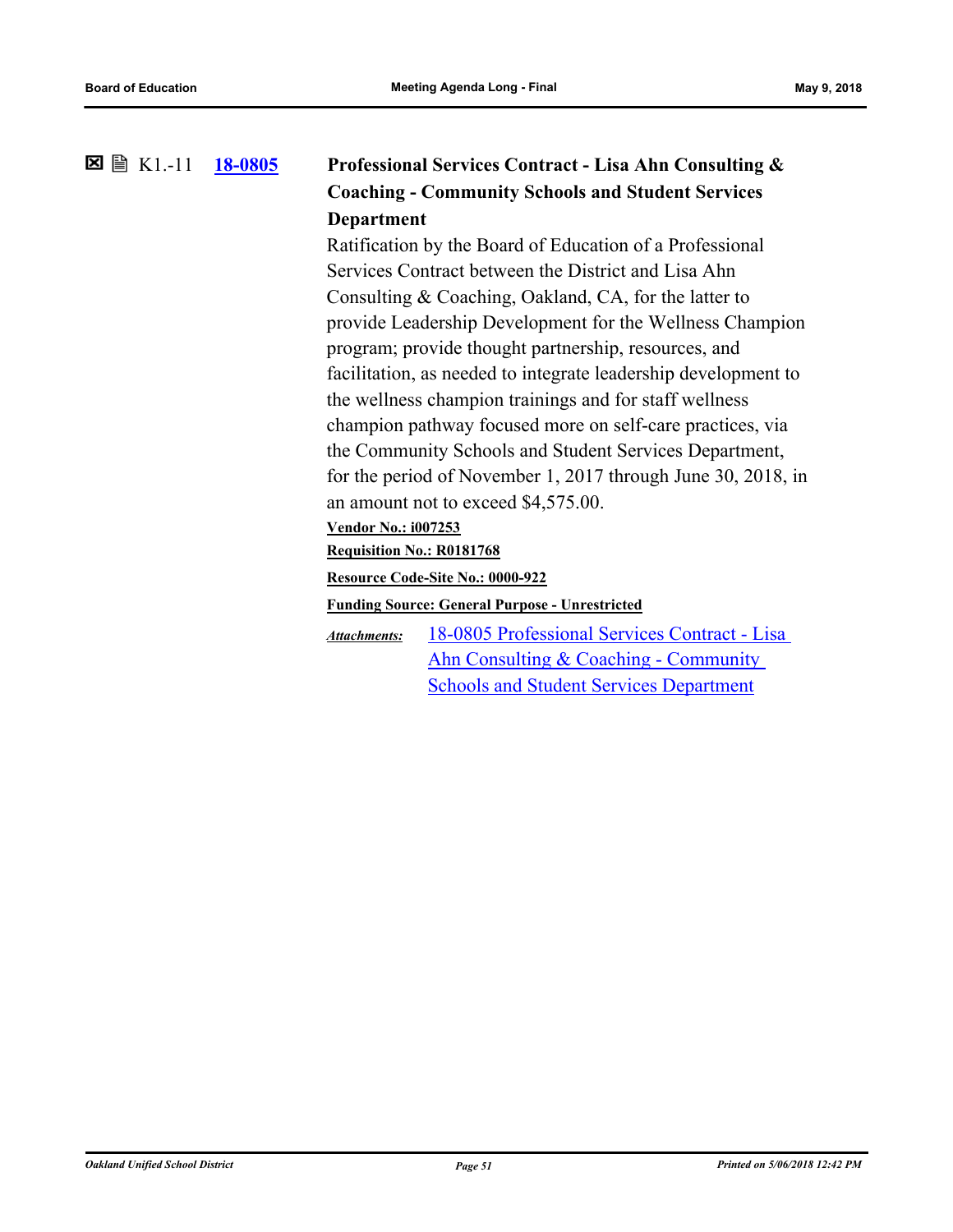#### **[18-0829](http://ousd.legistar.com/gateway.aspx?m=l&id=/matter.aspx?key=43009) Amendment No. 1, Professional Services Contract - Engaging Schools - Skyline High School**  $\boxtimes$   $\boxplus$  K1.-12

Approval by the Board of Education of Amendment No. 1, Professional Services Contract between the District and Engaging Schools, Cambridge, MA, for the latter to provide additional support to administration team to help move school to a block schedule in the 2018-2019 school year, as described in the Scope of Work, incorporated herein by reference as though fully set forth, at Skyline High School, in the additional amount of \$27,000.00, increasing the Contract not to exceed amount from \$15,000.00 to \$42,000.00, for the term November 1, 2017 through June 30, 2018. All other terms and conditions of the Contract remain in full force and effect.

**Vendor No.: I006793**

**Requisition No.: R0183667**

**Resource Code-Site No.: 9333-306**

**Funding Source: Measure N**

18-0829 Amendment No. 1, Professional [Services Contract - Engaging Schools - Skyline](http://ousd.legistar.com/gateway.aspx?M=F&ID=88282.pdf)  **High School** *Attachments:*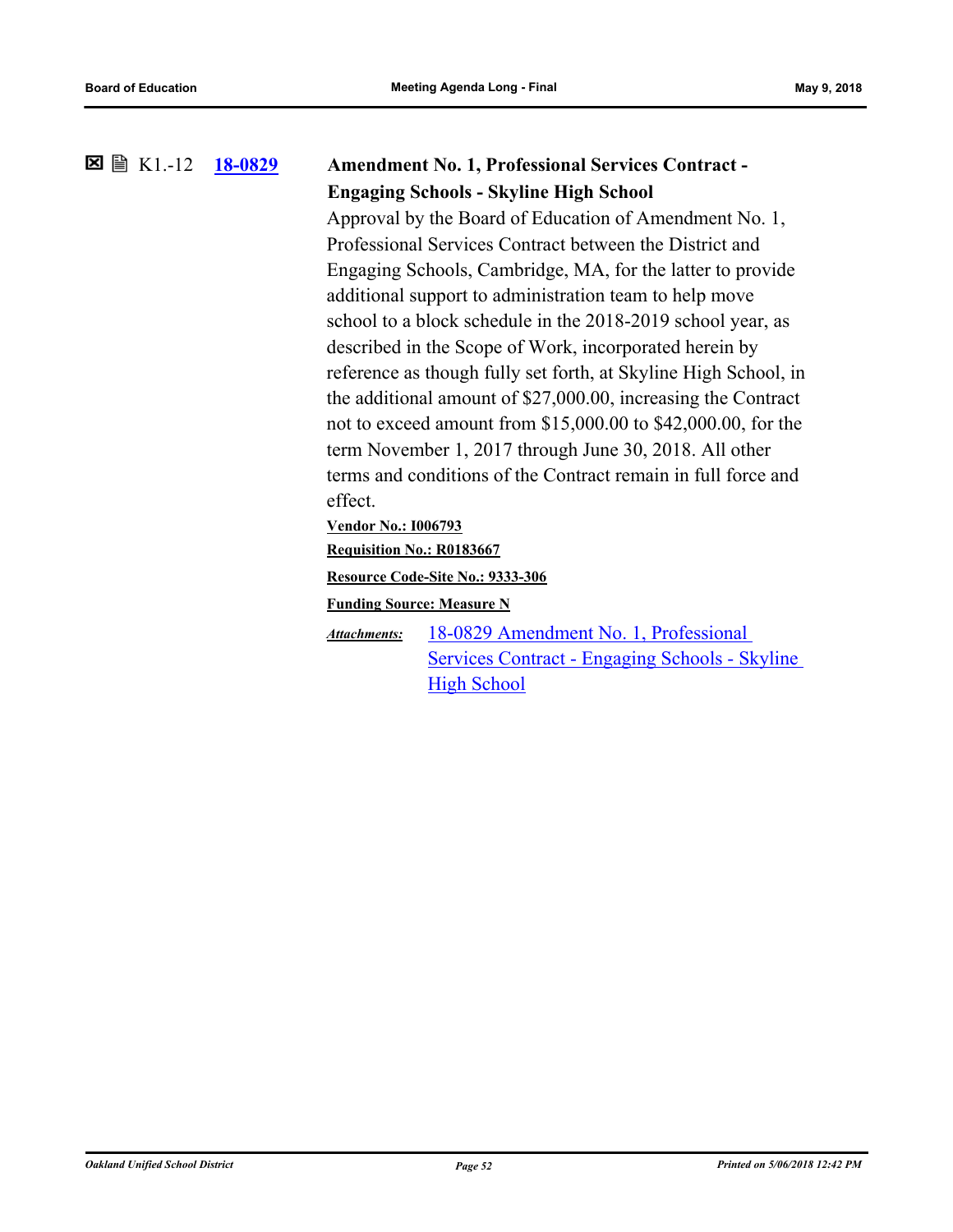#### **[18-0833](http://ousd.legistar.com/gateway.aspx?m=l&id=/matter.aspx?key=43013) Professional Services Contract - Josie Ip - After School Programs - Community Schools and Student Services Department** K1.-13

Ratification by the Board of Education of a Professional Services Contract between the District and Josie Ip, Oakland, CA, for the latter to provide technical support with at least two community-based organizations (CBO's) to run through an internal audit to help identify errors in their attendance sign-in sheets; provide feedback, input, and suggestions for improving their checks and balance process; be available during the audit to help answer questions and support CBO's and the After School Programs Office when needed, via the Community Schools and Student Services Department, for the period of January 25, 2018 through March 2, 2018, in an amount not to exceed \$1,000.00.

### **Vendor No.: i007472**

**Requisition No.: R0183089**

**Resource Code-Site No.: 6010-922**

**Funding Source: After School Education and Safety (ASES) Grant**

[18-0833 Professional Services Contract - Josie](http://ousd.legistar.com/gateway.aspx?M=F&ID=88374.pdf)  Ip - After School Programs - Community Schools and Student Services Department *Attachments:*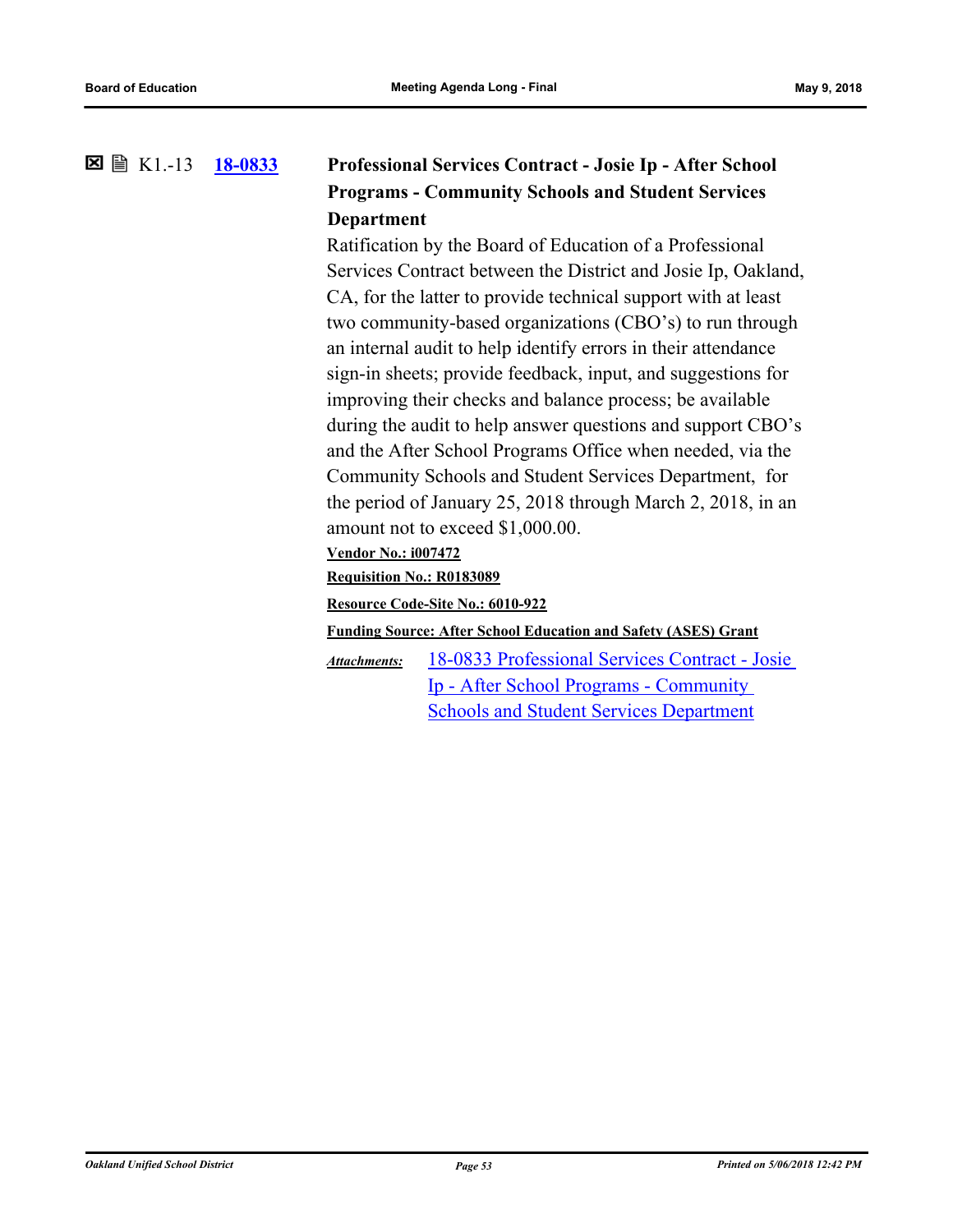#### **[18-0854](http://ousd.legistar.com/gateway.aspx?m=l&id=/matter.aspx?key=43034) Professional Services Contract - Alameda County Office of Education - Continuous School Improvement Department** K1.-14

Approval by the Board of Education of a Professional Services Contract between the District and Alameda County Office of Education, Hayward, CA, for the latter to attend monthly School Improvement Grant (SIG) planning meetings, review materials and provide process technical assistance; development assistance with SIG Planning Committee and other agencies in providing in-depth data coaching for teachers and staff; coordinate with the SIG Data Analyst and Data Visualizer in order to provide expertise on data analysis and technical assistance; data and narrative reports on interim performance measures aligned to state and local indicators on California Dashboard, including stakeholder engagement materials, via the Continuous School Improvement Department, for the period of September 1, 2017 through June 30, 2018, in an amount not to exceed \$112,500.00. **Vendor No.: v018780 Requisition No.: R0182056 Resource Code-Site No.: 3180-923 Funding Source: School Improvement Grant (SIG)**

18-0854 Professional Services Contract - Alameda County Office of Education - [Continuous School Improvement Department](http://ousd.legistar.com/gateway.aspx?M=F&ID=88383.pdf) *Attachments:*

*Oakland Unified School District Page 54 Printed on 5/06/2018 12:42 PM*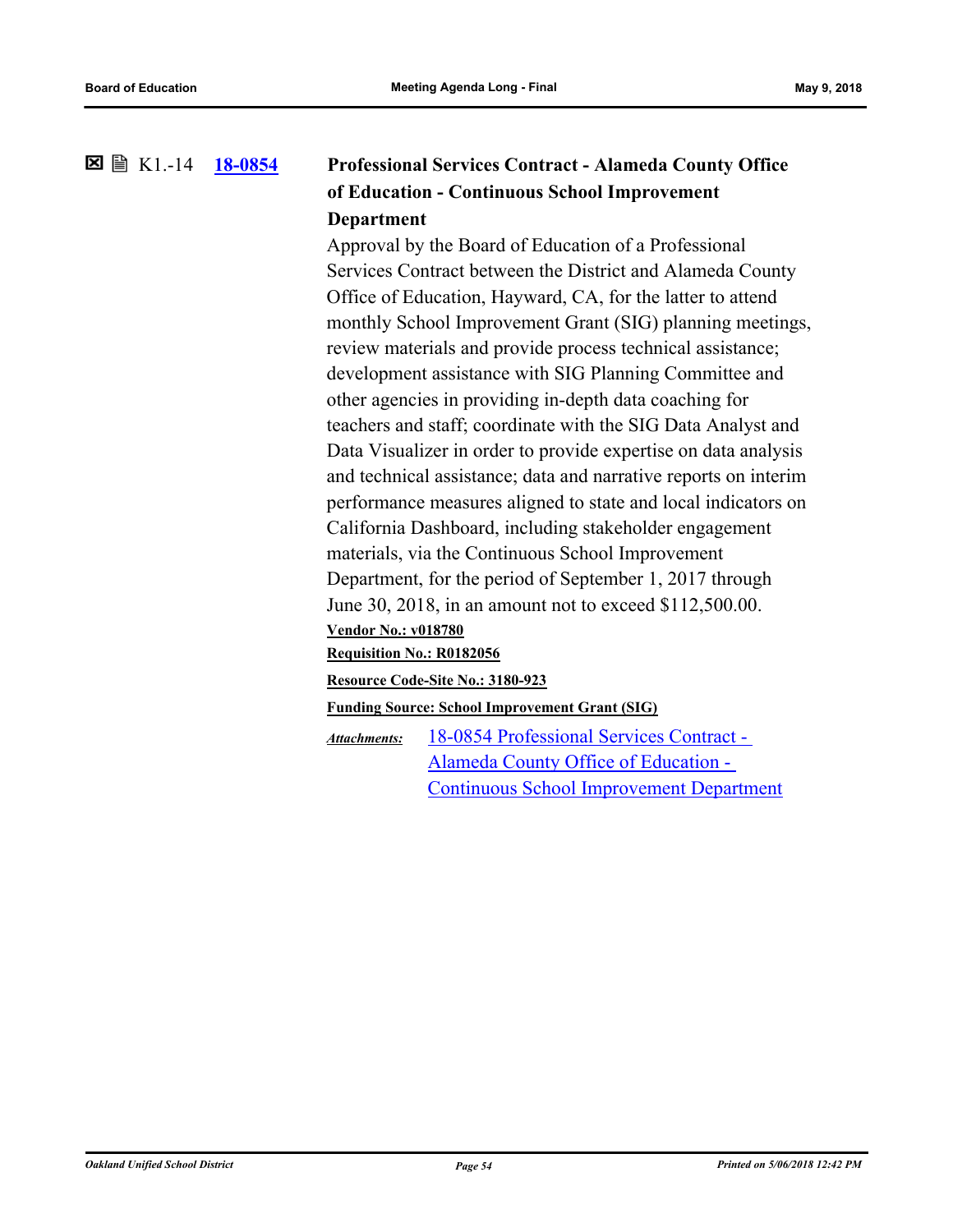| $\boxtimes \cong$ K1.-15 | <u>18-0873</u> | <b>Professional Services Contract - Jennifer Lemper -</b>                |  |
|--------------------------|----------------|--------------------------------------------------------------------------|--|
|                          |                | <b>Lincoln Elementary School</b>                                         |  |
|                          |                | Ratification by the Board of Education of a Professional                 |  |
|                          |                | Services Contract between the District and Jennifer Lemper,              |  |
|                          |                | Oakland, CA, for the latter to provide English instruction for           |  |
|                          |                | parents with no or limited English skills, which, among other            |  |
|                          |                | things, will allow parents to understand how children's                  |  |
|                          |                | school works and assist with homework, at Lincoln                        |  |
|                          |                | Elementary School, for the term March 6, 2018 through June               |  |
|                          |                | 7, 2018, in an amount not to exceed \$1,500.00.                          |  |
|                          |                | <b>Vendor No.: 1007595</b>                                               |  |
|                          |                | Requisition No.: R0183146                                                |  |
|                          |                | Resource Code-Site No.: 3010-133                                         |  |
|                          |                | <b>Funding Source: IASA-I Basic Grants Low Income</b>                    |  |
|                          |                | 18-0873 Professional Services Contract - Jennifer<br><b>Attachments:</b> |  |
|                          |                | Lemper - Lincoln Elementary School                                       |  |
|                          |                |                                                                          |  |
|                          |                |                                                                          |  |
| $\boxtimes \cong$ K1.-16 | 18-0876        | <b>Professional Services Contract - Oakland Parents</b>                  |  |
|                          |                | <b>Together - Markham Elementary School</b>                              |  |
|                          |                | Ratification by the Board of Education of a Professional                 |  |
|                          |                | Services Contract between the District and Oakland Parents               |  |
|                          |                | Together, Oakland, CA, for the latter to provide three                   |  |
|                          |                | conferences for parents in the Parent Café Format that                   |  |
|                          |                | addresses educational programs and resources for parents to              |  |
|                          |                | help their children succeed in school, at Markham Elementary             |  |
|                          |                | School, for the term March 1, 2018 through April 30, 2018, in            |  |
|                          |                | an amount not to exceed \$1,949.76.                                      |  |
|                          |                | <b>Vendor No.: V056378</b>                                               |  |
|                          |                | Requisition No.: R0183182                                                |  |
|                          |                | Resource Code-Site No.: 3010-138                                         |  |
|                          |                | <b>Funding Source: IASA-I Basic Grants Low Income</b>                    |  |
|                          |                | 18-0876 Professional Services Contract -<br>Attachments:                 |  |
|                          |                | <b>Oakland Parents Together - Markham Elementary</b>                     |  |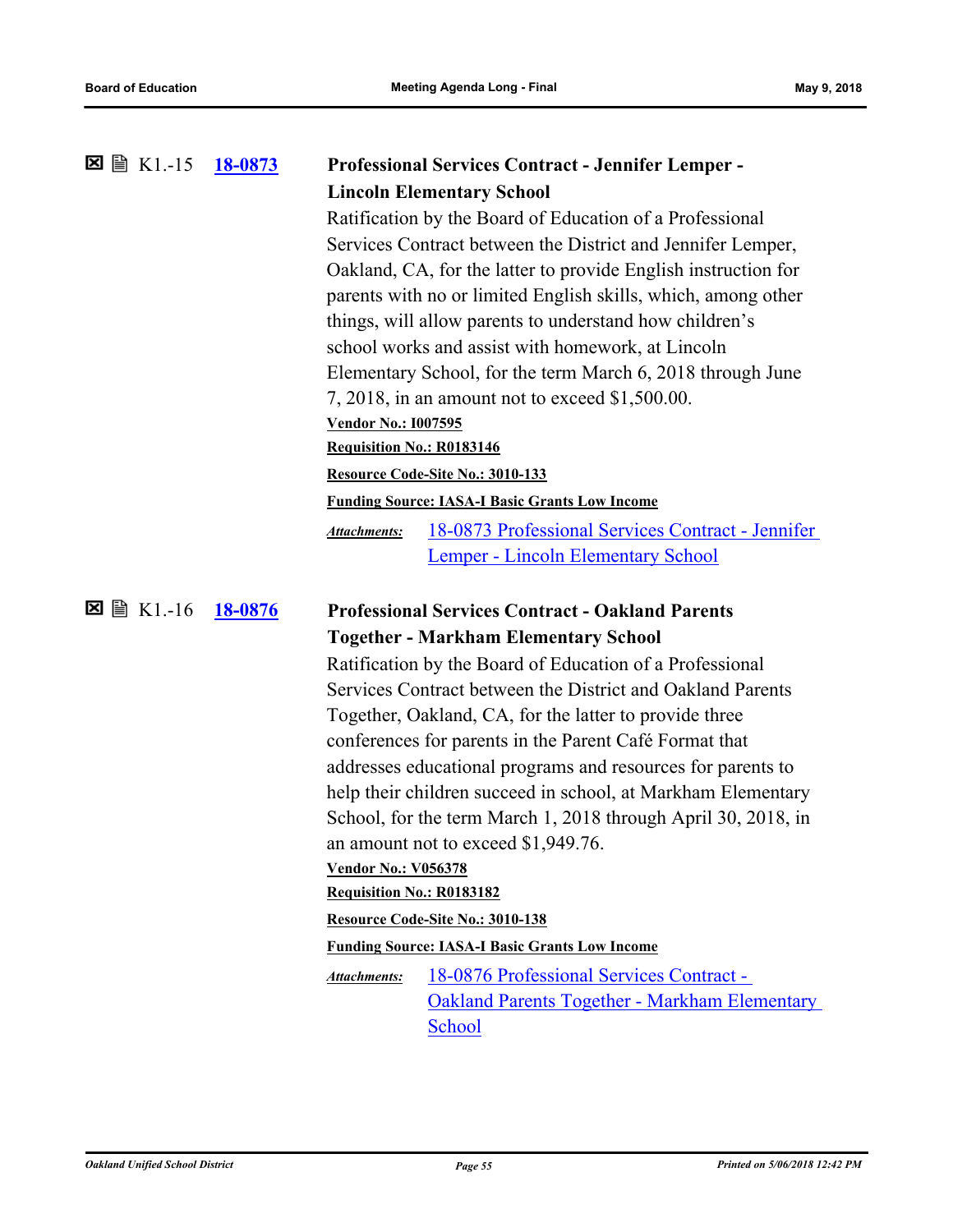#### **[18-0886](http://ousd.legistar.com/gateway.aspx?m=l&id=/matter.aspx?key=43066) Professional Services Contract - Faith Network of the East Bay - McClymonds High School** K1.-17

Ratification by the Board of Education of a Professional Services Contract between the District and Faith Network of the East Bay, Oakland, CA, for the latter to provide a Career Bridge Program for Students, designed to support pathway students-interns with tools, curriculum, internship placements with reputable companies, at McClymonds High School, for the term January 8, 2018 through May 31, 2018, in an amount not to exceed \$3306.00.

**Vendor No.: V056612**

**Requisition No.: R0182013**

**Resource Code-Site No.: 9333-303**

**Funding Source: Measure N**

[18-0886 Professional Services Contract - Faith](http://ousd.legistar.com/gateway.aspx?M=F&ID=88391.pdf)  Network of the East Bay - McClymonds High School *Attachments:*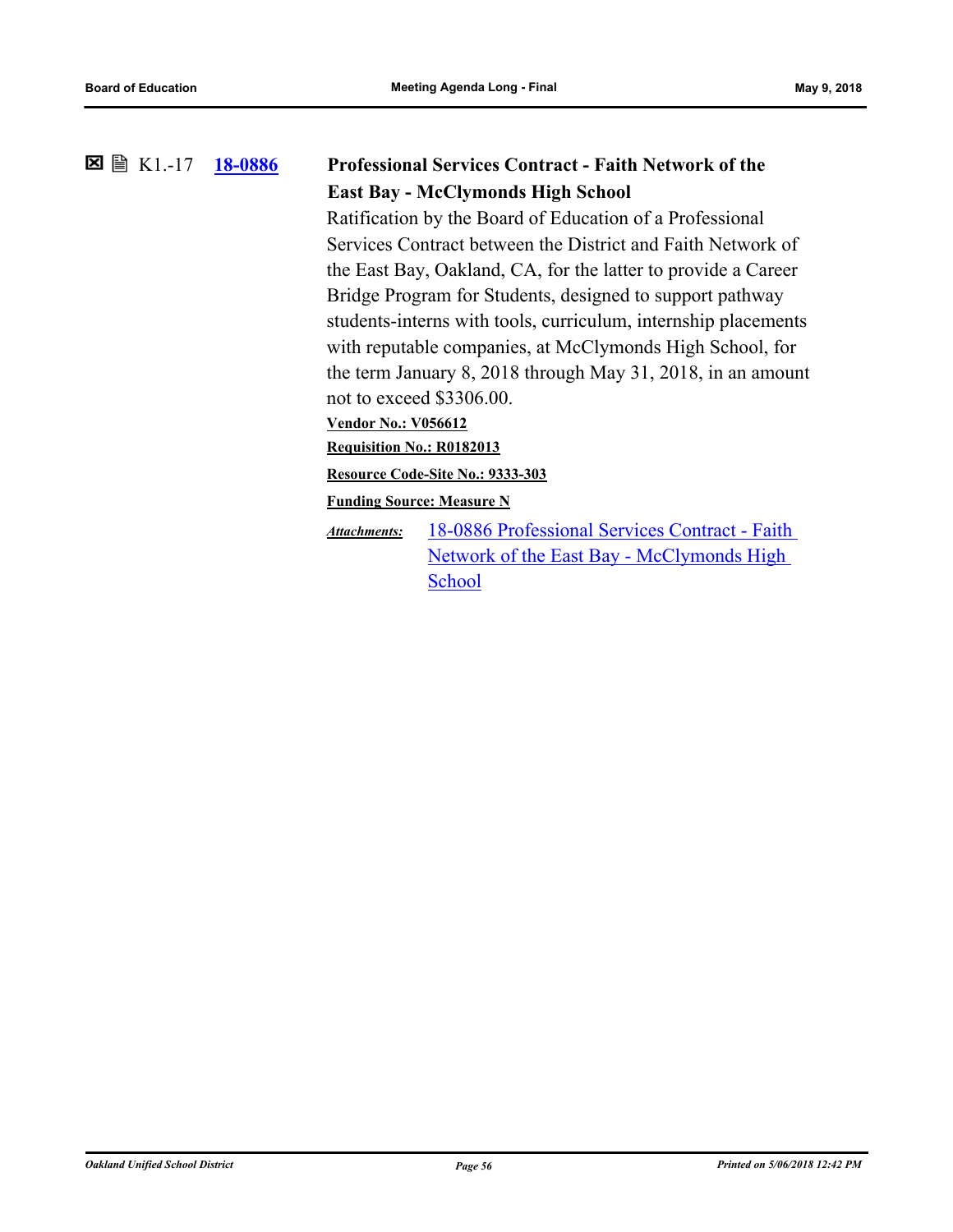#### **[18-0887](http://ousd.legistar.com/gateway.aspx?m=l&id=/matter.aspx?key=43067) Professional Services Contract - Pamela Watson - Bunche Continuation School**  $\boxtimes$   $\boxplus$  K1.-18

Ratification by the Board of Education of a Professional Services Contract between the District and Pamela Watson, Oakland, CA, for the latter to: 1) assist team in understanding the writing prompts in the WASC Self-Study Report; 2) provide a "critical eye" as the responses to the prompt are completed; 3) provide transitional language and/or sample language to assist in interpreting the responses; 4) Provide examples of resources for evidence and appendix items, at Bunche Continuation School, for the term March 5, 2018 through March 16, 2018, in an amount not to exceed \$2,501.00.

**Vendor No.: I007599**

**Requisition No.: R0183267**

**Resource Code-Site No.: 0000-309**

**Funding Source: General Purpose-Unrestricted**

[18-0887 Professional Services Contract - Pamela](http://ousd.legistar.com/gateway.aspx?M=F&ID=88392.pdf)  Watson - Bunche Continuation School *Attachments:*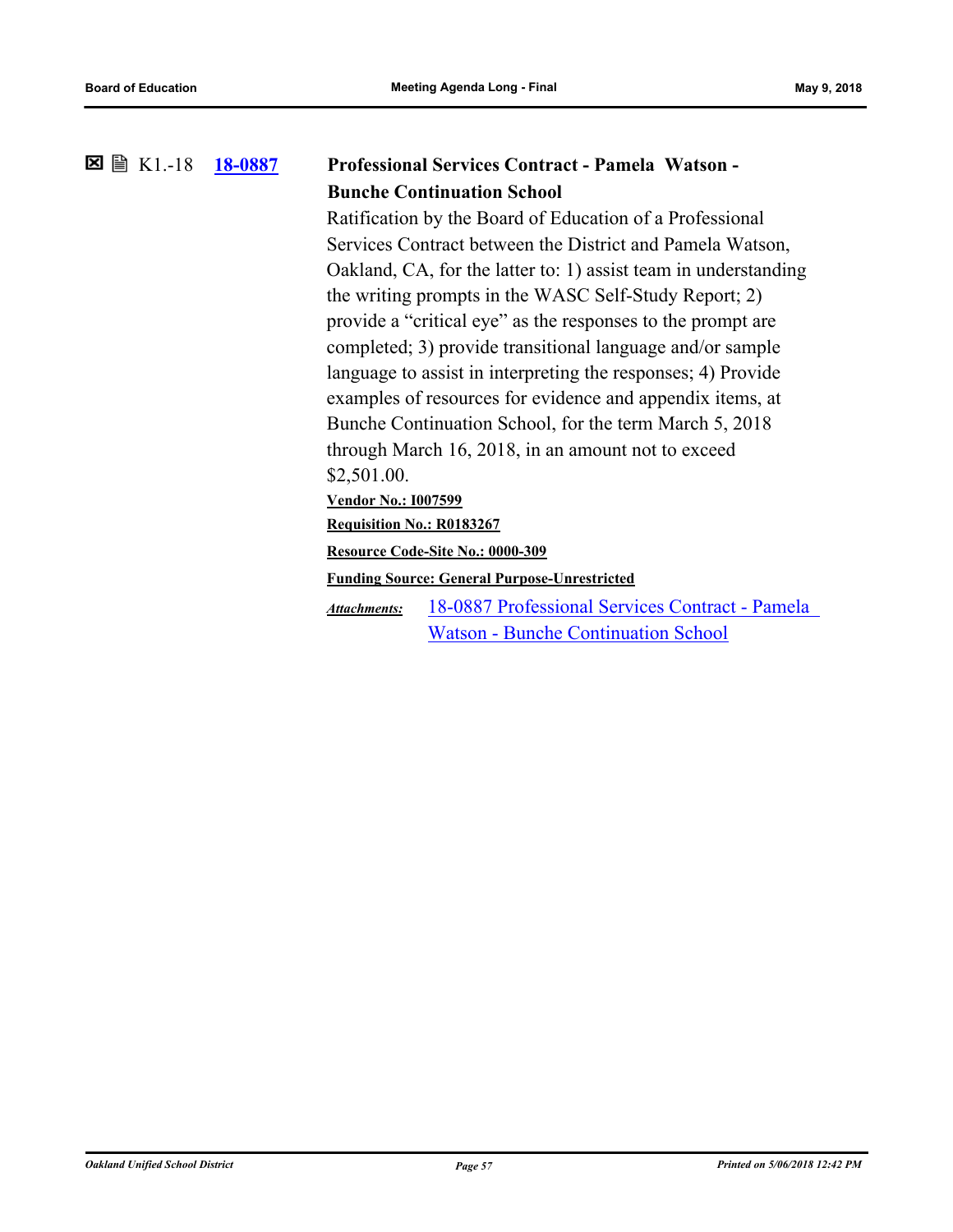#### **[18-0889](http://ousd.legistar.com/gateway.aspx?m=l&id=/matter.aspx?key=43069) Professional Services Contract - East Bay Consortium - McClymonds High School**  $\boxtimes \cong$  K1.-19

Approval by the Board of Education of a Professional Services Contract between the District and East Bay Consortium, Oakland, CA, for the latter to provide staff to work in the College and Career Center, for four days a week, providing services such as academic, career, college, and pathway advising, educational workshops, assistance with scholarship, financial aid, job, college and FAFSA applications, as well as personal statements, and pathway senior capstone research projects; support seniors with transcript evaluations to make sure they are on track to graduate, One-on-one mentoring and SAT/ACT registration, at McClymonds High School, for the period of August 21, 2017 through May 31, 2018, in an amount not to exceed \$13,750.00.

**Vendor No.: I001650**

**Requisition No.: R0183549**

**Resource Code-Site No.: 9333-303**

**Funding Source: Measure N**

[18-0889 Professional Services Contract - East](http://ousd.legistar.com/gateway.aspx?M=F&ID=88394.pdf)  Bay Consortium - McClymonds High School *Attachments:*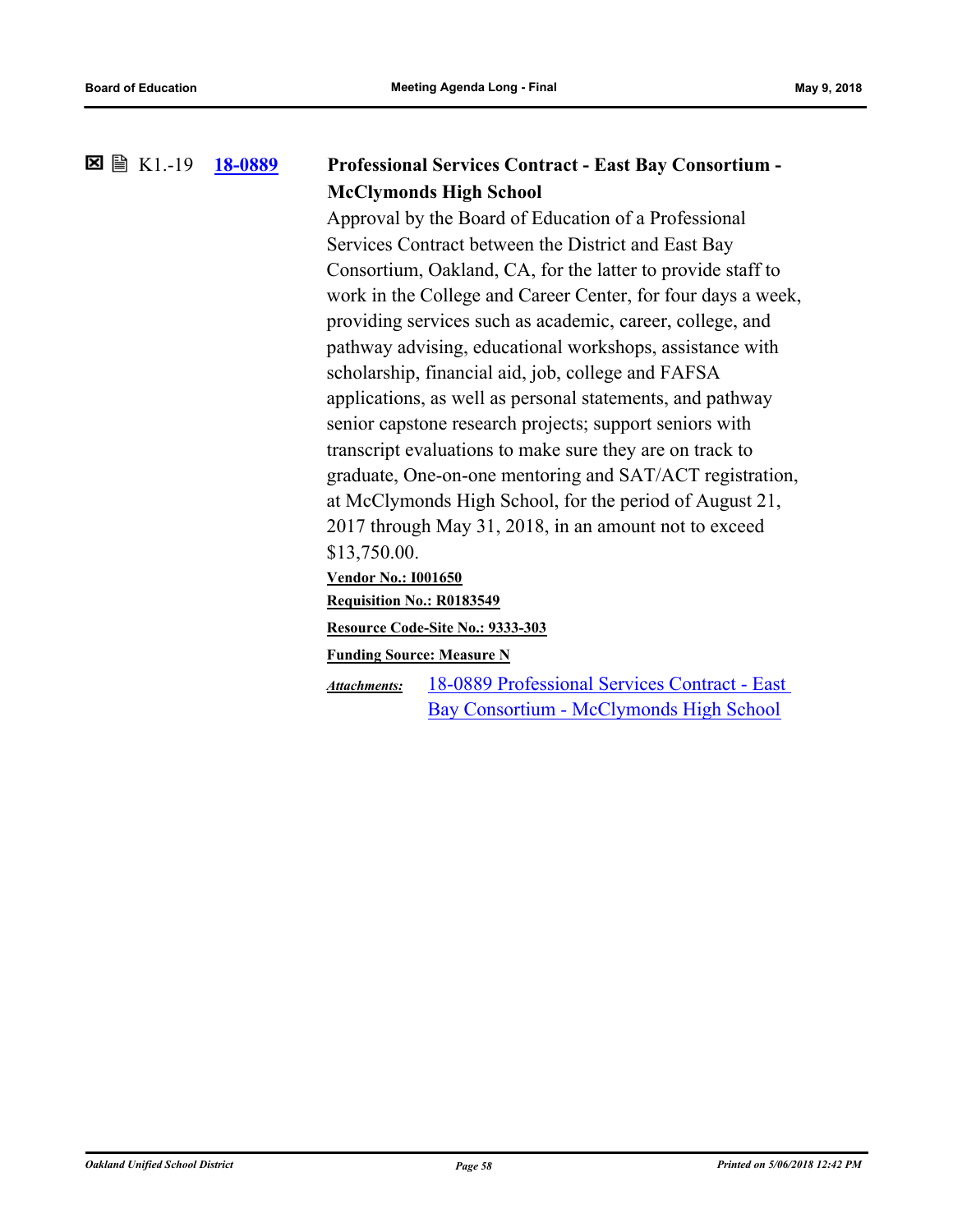# **[18-1015](http://ousd.legistar.com/gateway.aspx?m=l&id=/matter.aspx?key=42935) Amendment No. 1 - Professional Services Contract - Lisa Ahn Consulting - Health and Wellness - Community Schools and Student Services Department**  $\boxtimes$  A K1.-20 Ratification by the Board of Education of Amendment No. 1,

Professional Services Contract between the District and Lisa Ahn Consulting, Oakland, CA, for the latter to provide an additional four (4) hours of service: finalizing mutual expectations, scope of work, timing; planning/design in preparation for the launch of the wellness champion program for the 2017-2018 year; ongoing support in the form of research, resource gathering, material development, and design of facilitative questions and activities; facilitate trainings on an as-needed basis; wrap-up and evaluation to reflect on progress, determine the lessons learned, and opportunities for the future, for the period of November 1, 2017 through June 30, 2018, in the additional amount of \$487.50, increasing the Contract not to exceed amount from \$4,575.00 to \$5,062.50. All other terms and conditions for the Contract remain in full force and effect.

### **Vendor No.: i007253**

**Requisition No.: R0183425**

**Resource Code-Site No.: 9233-922**

**Funding Source: Target-Healthy Recess Champ**

18-1015 Amendment No. 1 - Professional [Services Contract - Lisa Ahn Consulting - Health](http://ousd.legistar.com/gateway.aspx?M=F&ID=88279.pdf)  and Wellness - Community Schools and Student Services Department *Attachments:*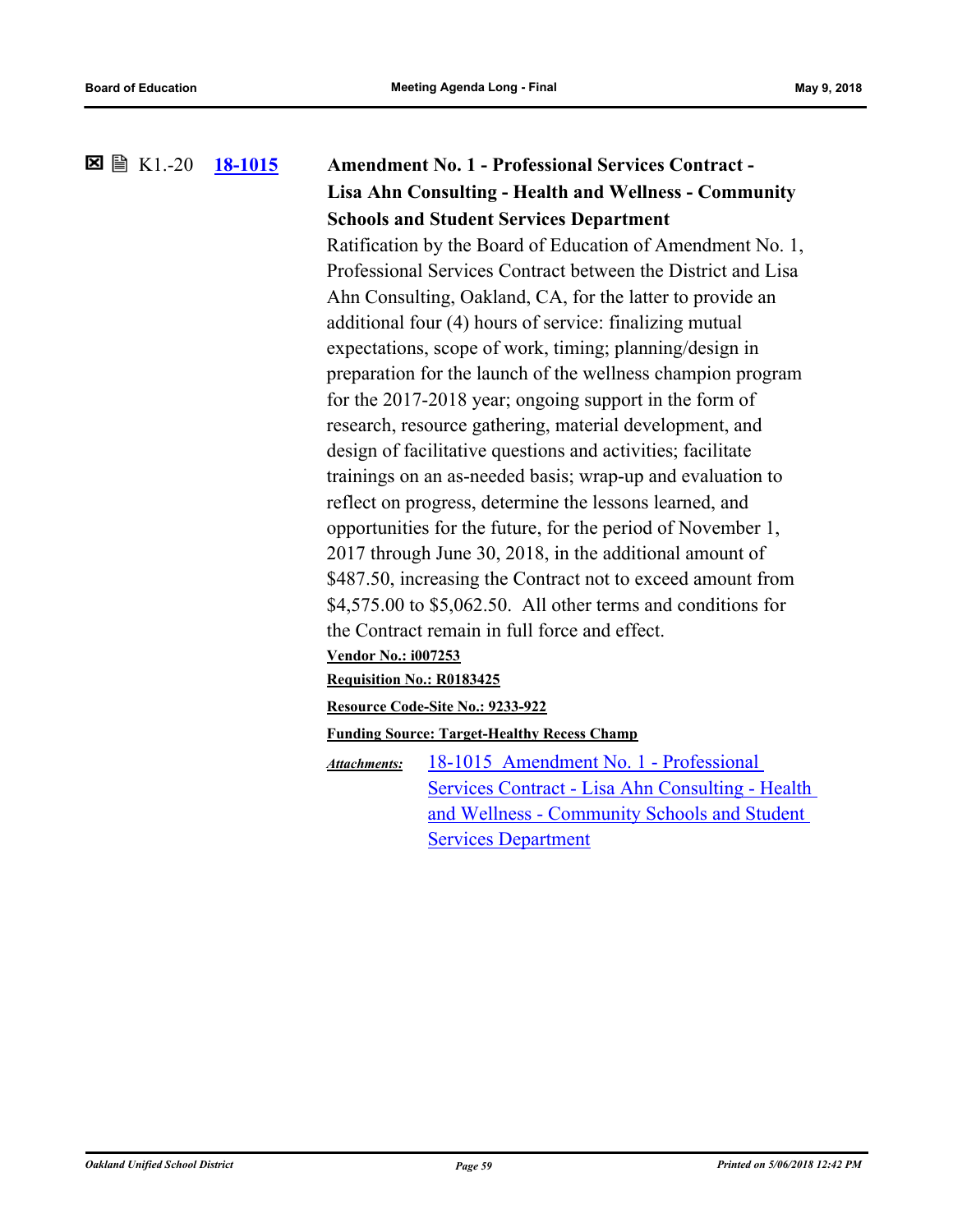#### **[18-1024](http://ousd.legistar.com/gateway.aspx?m=l&id=/matter.aspx?key=43204) Amendment No. 1 - Professional Services Contract - Morgan Shidler Consulting - Expanded Learning Department** K1.-21

Ratification by the Board of Education of Amendment No. 1, Professional Services Contract between the District and Morgan Shidler Consulting, Oakland, CA, for the latter to coordinate and plan for a full day Methods Institute for 75 lead agency staff members, as described in the Scope of Work, in the additional amount of \$2,000.00, increasing the Contract not to exceed amount from \$45,000.00 to \$47,000.00, for the term October 1, 2017 through June 30, 2018. All other terms and conditions of the Contract remain in full force and effect.

### **Funding Source: ASES Prop 49**

18-1024 Amendment No. 1 - Professional [Services Contract - Morgan Shidler Consulting -](http://ousd.legistar.com/gateway.aspx?M=F&ID=88420.pdf)  Expanded Learning Department *Attachments:*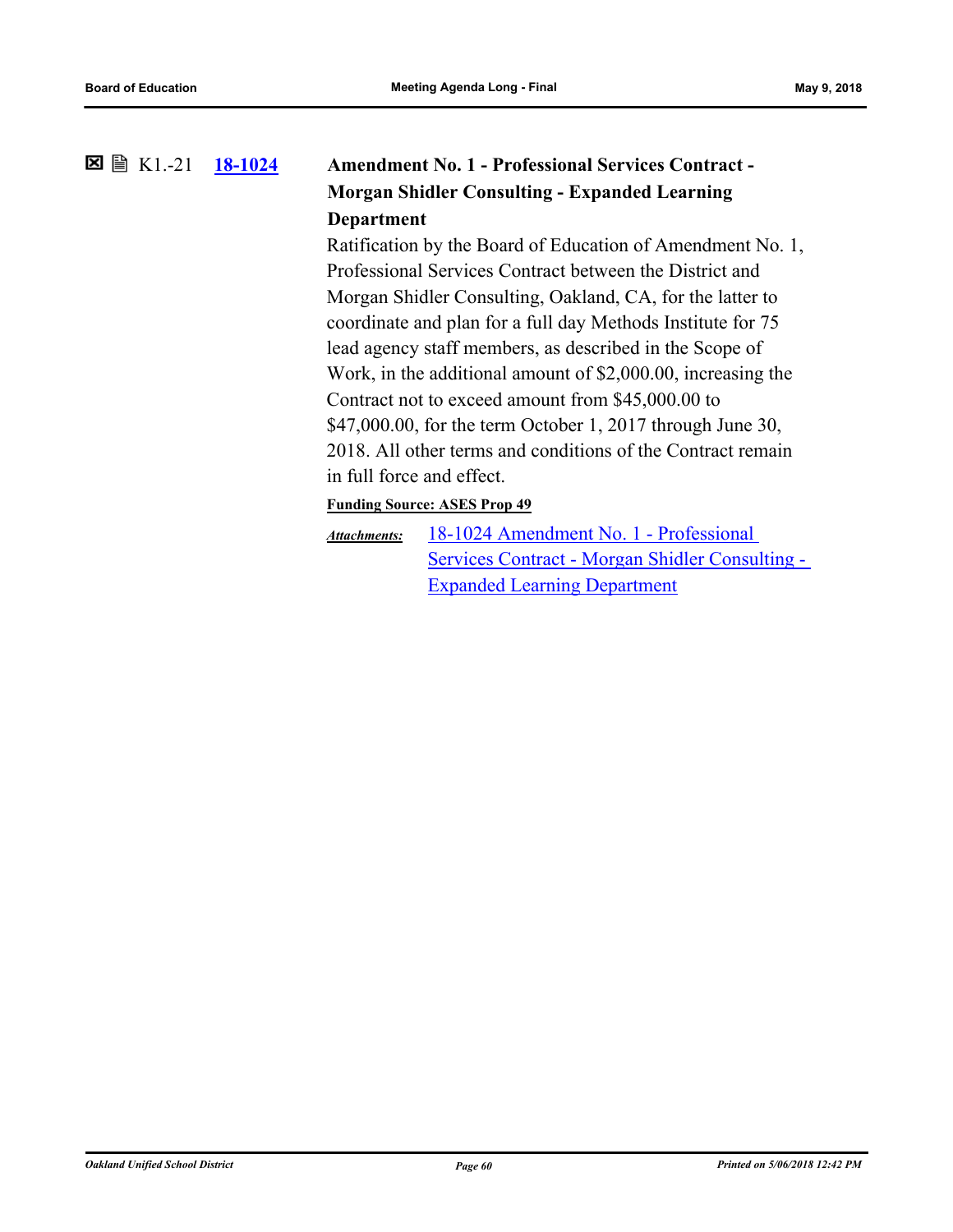**[18-1066](http://ousd.legistar.com/gateway.aspx?m=l&id=/matter.aspx?key=43246) Amendment No. 1 - Professional Services Contract - First Chapter - Summer Pre-K Program - Community Schools and Student Services Department**  $\boxtimes$   $\boxplus$  K1.-22 Ratification by the Board of Education of a Professional Services Contract between the District and First Chapter, Oakland, CA, for the latter to provide a one music and movement assembly, for 110 children, ages 0-6 years, in musical storytelling, providing each child with a culturally response book at school assembly, and a bilingual workshop on topic of building literacy at home and sharing books, in the additional amount of \$2,000.00, increasing the Contract not to exceed amount from \$6,000.00 to \$8,000.00 and extending the term of the Contract from October 30, 2017 through November 30, 2017 to March 30, 2018, via the Community Schools and Student Services Department. All other terms and conditions of the Contract remain in full force and effect. **Funding Source: First 5 Summer FSCP-Other**

18-1066 Amendment No. 1 - Professional [Services Contract - First Chapter - Summer](http://ousd.legistar.com/gateway.aspx?M=F&ID=88498.pdf)  Pre-K Program - Community Schools and Student Services Department *Attachments:*

# **L. Student Board Members Report**

*This is an oral report to the Board and to the Public by the Student Directors of any information that he/she wishes to share regarding past, present or future personal or official activities as the representatives of the All City Council and students of the District.*

### L.-1 **[18-0669](http://ousd.legistar.com/gateway.aspx?m=l&id=/matter.aspx?key=42849) Student Board Members' Repoert - May 9, 2018** Presentation of the Student Board Members' Report-May 9, 2018. [18-0669 Student Board Members' Repoert - May](http://ousd.legistar.com/gateway.aspx?M=F&ID=88397.pdf)  *Attachments:*

9, 2018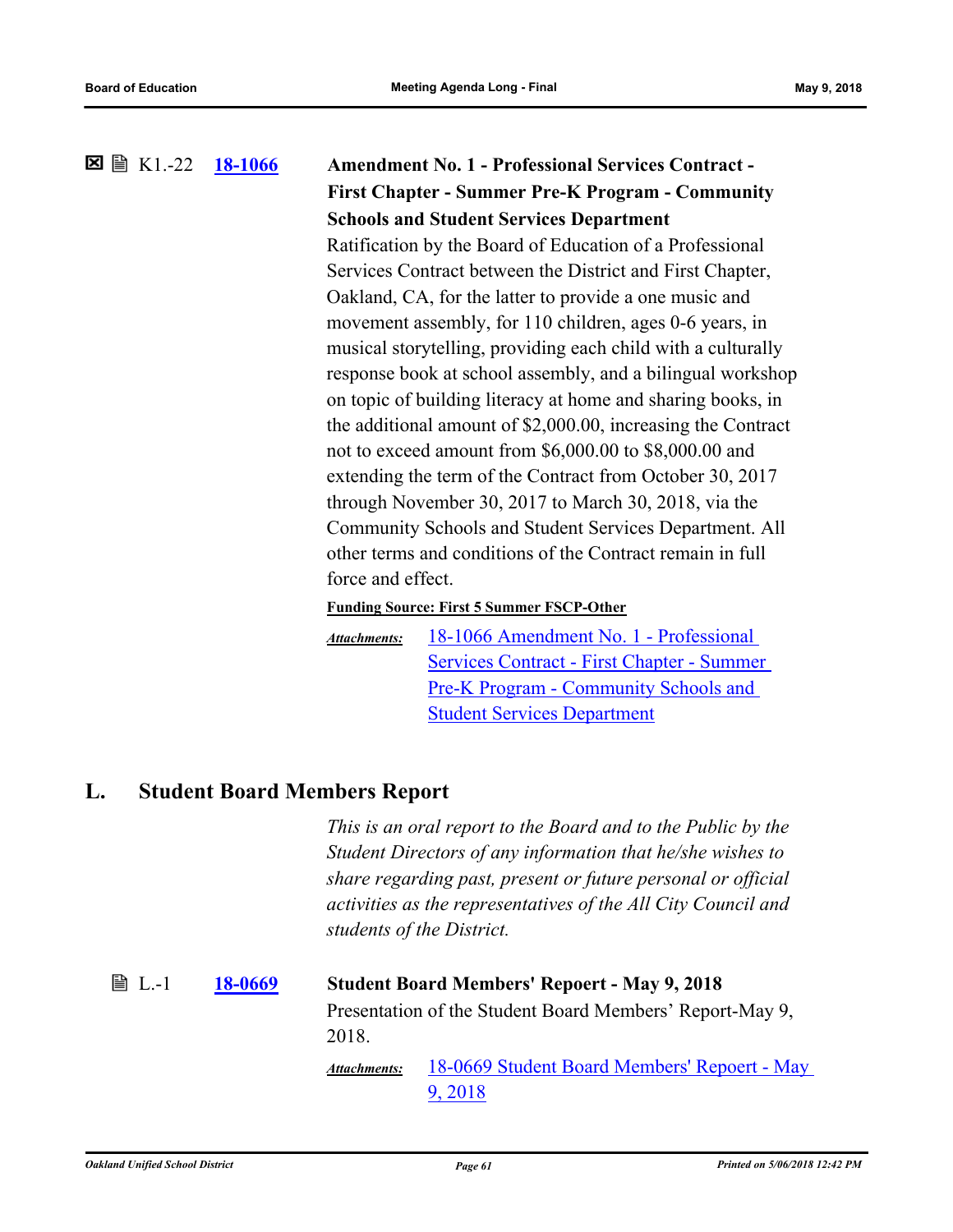### **M. President's Report**

*This is an oral report to the Board and to the Public by the President of the Board of any information that he/she wishes to share regarding past, present or future personal or official activities as the chief officer of the Board.*

| $\boxtimes$ ( $\boxplus$ $\mod$ | <b>18-0670</b> | <b>President's Report - May 9, 2018</b>                  |  |
|---------------------------------|----------------|----------------------------------------------------------|--|
|                                 |                | Presentation of the President's Report - May 9, 2018.    |  |
|                                 |                | 18-0670 President's Report - May 9, 2018<br>Attachments: |  |

### **N. Superintendent's Report**

*This is an oral report to the Board and the Public by the Superintendent of Schools of any information that he/she wishes to share regarding past, present or future personal or official activities.*

| ■ N.-1 | 18-0671 | Superintendent's Report - May 9, 2018                         |  |  |
|--------|---------|---------------------------------------------------------------|--|--|
|        |         | Presentation of the Superintendent's Report - May 9, 2018:    |  |  |
|        |         | · Fiscal Vitality                                             |  |  |
|        |         | <b>Quality Community Schools</b><br>$\bullet$                 |  |  |
|        |         | <b>Organizational Resilience</b><br>$\bullet$ .               |  |  |
|        |         | 18-0671 Superintendent's Report - May 9, 2018<br>Attachments: |  |  |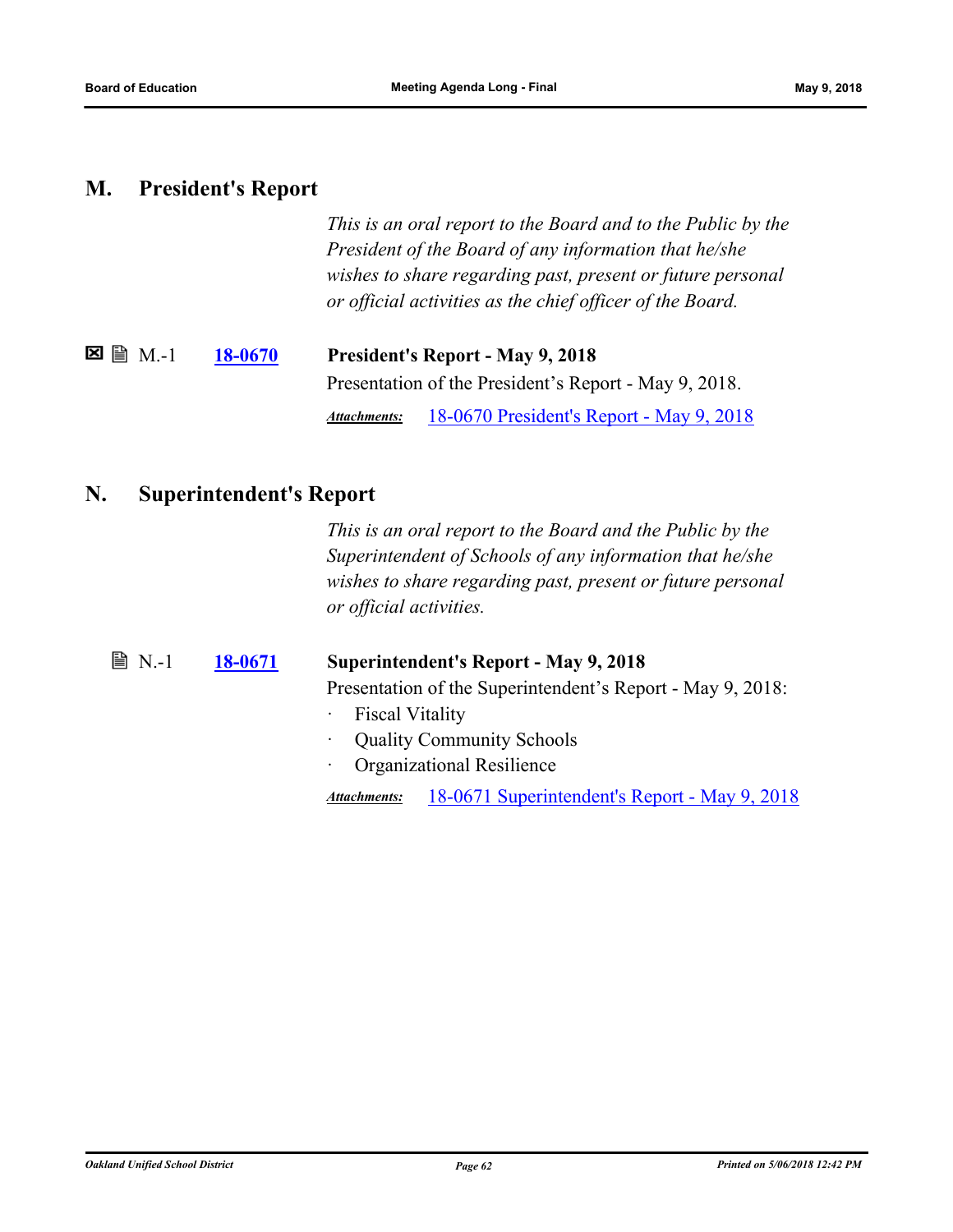# **O. Public Comments On All Non-Agenda Items Within the Subject Matter Jurisdiction of the District (30 Minutes) - 6:30 P.M. or As Soon Thereafter As Speakers May Be Heard**

*This section of the Agenda provides an opportunity for a Member of the Public ("Speaker"), pursuant to the time limit(s) and non transfer of minutes rules stated in Section J, to directly address the Board on any item of interest not on the current Agenda but is within the subject matter jurisdiction of the Board. This Item is limited to a total of thirty (30) minutes. A Speaker, who has filed a Sign In To Speak Card, not heard under this section may be heard under Agenda Item S. The Board may not discuss or take any action on a non agenda item at the current meeting, except the Board or staff, as permitted by law, may briefly respond to a statement made or question(s) posed by a Speaker. In addition, on his or her own initiative or in response to questions posed by the public, a member of the Board or its staff may ask a question for clarification, make a brief announcement, or make a brief report of personal activities.*

#### ⊠ O.-1 **[18-0668](http://ousd.legistar.com/gateway.aspx?m=l&id=/matter.aspx?key=42848) Public Comments on All Non-Agenda Items Within the Subject Matter Jurisdiction of the District - May 9, 2018** Public Comments on All Non-Agenda Items Within the Subject Matter Jurisdiction of the District - May 9, 2018

## **P. Public Hearing(s)**

*None*

## **Q. Unfinished Business**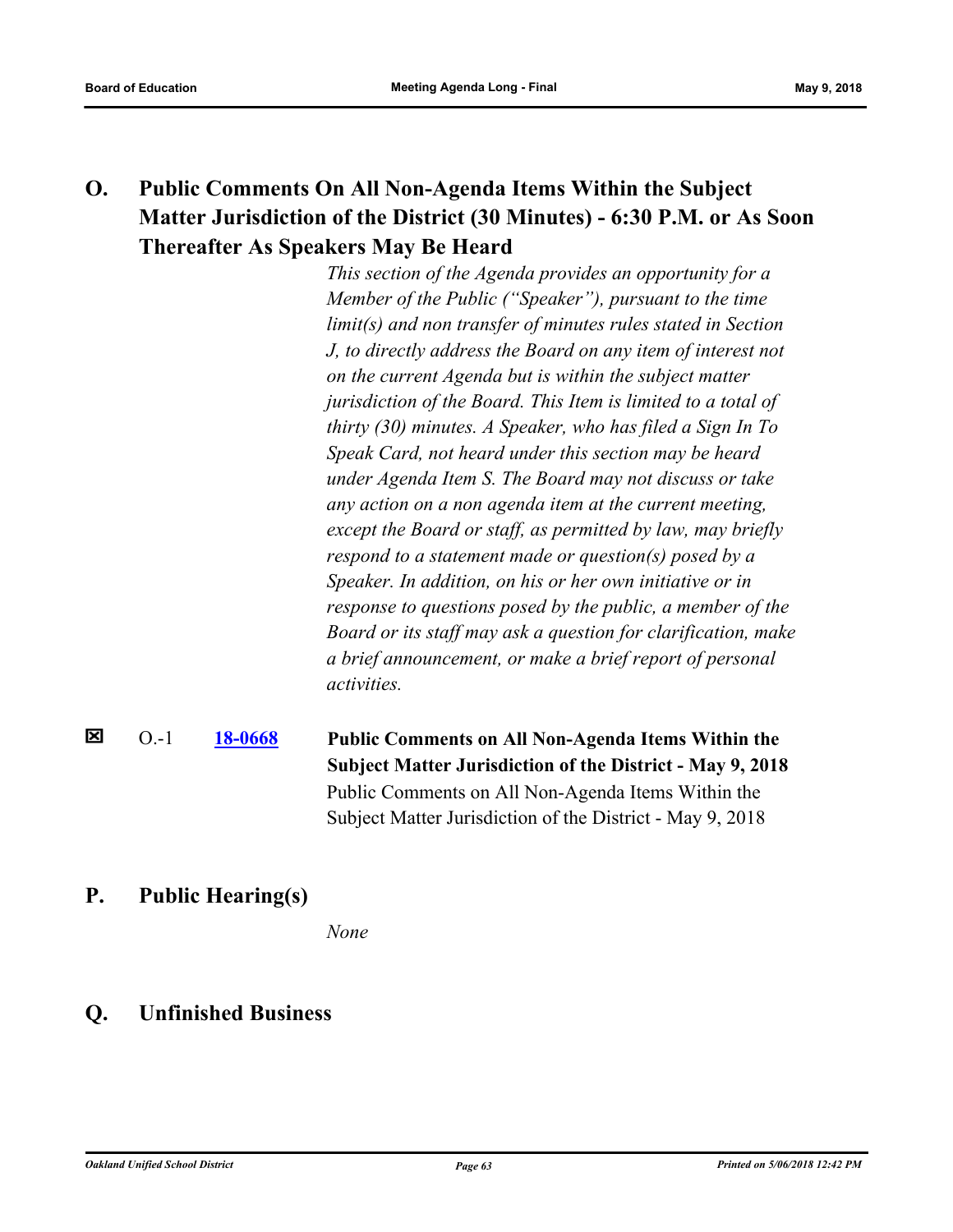| B<br>$Q - 1$ | 18-0958 | <b>Enrollment Improvements Program Year 2 - Stabilizing</b>           |                                                        |  |
|--------------|---------|-----------------------------------------------------------------------|--------------------------------------------------------|--|
|              |         | & Increasing Enrollment - May 2017 - May 2018                         |                                                        |  |
|              |         | Presentation to the Board of Education by the Superintendent          |                                                        |  |
|              |         | of Schools, or designate, of a Report on Enrollment                   |                                                        |  |
|              |         |                                                                       | Improvements Program Year 2 - Stabilizing & Increasing |  |
|              |         |                                                                       | Enrollment - May 2017 - May 2018.                      |  |
|              |         | 18-0958 Presentiaton - Enrollment Improvements<br><b>Attachments:</b> |                                                        |  |
|              |         | <u>Program Year 2 – Stabilizing &amp; Increasing</u>                  |                                                        |  |
|              |         | Enrollment - May 2017 - May 2018                                      |                                                        |  |
|              |         | 18-0958 Board Memorandum - Enrollment                                 |                                                        |  |
|              |         | <b>Improvements Program Year 2 – Stabilizing &amp;</b>                |                                                        |  |
|              |         | Increasing Enrollment - May 2017 - May 2018                           |                                                        |  |
|              |         | <b>Legislative History</b>                                            |                                                        |  |
|              |         | Board of Education<br>4/25/18<br>Postponed                            |                                                        |  |

## **R. New Business**

**[18-1054](http://ousd.legistar.com/gateway.aspx?m=l&id=/matter.aspx?key=43234) District's Capital Program - General Obligation Bond Measures B & J - Expenditure Plan Status Report ■ R.-1** Presentation to the Board of Education by the Superintendent of Schools, or designee(s), of a Status Report on the Measures B & J General Obligation Bonds Expenditure Plan for Capital Projects. 18-1054 District's Capital Program - General [Obligation Bond Measures B & J - Expenditure](http://ousd.legistar.com/gateway.aspx?M=F&ID=88481.pptx)  Plan Status Report *Attachments:*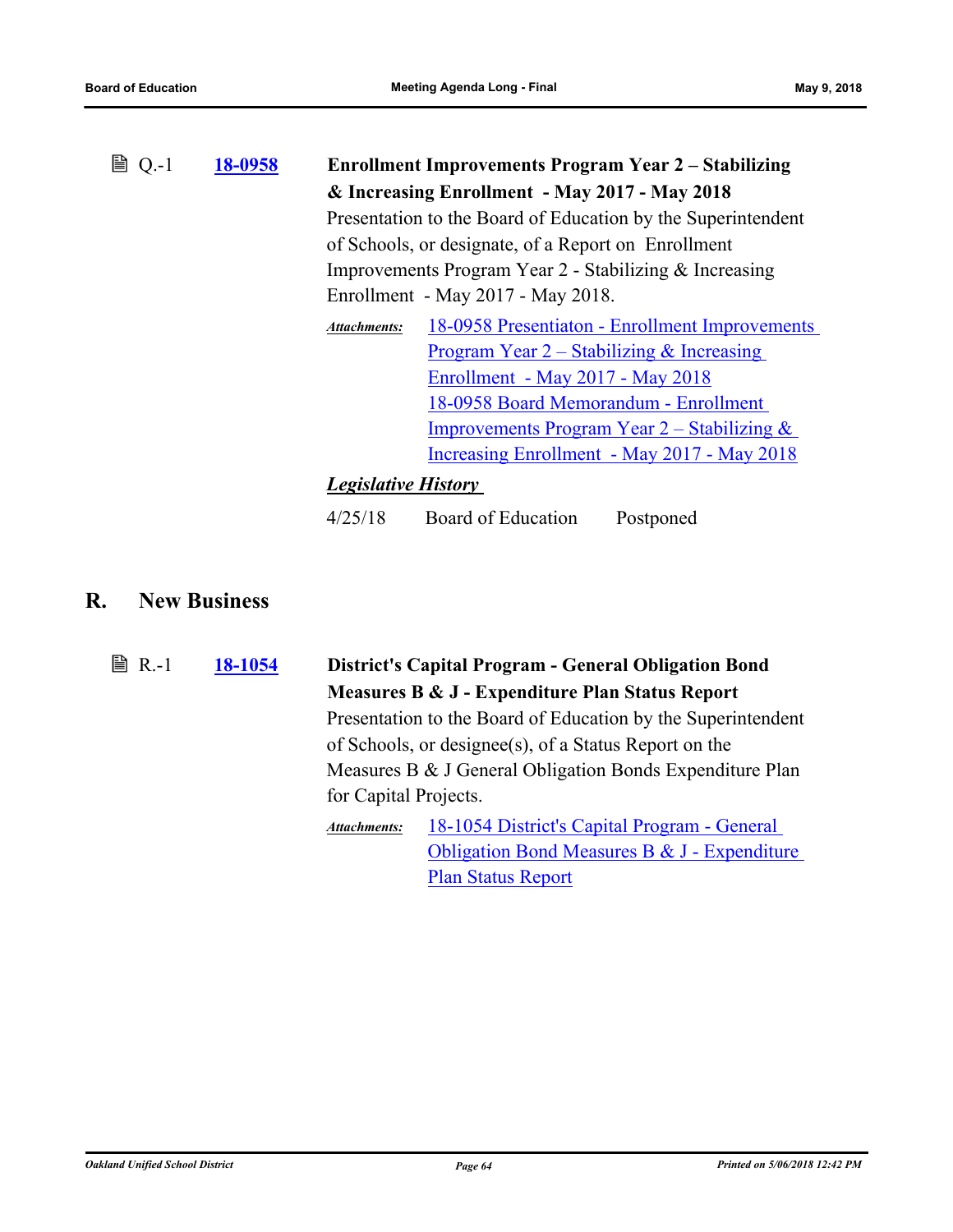| $\boxtimes$ A R.-2 | 18-0276        | <b>Curriculum Adoption/Purchase - Lawrence Hall of</b><br><b>Science's Full Options Science System (FOSS) Next</b> |                                                                        |  |  |
|--------------------|----------------|--------------------------------------------------------------------------------------------------------------------|------------------------------------------------------------------------|--|--|
|                    |                | <b>Generation Science Program - TK-5</b>                                                                           |                                                                        |  |  |
|                    |                |                                                                                                                    | Adoption by the Board of Education of Resolution No.                   |  |  |
|                    |                | 1718-0160 - Selection and Purchase of Instructional<br>Curriculum Materials (Foss Generation Elementary Science),  |                                                                        |  |  |
|                    |                |                                                                                                                    |                                                                        |  |  |
|                    |                |                                                                                                                    | for grades TK-5 and an Agreement between District and                  |  |  |
|                    |                |                                                                                                                    | Delta Education, Nashua, NH, for the purchase of                       |  |  |
|                    |                |                                                                                                                    | instructional curriculum materials related thereto, for the            |  |  |
|                    |                |                                                                                                                    | period of May 9, 2018 through June 30, 2020, in an amount              |  |  |
|                    |                |                                                                                                                    | not to exceed \$1,793,050.15.                                          |  |  |
|                    |                |                                                                                                                    | <b>Funding Source: Lottery Funds or General Purpose Funds, 2018-19</b> |  |  |
|                    |                |                                                                                                                    | FY and 2019-20 FY Budgets                                              |  |  |
|                    |                | <b>Attachments:</b>                                                                                                | 18-0276 Curriculum Adoption/Purchase -                                 |  |  |
|                    |                |                                                                                                                    | Lawrence Hall of Science's Full Options Science                        |  |  |
|                    |                |                                                                                                                    | <b>System (FOSS) Next Generation Science</b>                           |  |  |
|                    |                |                                                                                                                    | Program - TK-5                                                         |  |  |
|                    |                |                                                                                                                    |                                                                        |  |  |
| ⊠<br><b>■ R.-3</b> | <u>18-1055</u> |                                                                                                                    | <b>Credit Recovery and Apex Learning Digital Curriculum</b>            |  |  |
|                    |                | <b>Solutions</b>                                                                                                   |                                                                        |  |  |
|                    |                |                                                                                                                    | Approval by the Board of Education of Resolution No.                   |  |  |
|                    |                |                                                                                                                    | 1718-0044 - Termination of Client Agreement for Apex                   |  |  |
|                    |                |                                                                                                                    | Learning Digital Curriculum Solutions.                                 |  |  |
|                    |                | <b>Attachments:</b>                                                                                                | 18-1055 Presentation - Credit Recovery and                             |  |  |
|                    |                |                                                                                                                    | <b>Apex Learning Digital Curriculum Solutions</b>                      |  |  |
|                    |                |                                                                                                                    | 18-1055 Termination - Client Agreement for                             |  |  |

Apex Learning Digital Curriculum Solutions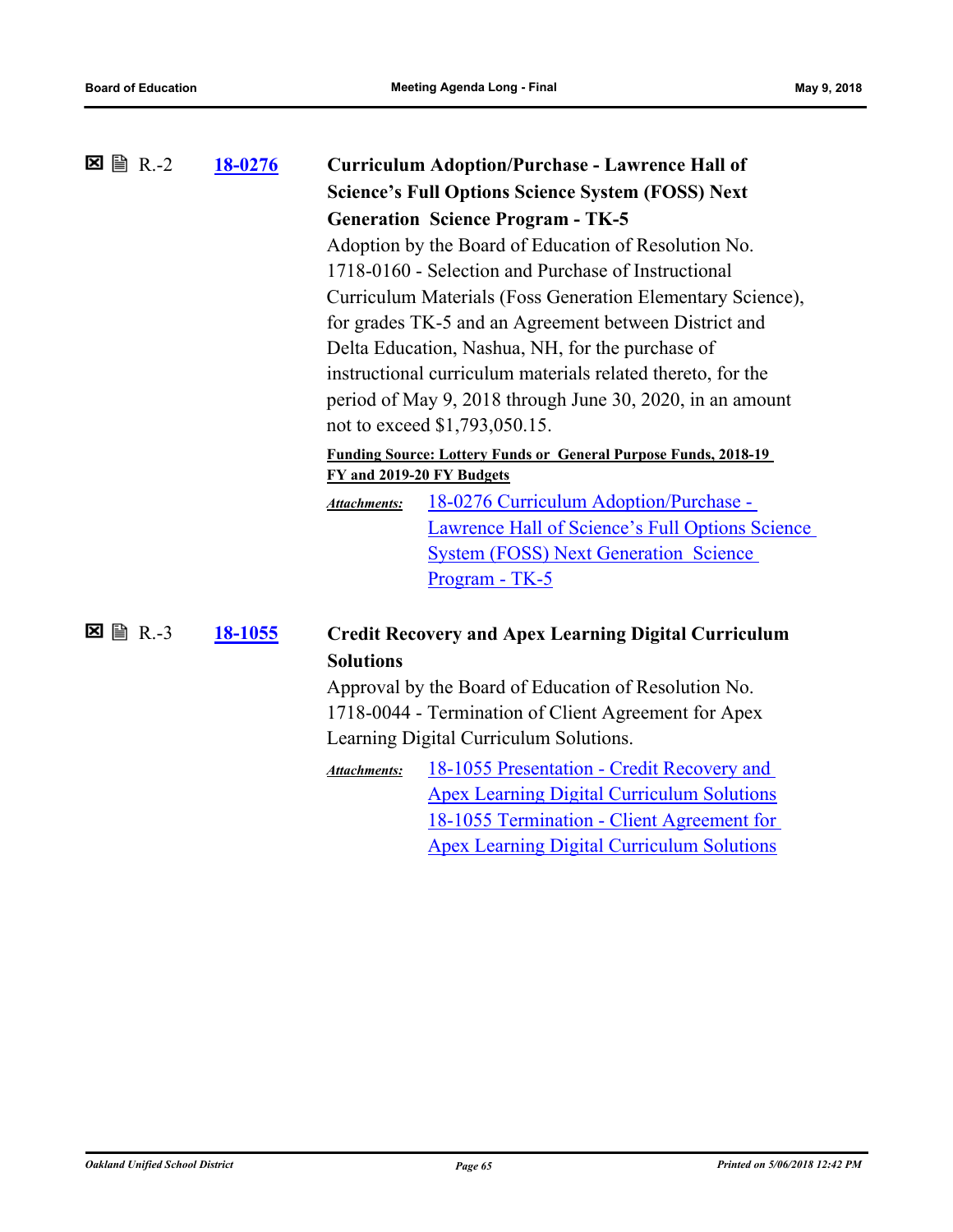# **S. Public Comments on All Non-Agenda Items Within the Subject Matter Jurisdiction of the District (30 Minutes)(Continued)**

*This section of the Agenda provides an opportunity for a member of the Public not heard under Agenda Item O, for three minutes per person, or less, depending on the number of Speakers remaining, to directly address the Board, on any Item of interest to a member of the Public that is not on the current Agenda, but is within the subject matter jurisdiction of the Board, subject to terms and conditions stated herein. Minutes are not transferable from Speaker to Speaker. A Speaker may be heard under this Item - S - only if s/he timely submitted a Sign In to Speak Card by the time Item O is considered, the 30 minutes under Item O was exhausted before being called to speak and the 30 minutes of this section has not been exhausted. A Sign In To Speak Card called during Agenda Item O but not responded to by the requester is not repeated and a new Sign In To Speak Card is not accepted under this Section Item - S. Not more than 30 minutes shall be allocated for the purpose of this item. Likewise, as under Item O, the Board may not discuss or take any action on a non-agenda item not appearing on the posted agenda for this meeting, except the Board or staff, as permitted by law, may briefly respond to a statement made or questions posed by a member of the public. In addition, on his or her own initiative or in response to questions posed by the public, a member of the Board or its staff may ask a question for clarification, make a brief announcement, or make a brief report of personal activities.*

× S.-1 **[18-0668](http://ousd.legistar.com/gateway.aspx?m=l&id=/matter.aspx?key=42848) Public Comments on All Non-Agenda Items Within the Subject Matter Jurisdiction of the District - May 9, 2018** Public Comments on All Non-Agenda Items Within the Subject Matter Jurisdiction of the District - May 9, 2018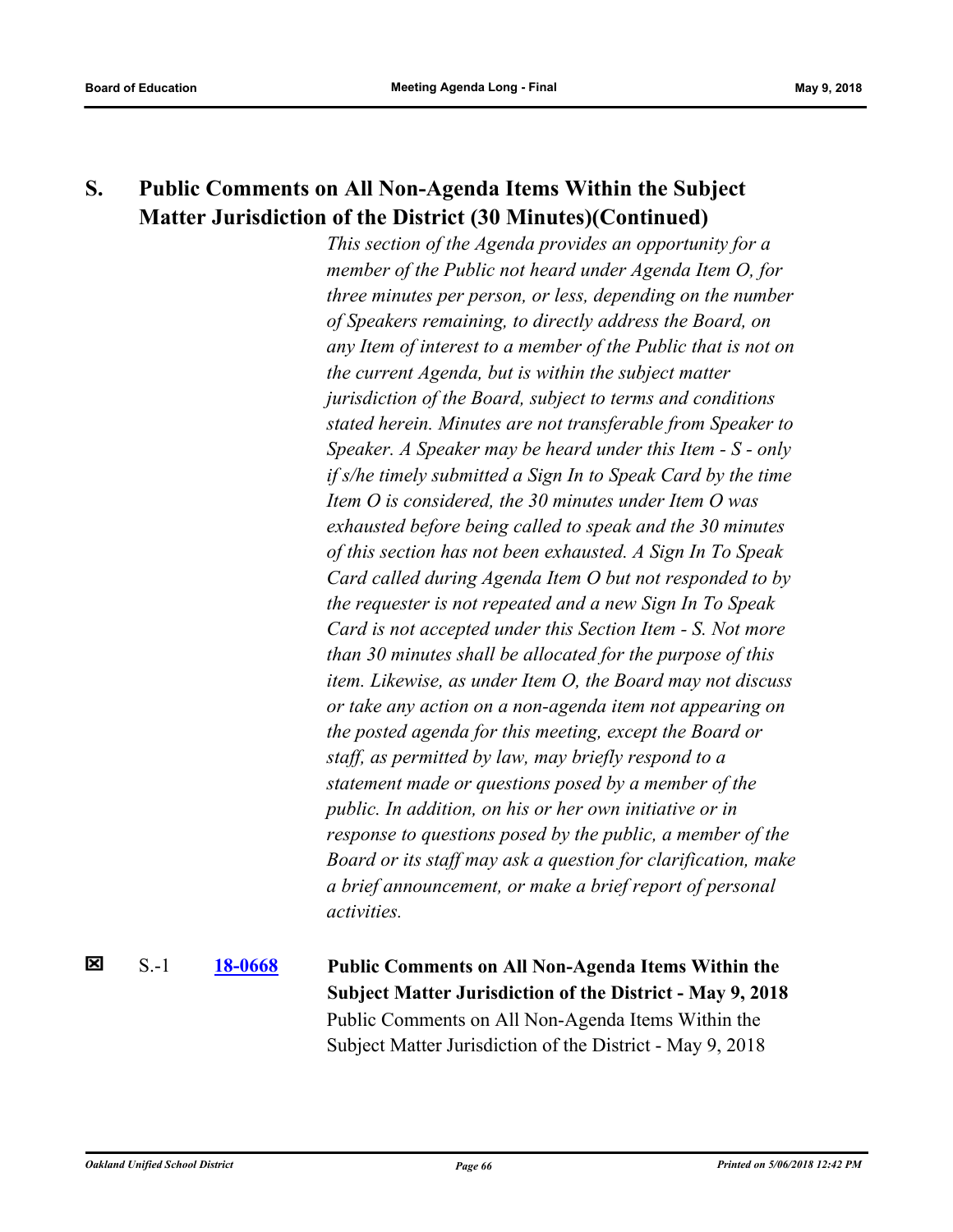### **T. Adoption of the Pupil Discipline Consent Report**

*Adoption of the Pupil Discipline Consent Report by the Board is the final Public Session decision, required by state law, on an individual pupil case from Closed Session, based on consideration of report and recommendations from the Pupil Discipline Hearing Panel, to either suspend, expel, grant a suspended expulsion, revoke a suspended expulsion order, reinstate, readmit, admit a pupil or not to do any of the preceding regarding a pupil. An individual pupil case specifics, other than as disclosed on printed agenda, is non-discloseable pursuant to federal and state law.*

| $T-1$   | 17-0217 | <b>Readmission Hearing - Student EE</b>       |
|---------|---------|-----------------------------------------------|
|         |         | Readmission Hearing - Student EE              |
| $T.-2$  | 17-1199 | <b>Readmission Hearing - Student YY</b>       |
|         |         | Readmission Hearing - Student YY              |
| $T.-3$  | 18-1016 | <b>Expulsion Appeal Hearing - Student XX</b>  |
|         |         | Expulsion Appeal Hearing - Student XX         |
| $T - 4$ | 18-1017 | <b>Expulsion Appeal Hearing - Student YYY</b> |
|         |         | Expulsion Appeal Hearing - Student YYY        |

T.-5 **18-1021 Expulsion Appeal Hearing - Student ZZ** Expulsion Appeal Hearing - Student ZZ

### **U. Regular Board Members' Report**

*This is an oral report, consistent with Brown Act requirements, to the Public by an Elected Board member of any information that he/she wishes to share regarding past, present or future personal or official activities.*